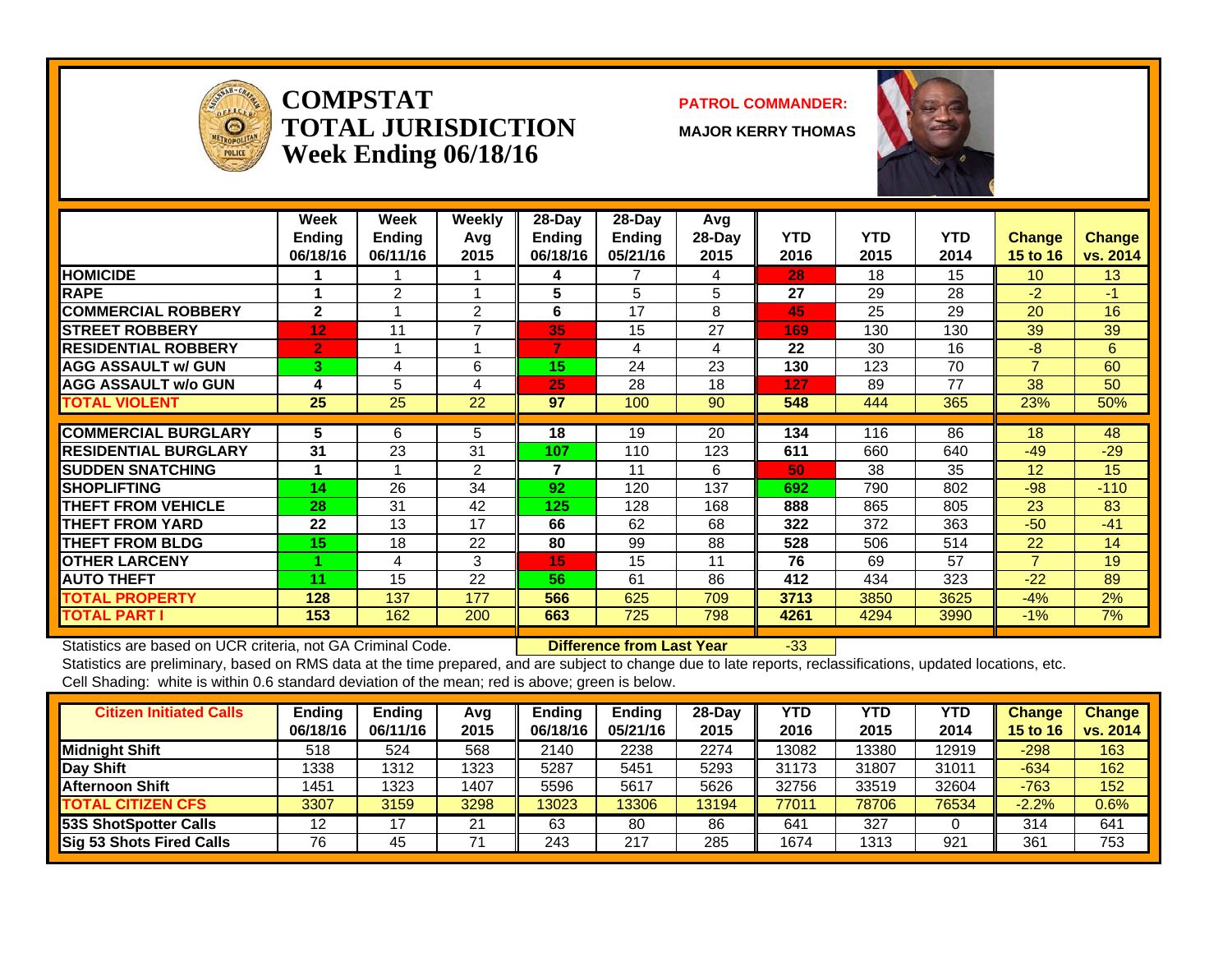

### **Unincorporated Chatham County PRECINCT COMMANDER: within West Chatham PrecinctWeek Ending 06/18/16**

**CAPT. CARL RAMEY**



|                             | Week<br><b>Ending</b><br>06/18/16 | Week<br>Ending<br>06/11/16 | <b>Weekly</b><br>Avg<br>2015 | $28-Day$<br><b>Ending</b><br>06/18/16 | $28-Day$<br><b>Ending</b><br>05/21/16 | Avg<br>28-Day<br>2015 | <b>YTD</b><br>2016 | <b>YTD</b><br>2015 | <b>YTD</b><br>2014 | <b>Change</b><br><b>15 to 16</b> | <b>Change</b><br>vs. 2014 |
|-----------------------------|-----------------------------------|----------------------------|------------------------------|---------------------------------------|---------------------------------------|-----------------------|--------------------|--------------------|--------------------|----------------------------------|---------------------------|
| <b>HOMICIDE</b>             |                                   | 0                          | 0.0                          |                                       |                                       | 0.1                   | 3                  | 0                  | $\Omega$           | 3                                | 3                         |
| <b>RAPE</b>                 | $\bf{0}$                          | $\Omega$                   | 0.2                          | $\mathbf{0}$                          |                                       | 0.6                   | $\mathbf{2}$       | 4                  | 4                  | $-2$                             | $-2$                      |
| <b>COMMERCIAL ROBBERY</b>   | $\bf{0}$                          | $\Omega$                   | 0.1                          | $\mathbf{0}$                          | 2                                     | 0.4                   | 6                  | $\overline{2}$     | 4                  | 4                                | $\overline{2}$            |
| <b>ISTREET ROBBERY</b>      | B                                 | $\Omega$                   | 0.2                          | 3                                     | 2                                     | 0.9                   | 12                 | 4                  | 4                  | 8                                | 8                         |
| <b>RESIDENTIAL ROBBERY</b>  |                                   | $\Omega$                   | 0.1                          | $\overline{2}$                        | $\Omega$                              | 0.2                   | 4                  | 0                  | $\Omega$           | 4                                | 4                         |
| <b>AGG ASSAULT w/ GUN</b>   | $\bf{0}$                          | $\Omega$                   | 0.2                          |                                       | $\Omega$                              | 0.6                   | 6                  | $\overline{2}$     | $\Omega$           | 4                                | 6                         |
| <b>AGG ASSAULT w/o GUN</b>  |                                   |                            | 0.3                          | 4                                     | 2                                     | 1.4                   | 12                 | 9                  | 5                  | 3                                | $\overline{7}$            |
| <b>TOTAL VIOLENT</b>        | 6                                 |                            | 1.1                          | 11                                    | 8                                     | 4.2                   | 45                 | 21                 | 17                 | 114%                             | 165%                      |
|                             |                                   |                            |                              |                                       |                                       |                       |                    |                    |                    |                                  |                           |
| <b>COMMERCIAL BURGLARY</b>  | $\bf{0}$                          | 0                          | 0.2                          |                                       | $\Omega$                              | 1.0                   | 8                  | 4                  | 4                  | 4                                | 4                         |
| <b>RESIDENTIAL BURGLARY</b> | 4                                 | 6                          | 3.9                          | 15                                    | 24                                    | 15.7                  | 93                 | 66                 | 44                 | 27                               | 49                        |
| <b>SUDDEN SNATCHING</b>     | $\bf{0}$                          | $\Omega$                   | 0.0                          | $\bf{0}$                              | 2                                     | 0.0                   | 3                  | $\Omega$           |                    | 3                                | $\overline{2}$            |
| <b>SHOPLIFTING</b>          | 4                                 |                            | 3.3                          | 8                                     | 10                                    | 13.2                  | 51                 | 88                 | 101                | $-37$                            | $-50$                     |
| <b>THEFT FROM VEHICLE</b>   | $\mathbf{2}$                      | 7                          | 3.4                          | 16                                    | 8                                     | 13.7                  | 81                 | 59                 | 58                 | 22                               | 23                        |
| <b>THEFT FROM YARD</b>      | 0                                 |                            | 1.4                          | 4                                     | 3                                     | 5.4                   | 23                 | 32                 | 17                 | $-9$                             | 6                         |
| <b>THEFT FROM BLDG</b>      | 4                                 | 3                          | 1.6                          | $\overline{\phantom{a}}$              | $\overline{\phantom{a}}$              | 6.3                   | 36                 | 37                 | 42                 | $-1$                             | -6                        |
| <b>OTHER LARCENY</b>        | 0                                 | $\Omega$                   | 0.3                          | $\bf{0}$                              |                                       | 1.2                   | 4                  | 8                  | 5                  | $-4$                             | $-1$                      |
| <b>AUTO THEFT</b>           | 4                                 | 2                          | 2.0                          | 4                                     | 6                                     | 8.0                   | 40                 | 33                 | 27                 | $\overline{7}$                   | 13                        |
| <b>TOTAL PROPERTY</b>       | 9                                 | 20                         | 16.1                         | 55                                    | 61                                    | 64.4                  | 339                | 327                | 299                | 4%                               | 13%                       |
| <b>TOTAL PART I</b>         | 15                                | 21                         | 17.2                         | 66                                    | 69                                    | 68.7                  | 384                | 348                | 316                | 10%                              | 22%                       |

Statistics are based on UCR criteria, not GA Criminal Code. **Difference from Last Year** 36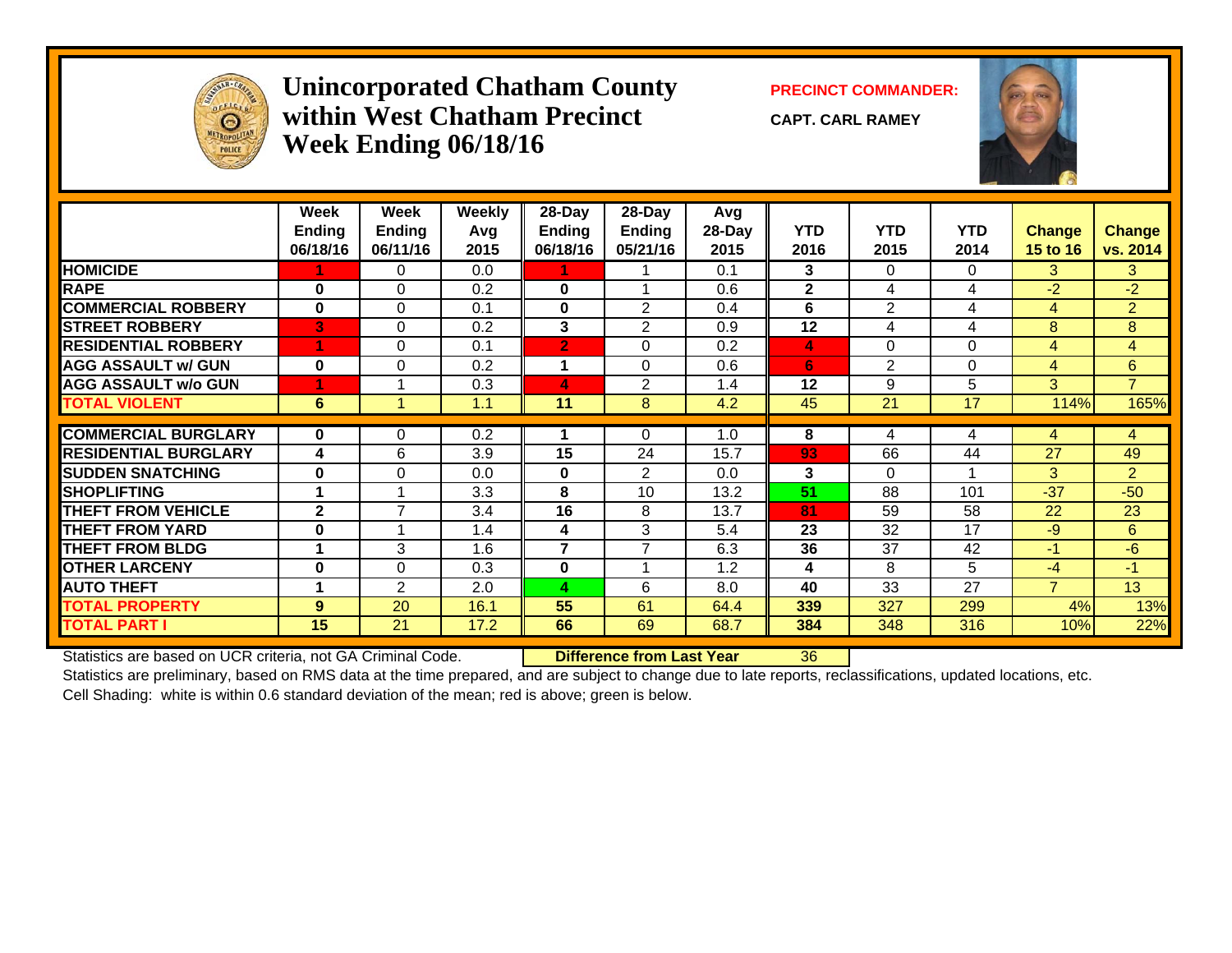

### **Unincorporated Chatham County PRECINCT COMMANDER: within Islands PrecinctWeek Ending 06/18/16**

**CAPT. JOHN BEST**



|                             | Week<br><b>Ending</b><br>06/18/16 | Week<br><b>Ending</b><br>06/11/16 | <b>Weekly</b><br>Avg<br>2015 | $28-Day$<br><b>Ending</b><br>06/18/16 | $28$ -Day<br><b>Ending</b><br>05/21/16 | Avg<br>28-Day<br>2015 | <b>YTD</b><br>2016 | <b>YTD</b><br>2015 | <b>YTD</b><br>2014      | Change<br>15 to 16 | <b>Change</b><br>vs. 2014 |
|-----------------------------|-----------------------------------|-----------------------------------|------------------------------|---------------------------------------|----------------------------------------|-----------------------|--------------------|--------------------|-------------------------|--------------------|---------------------------|
| <b>HOMICIDE</b>             | 0                                 | 0                                 | 0.1                          | $\mathbf{0}$                          | 0                                      | 0.2                   | 1                  | $\overline{2}$     |                         | $-1$               | $\mathbf{0}$              |
| <b>RAPE</b>                 | 0                                 | $\Omega$                          | 0.1                          | $\mathbf{0}$                          | $\overline{2}$                         | 0.2                   | $\mathbf{2}$       | $\Omega$           |                         | $\overline{2}$     |                           |
| <b>COMMERCIAL ROBBERY</b>   | $\bf{0}$                          | $\Omega$                          | 0.2                          | $\bf{0}$                              | $\Omega$                               | 0.8                   | 1                  | 3                  | $\Omega$                | $-2$               | 4                         |
| <b>STREET ROBBERY</b>       | $\bf{0}$                          |                                   | 0.2                          |                                       | $\Omega$                               | 1.0                   | $\mathbf{2}$       | 4                  | 5                       | $-2$               | $-3$                      |
| <b>RESIDENTIAL ROBBERY</b>  | $\bf{0}$                          | $\Omega$                          | 0.1                          | $\bf{0}$                              | $\Omega$                               | 0.4                   | $\bf{0}$           | 4                  | $\Omega$                | $-4$               | $\overline{0}$            |
| <b>AGG ASSAULT w/ GUN</b>   | $\bf{0}$                          | 2                                 | 0.2                          | 3                                     |                                        | 0.8                   | $\overline{7}$     | 4                  | $\overline{\mathbf{A}}$ | 3                  | 6                         |
| <b>AGG ASSAULT w/o GUN</b>  | $\bf{0}$                          | $\Omega$                          | 0.2                          | 1                                     |                                        | 0.8                   | 4                  |                    | 5                       | 3                  | $-1$                      |
| <b>TOTAL VIOLENT</b>        | $\mathbf{0}$                      | 3                                 | 1.0                          | 5                                     | 4                                      | 4.1                   | 17                 | 18                 | 13                      | $-6%$              | 31%                       |
|                             |                                   |                                   |                              |                                       |                                        |                       |                    |                    |                         |                    |                           |
| <b>COMMERCIAL BURGLARY</b>  | $\mathbf{0}$                      | 0                                 | 0.1                          | 0                                     |                                        | 0.5                   | 5                  | 3                  | 3                       | $\overline{2}$     | $\overline{2}$            |
| <b>RESIDENTIAL BURGLARY</b> | 7                                 | 3                                 | 2.7                          | 16                                    | 8                                      | 10.9                  | 57                 | 52                 | 55                      | 5                  | $\overline{2}$            |
| <b>SUDDEN SNATCHING</b>     | $\bf{0}$                          | $\Omega$                          | 0.0                          | $\bf{0}$                              |                                        | $0.2^{\circ}$         | 3                  |                    | 2                       | $\overline{2}$     | 1                         |
| <b>SHOPLIFTING</b>          | $\bf{0}$                          | 2                                 | 3.9                          | 5.                                    | 23                                     | 15.4                  | 74                 | 109                | 122                     | $-35$              | $-48$                     |
| <b>THEFT FROM VEHICLE</b>   | 1                                 | 2                                 | 2.2                          | $\overline{7}$                        | 4                                      | 8.7                   | 41                 | 46                 | 39                      | $-5$               | $\overline{2}$            |
| <b>THEFT FROM YARD</b>      | $\mathbf{2}$                      | $\overline{2}$                    | 1.0                          | 5                                     |                                        | 3.9                   | 17                 | 22                 | 15                      | $-5$               | $\overline{2}$            |
| <b>THEFT FROM BLDG</b>      | $\bf{0}$                          |                                   | 1.3                          | 3                                     | 4                                      | 5.4                   | 29                 | 33                 | 23                      | $-4$               | 6                         |
| <b>OTHER LARCENY</b>        | 0                                 |                                   | 0.2                          |                                       | 2                                      | 0.8                   | 12                 | 8                  | 4                       | 4                  | 8                         |
| <b>AUTO THEFT</b>           | $\bf{0}$                          | 3                                 | 0.8                          | 5                                     |                                        | 3.1                   | 15                 | 12                 | 10                      | 3                  | 5                         |
| <b>TOTAL PROPERTY</b>       | 10                                | 14                                | 12.2                         | 42                                    | 45                                     | 48.9                  | 253                | 286                | 273                     | $-12%$             | $-7%$                     |
| <b>TOTAL PART I</b>         | 10 <sup>°</sup>                   | 17                                | 13.3                         | 47                                    | 49                                     | 53.1                  | 270                | 304                | 286                     | $-11%$             | $-6%$                     |

Statistics are based on UCR criteria, not GA Criminal Code. **Difference from Last Year** -34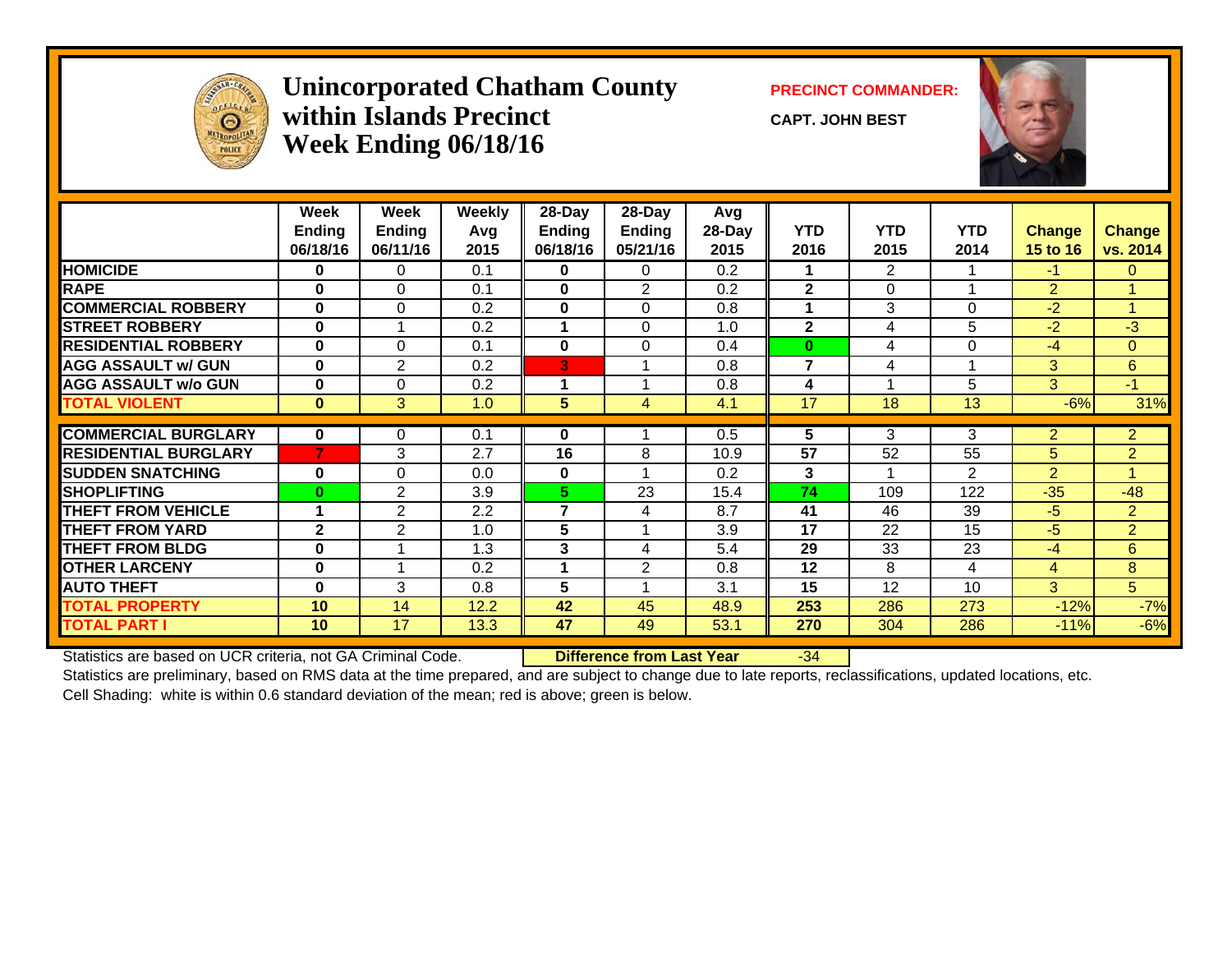

### **Unincorporated Chatham County within Other Precincts (mostly 4, 89%) PRECINCT COMMANDERS: Week Ending 06/18/16 4 - CAPT. LENNY GUNTHER**



**2 - CAPT. BEN HERRON**



Statistics are based on UCR criteria, not GA Criminal Code. **Difference from Last Year** 6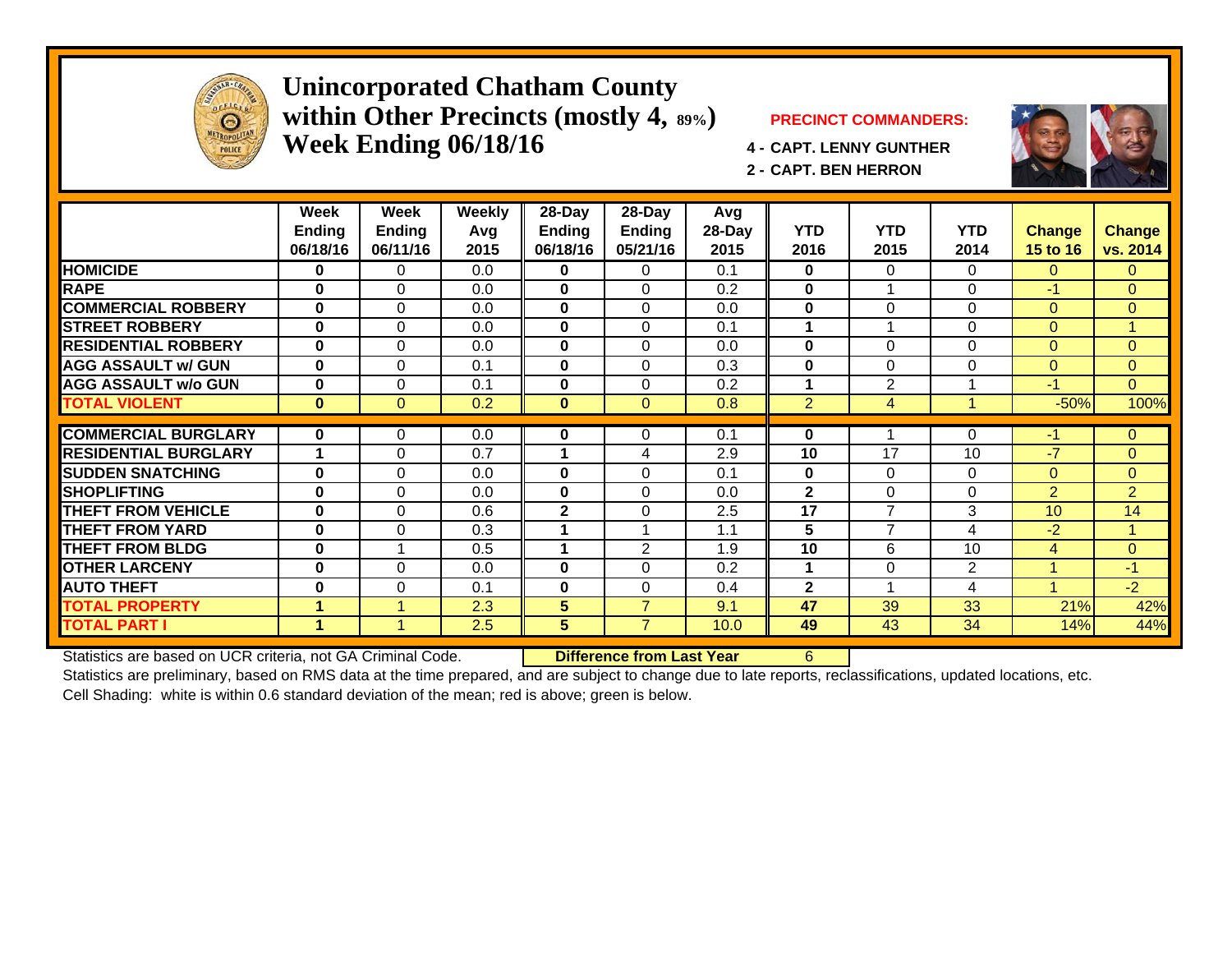![](_page_4_Picture_0.jpeg)

### **Unincorporated Chatham County PATROL COMMANDER:** Total Unincorporated MAJOR KERRY THOMAS **Week Ending 06/18/16**

![](_page_4_Picture_4.jpeg)

|                             | Week<br><b>Ending</b><br>06/18/16 | Week<br><b>Ending</b><br>06/11/16 | <b>Weekly</b><br>Avg<br>2015 | 28-Day<br>Ending<br>06/18/16 | 28-Day<br>Ending<br>05/21/16 | Avg<br>28-Day<br>2015 | <b>YTD</b><br>2016 | <b>YTD</b><br>2015 | <b>YTD</b><br>2014      | <b>Change</b><br>15 to 16 | <b>Change</b><br>vs. 2014 |
|-----------------------------|-----------------------------------|-----------------------------------|------------------------------|------------------------------|------------------------------|-----------------------|--------------------|--------------------|-------------------------|---------------------------|---------------------------|
| <b>HOMICIDE</b>             |                                   | 0                                 | 0.1                          |                              |                              | 0.4                   | 4                  | $\overline{2}$     |                         | $\overline{2}$            | 3                         |
| <b>RAPE</b>                 | 0                                 | $\Omega$                          | 0.2                          | $\bf{0}$                     | 3                            | 1.0                   | 4                  | 5                  | 5                       | $-1$                      | $-1$                      |
| <b>COMMERCIAL ROBBERY</b>   | 0                                 | 0                                 | 0.3                          | 0                            | 2                            | 1.2                   | $\overline{ }$     | 5                  | 4                       | $\overline{2}$            | 3                         |
| <b>STREET ROBBERY</b>       | 3                                 |                                   | 0.5                          | 4                            | $\overline{2}$               | 2.0                   | 15                 | 9                  | 9                       | 6                         | 6                         |
| <b>RESIDENTIAL ROBBERY</b>  | 4                                 | $\Omega$                          | 0.2                          | $\overline{2}$               | $\Omega$                     | 0.6                   | 4                  | 4                  | $\Omega$                | $\overline{0}$            | 4                         |
| <b>AGG ASSAULT w/ GUN</b>   | 0                                 | $\overline{2}$                    | 0.4                          | 4                            | 1                            | 1.7                   | 13                 | 6                  | $\overline{\mathbf{A}}$ | $\overline{7}$            | 12                        |
| <b>AGG ASSAULT w/o GUN</b>  | $\bf{0}$                          |                                   | 0.6                          | 5                            | 3                            | 2.4                   | 17                 | 12                 | 11                      | 5                         | 6                         |
| <b>TOTAL VIOLENT</b>        | 5 <sup>5</sup>                    | $\overline{4}$                    | 2.3                          | 16                           | 12                           | 9.2                   | 64                 | 43                 | 31                      | 49%                       | 106%                      |
|                             |                                   |                                   |                              |                              |                              |                       |                    |                    |                         |                           |                           |
| <b>COMMERCIAL BURGLARY</b>  | 0                                 | 0                                 | 0.4                          |                              |                              | 1.6                   | 13                 | 8                  | 7                       | 5.                        | 6                         |
| <b>RESIDENTIAL BURGLARY</b> | 12                                | 9                                 | 7.4                          | 32                           | 36                           | 29.5                  | 160                | 135                | 109                     | 25                        | 51                        |
| <b>SUDDEN SNATCHING</b>     | 0                                 | $\Omega$                          | 0.1                          | $\mathbf{0}$                 | 3                            | 0.2                   | 6                  |                    | 3                       | 5                         | 3                         |
| <b>ISHOPLIFTING</b>         |                                   | 3                                 | 7.2                          | 13                           | 33                           | 28.6                  | 127                | 197                | 223                     | $-70$                     | $-96$                     |
| <b>THEFT FROM VEHICLE</b>   | 3                                 | 9                                 | 6.2                          | 25                           | 12                           | 24.9                  | 139                | 112                | 100                     | 27                        | 39                        |
| <b>THEFT FROM YARD</b>      | $\mathbf{2}$                      | 3                                 | 2.6                          | 10                           | 5                            | 10.4                  | 45                 | 61                 | 36                      | $-16$                     | 9                         |
| <b>THEFT FROM BLDG</b>      |                                   | 5                                 | 3.4                          | 11                           | 13                           | 13.6                  | 75                 | 76                 | 75                      | $-1$                      | $\Omega$                  |
| <b>OTHER LARCENY</b>        | 0                                 |                                   | 0.5                          | 1                            | 3                            | 2.1                   | 17                 | 16                 | 11                      |                           | 6                         |
| <b>AUTO THEFT</b>           |                                   | 5                                 | 2.9                          | 9                            | 7                            | 11.4                  | 57                 | 46                 | 41                      | 11                        | 16                        |
| <b>TOTAL PROPERTY</b>       | 20                                | 35                                | 30.6                         | 102                          | 113                          | 122.5                 | 639                | 652                | 605                     | $-2%$                     | 6%                        |
| <b>TOTAL PART I</b>         | 25                                | 39                                | 32.9                         | 118                          | 125                          | 131.7                 | 703                | 695                | 636                     | 1%                        | 11%                       |

Statistics are based on UCR criteria, not GA Criminal Code. **Difference from Last Year** 8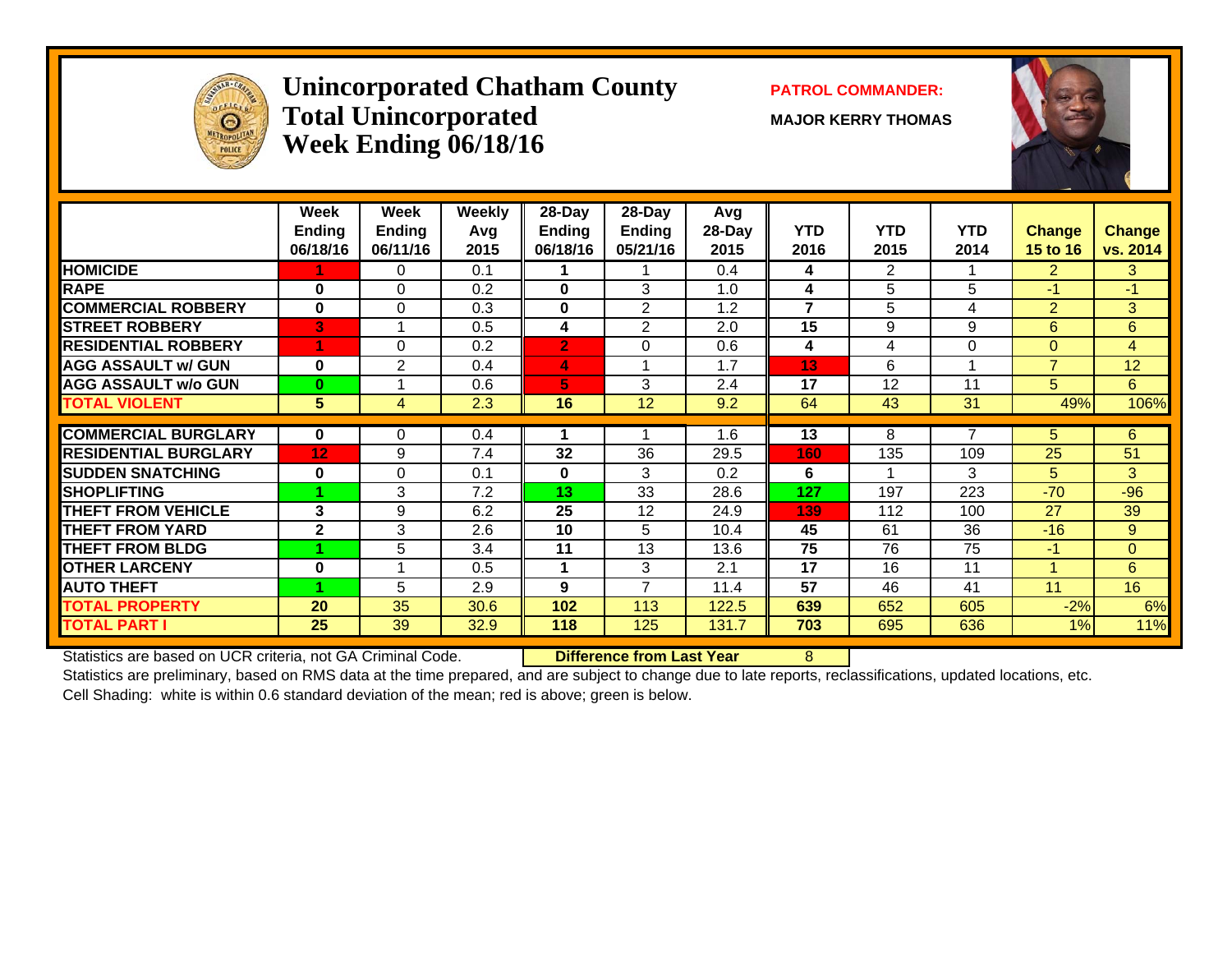![](_page_5_Picture_0.jpeg)

### **COMPSTATWEST CHATHAM PRECINCTWeek Ending 06/18/16**

**PRECINCT COMMANDER:**

**CAPT. CARL RAMEY**

![](_page_5_Picture_4.jpeg)

|                             | Week<br><b>Ending</b><br>06/18/16 | Week<br><b>Ending</b><br>06/11/16 | <b>Weekly</b><br>Avg<br>2015 | $28$ -Day<br>Ending<br>06/18/16 | $28$ -Day<br>Ending<br>05/21/16 | Avg<br>28-Day<br>2015 | <b>YTD</b><br>2016 | <b>YTD</b><br>2015 | <b>YTD</b><br>2014 | Change<br><b>15 to 16</b> | <b>Change</b><br>vs. 2014 |
|-----------------------------|-----------------------------------|-----------------------------------|------------------------------|---------------------------------|---------------------------------|-----------------------|--------------------|--------------------|--------------------|---------------------------|---------------------------|
| <b>HOMICIDE</b>             |                                   | 0                                 | 0                            |                                 |                                 | 0                     | 3                  | 0                  | $\Omega$           | 3                         | 3                         |
| <b>RAPE</b>                 |                                   | 0                                 | $\Omega$                     | $\mathbf{2}$                    |                                 |                       | 7                  | 8                  | 6                  | $-1$                      |                           |
| <b>COMMERCIAL ROBBERY</b>   | $\bf{0}$                          | $\Omega$                          | $\Omega$                     | 1                               | 3                               |                       | 10                 | $\overline{7}$     | 5                  | 3                         | 5                         |
| <b>STREET ROBBERY</b>       | IЗ                                |                                   |                              | 4                               | 4                               | $\overline{2}$        | 16                 | 10                 | 10                 | 6                         | 6                         |
| <b>RESIDENTIAL ROBBERY</b>  |                                   | $\Omega$                          | $\Omega$                     | $\overline{2}$                  | $\Omega$                        |                       | 10                 | 5                  | 7                  | 5                         | 3                         |
| <b>AGG ASSAULT w/ GUN</b>   | $\bf{0}$                          | $\Omega$                          |                              | $\mathbf{2}$                    | $\overline{2}$                  | $\overline{2}$        | 19                 | 12                 | 6                  | $\overline{7}$            | 13                        |
| <b>AGG ASSAULT w/o GUN</b>  |                                   |                                   |                              | 5                               | 6                               | 3                     | 24                 | 19                 | 11                 | 5                         | 13                        |
| <b>TOTAL VIOLENT</b>        | $\overline{7}$                    | $\overline{2}$                    | 3                            | 17                              | 17                              | 11                    | 89                 | 61                 | 45                 | 46%                       | 98%                       |
|                             |                                   |                                   |                              |                                 |                                 |                       |                    |                    |                    |                           |                           |
| <b>COMMERCIAL BURGLARY</b>  | $\mathbf{2}$                      | 2                                 | 2                            | 5                               | 2                               | 6                     | 29                 | 34                 | $\overline{16}$    | $-5$                      | 13                        |
| <b>RESIDENTIAL BURGLARY</b> | 4                                 | 9                                 | $\overline{7}$               | 24                              | 31                              | 27                    | 147                | 129                | 111                | 18                        | 36                        |
| <b>SUDDEN SNATCHING</b>     | $\bf{0}$                          | 0                                 | $\Omega$                     | $\bf{0}$                        | $\overline{2}$                  | 0                     | 6                  | 3                  | $\overline{2}$     | 3                         | 4                         |
| <b>SHOPLIFTING</b>          | $\overline{2}$                    | 2                                 | 4                            | 11                              | 22                              | 16                    | 79                 | 100                | 115                | $-21$                     | $-36$                     |
| <b>THEFT FROM VEHICLE</b>   | 4                                 | 11                                | 8                            | 27                              | 15                              | 32                    | 169                | 133                | 145                | 36                        | 24                        |
| <b>THEFT FROM YARD</b>      |                                   | $\overline{2}$                    | 3                            | 9                               | 8                               | 13                    | 52                 | 66                 | 63                 | $-14$                     | $-11$                     |
| <b>THEFT FROM BLDG</b>      | $\overline{2}$                    | 4                                 | 4                            | 12                              | 12                              | 16                    | 78                 | 95                 | 95                 | $-17$                     | $-17$                     |
| <b>OTHER LARCENY</b>        | $\bf{0}$                          | 0                                 |                              | $\bf{0}$                        | 3                               | $\overline{2}$        | 11                 | 15                 | 14                 | $-4$                      | $-3$                      |
| <b>AUTO THEFT</b>           |                                   | $\overline{2}$                    | 5                            | 7                               | 16                              | 20                    | 83                 | 85                 | 59                 | $-2$                      | 24                        |
| <b>TOTAL PROPERTY</b>       | 16                                | 32                                | 33                           | 95                              | 111                             | 133                   | 654                | 660                | 620                | $-1%$                     | 5%                        |
| <b>TOTAL PART I</b>         | 23                                | 34                                | 36                           | 112                             | 128                             | 144                   | 743                | 721                | 665                | 3%                        | 12%                       |

Statistics are based on UCR criteria, not GA Criminal Code. **Difference from Last Year** 22

| <b>Citizen Initiated Calls</b>  | <b>Week</b><br><b>Ending</b><br>06/18/16 | <b>Week</b><br><b>Ending</b><br>06/11/16 | Weekly<br>Avg<br>2015 | $28$ -Day<br><b>Endina</b><br>06/18/16 | $28-Dav$<br><b>Ending</b><br>05/21/16 | Avg<br>$28$ -Day<br>2015 | YTD<br>2016 | <b>YTD</b><br>2015 | YTD<br>2014 | <b>Change</b><br>15 to 16 | <b>Change</b><br>vs. 2014 |
|---------------------------------|------------------------------------------|------------------------------------------|-----------------------|----------------------------------------|---------------------------------------|--------------------------|-------------|--------------------|-------------|---------------------------|---------------------------|
| <b>Midnight Shift</b>           | 116                                      | 114                                      | 114                   | 449                                    | 450                                   | 455                      | 2658        | 2614               | 2578        | 44                        | 80                        |
| Day Shift                       | 313                                      | 311                                      | 282                   | 1191                                   | 1226                                  | 1127                     | 6934        | 6695               | 6590        | 239                       | 344                       |
| <b>Afternoon Shift</b>          | 308                                      | 295                                      | 294                   | 1231                                   | 1211                                  | 1177                     | 6979        | 7006               | 6873        | $-27$                     | 106                       |
| <b>TOTAL CITIZEN CFS</b>        | 737                                      | 737                                      | 690                   | 2871                                   | 2887                                  | 2758                     | 16571       | 16315              | 16041       | .6%                       | 3.3%                      |
| 53S ShotSpotter Calls           |                                          |                                          |                       |                                        |                                       |                          |             |                    |             |                           |                           |
| <b>Sig 53 Shots Fired Calls</b> |                                          |                                          |                       | 39                                     | 29                                    | 43                       | 244         | 196                | 144         | 48                        | 100                       |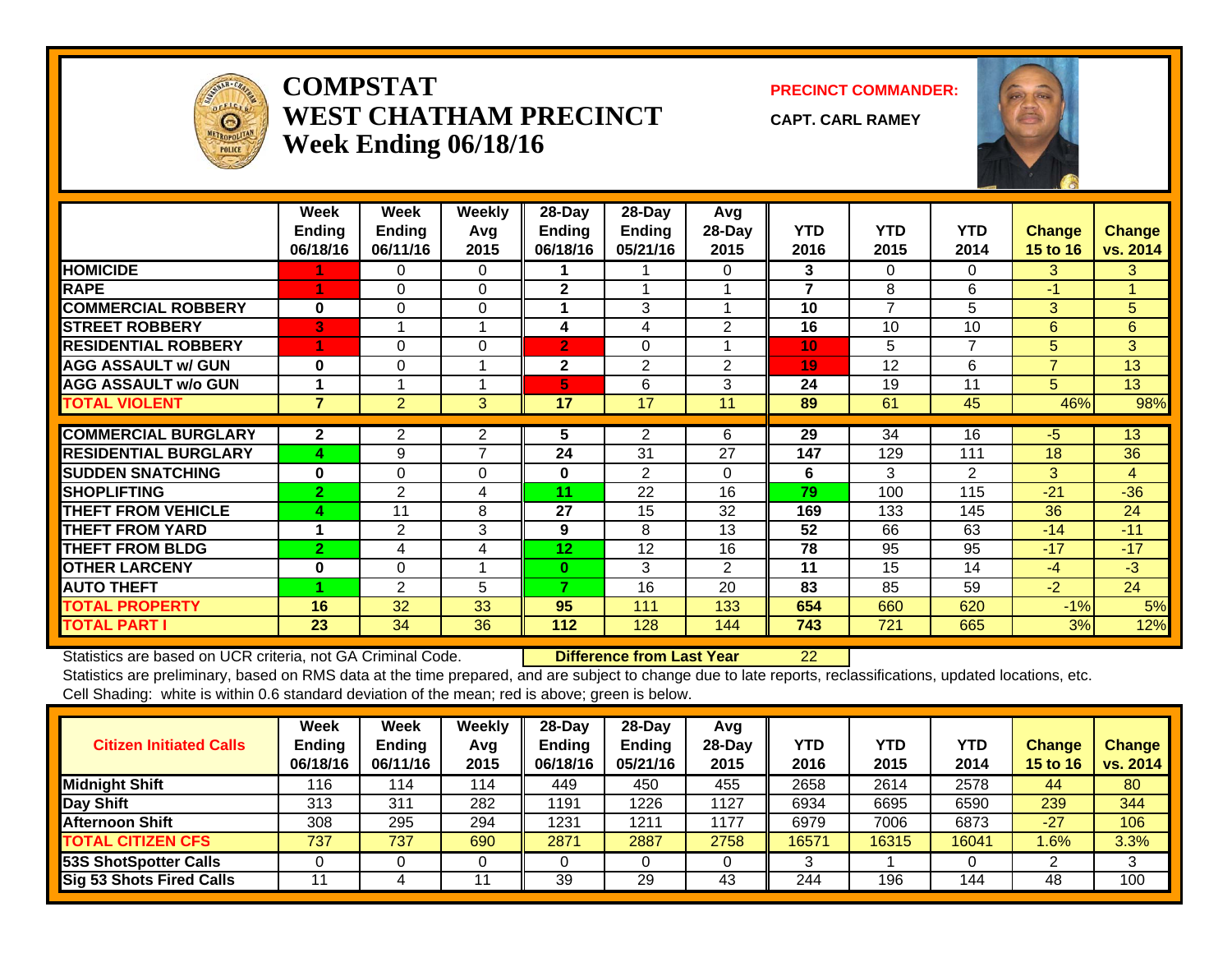# **BEAT 11 West Chatham Precinct Week Ending 06/18/16**

![](_page_6_Picture_1.jpeg)

|                             |                | <b>Last 4 Weeks</b> |                |               | 28 Days       | 28 Day  |                |                |                |                      |                      |
|-----------------------------|----------------|---------------------|----------------|---------------|---------------|---------|----------------|----------------|----------------|----------------------|----------------------|
|                             | <b>Ending</b>  | <b>Ending</b>       | <b>Endina</b>  | <b>Ending</b> | <b>Ending</b> | Average | <b>YTD</b>     | <b>YTD</b>     | <b>YTD</b>     | <b>Change</b>        | <b>Change</b>        |
|                             | 05/14/16       | 05/21/16            | 06/11/16       | 06/18/16      | 06/18/16      | 2015    | 2016           | 2015           | 2014           | 15 to 16             | vs. 2014             |
| <b>HOMICIDE</b>             | 0              | 0                   | $\Omega$       | 0             | 0             | 0.0     | $\mathbf{0}$   | 0              | 0              | $\mathbf{0}$         | $\mathbf{0}$         |
| <b>RAPE</b>                 | 0              | $\Omega$            | $\Omega$       | $\Omega$      | $\Omega$      | 0.1     | 1              | $\Omega$       | $\Omega$       | 1                    | $\blacktriangleleft$ |
| <b>COMMERCIAL ROBBERY</b>   | $\Omega$       | 0                   | $\Omega$       | 0             | $\Omega$      | 0.2     | $\overline{2}$ | $\overline{2}$ | 0              | $\mathbf{0}$         | $\overline{2}$       |
| <b>ISTREET ROBBERY</b>      | $\Omega$       | $\Omega$            | $\Omega$       | $\Omega$      | $\Omega$      | 0.3     | $\mathbf{1}$   | $\mathbf{1}$   | $\overline{2}$ | $\mathbf{0}$         | $-1$                 |
| <b>RESIDENTIAL ROBBERY</b>  | $\Omega$       | $\Omega$            | $\Omega$       | $\mathbf{0}$  | $\Omega$      | 0.0     | $\Omega$       | $\Omega$       | 0              | $\mathbf{0}$         | $\Omega$             |
| <b>AGG ASSAULT w/ GUN</b>   | $\Omega$       | $\Omega$            | $\Omega$       | $\Omega$      | $\Omega$      | 0.1     | $\mathbf{1}$   | 1              | 1              | $\Omega$             | $\Omega$             |
| <b>AGG ASSAULT w/o GUN</b>  | 0              | 0                   | $\Omega$       | 0             | $\Omega$      | 0.2     | 3              | 0              | 1              | 3                    | $\overline{2}$       |
| <b>TOTAL VIOLENT</b>        | $\Omega$       | $\Omega$            | $\mathbf{0}$   | $\mathbf{0}$  | $\mathbf{0}$  | 0.8     | 8              | 4              | 4              | 100%                 | 100%                 |
|                             |                |                     |                |               |               |         |                |                |                |                      |                      |
| <b>COMMERCIAL BURGLARY</b>  | $\Omega$       | $\Omega$            | 1              | 0             | 1             | 1.0     | 3              | 5              | 3              | $-2$                 | $\Omega$             |
| <b>RESIDENTIAL BURGLARY</b> | $\Omega$       | 1                   | $\mathbf{0}$   | $\mathbf{0}$  | 1             | 1.7     | $\overline{7}$ | 10             | 10             | $-3$                 | $-3$                 |
| <b>SUDDEN SNATCHING</b>     | 0              | 0                   | $\mathbf{0}$   | $\mathbf{0}$  | $\Omega$      | 0.0     | $\mathbf{1}$   | $\Omega$       | 0              | $\overline{1}$       | 1                    |
| <b>SHOPLIFTING</b>          | $\Omega$       | $\Omega$            | $\Omega$       | $\Omega$      | $\Omega$      | 0.2     | $\Omega$       | $\mathbf{1}$   | 0              | $-1$                 | $\mathbf{0}$         |
| <b>THEFT FROM VEHICLE</b>   | 1              | 0                   | $\mathbf{1}$   | 0             | 2             | 3.3     | 18             | 16             | 20             | $\overline{2}$       | $-2$                 |
| <b>THEFT FROM YARD</b>      | 1              | $\Omega$            | $\Omega$       | 0             | 1             | 1.8     | 10             | 9              | 8              | $\blacktriangleleft$ | $\overline{2}$       |
| <b>THEFT FROM BLDG</b>      | $\Omega$       | $\Omega$            | $\Omega$       | $\mathbf{0}$  | $\Omega$      | 4.0     | 15             | 27             | 20             | $-12$                | $-5$                 |
| <b>OTHER LARCENY</b>        | $\Omega$       | 0                   | $\Omega$       | $\Omega$      | $\Omega$      | 0.3     | 3              | $\overline{2}$ | $\mathbf{1}$   | $\mathbf{1}$         | $\overline{2}$       |
| <b>AUTO THEFT</b>           | 0              | 0                   | 0              | 0             | $\Omega$      | 3.4     | 13             | 15             | 3              | $-2$                 | 10 <sub>1</sub>      |
| <b>TOTAL PROPERTY</b>       | $\overline{2}$ | $\mathbf{1}$        | $\overline{2}$ | $\mathbf{0}$  | 5             | 15.6    | 70             | 85             | 65             | $-18%$               | 8%                   |
| <b>TOTAL PART I</b>         | $\overline{2}$ | $\mathbf{1}$        | $\overline{2}$ | $\mathbf{0}$  | 5             | 16.5    | 78             | 89             | 69             | $-12%$               | 13%                  |

 **Difference from Last Year**r -11

Statistics are based on UCR criteria, not GA Criminal Code.

| <b>Shots Fired Calls</b>        | Week<br><b>Ending</b><br>05/14/16 | Week<br><b>Endina</b><br>05/21/16 | Week<br><b>Ending</b> | Week<br>Ending<br>06/11/16   06/18/16    06/18/16 | 28 Days<br><b>Ending</b> | 28 Day<br>Average II<br>2015 | YTD<br>2016 | YTD<br>2015 | YTD<br>2014 | <b>Change</b><br>15 to 16 $\vert$ | <b>Change</b><br>vs. 2014 |
|---------------------------------|-----------------------------------|-----------------------------------|-----------------------|---------------------------------------------------|--------------------------|------------------------------|-------------|-------------|-------------|-----------------------------------|---------------------------|
| <b>153S ShotSpotter Calls</b>   |                                   |                                   |                       |                                                   |                          | 0.0                          |             |             |             | 0%                                | 0%                        |
| <b>Sig 53 Shots Fired Calls</b> |                                   |                                   |                       |                                                   |                          | 2.9                          |             | 16          |             | $-63%$                            | $-60%$                    |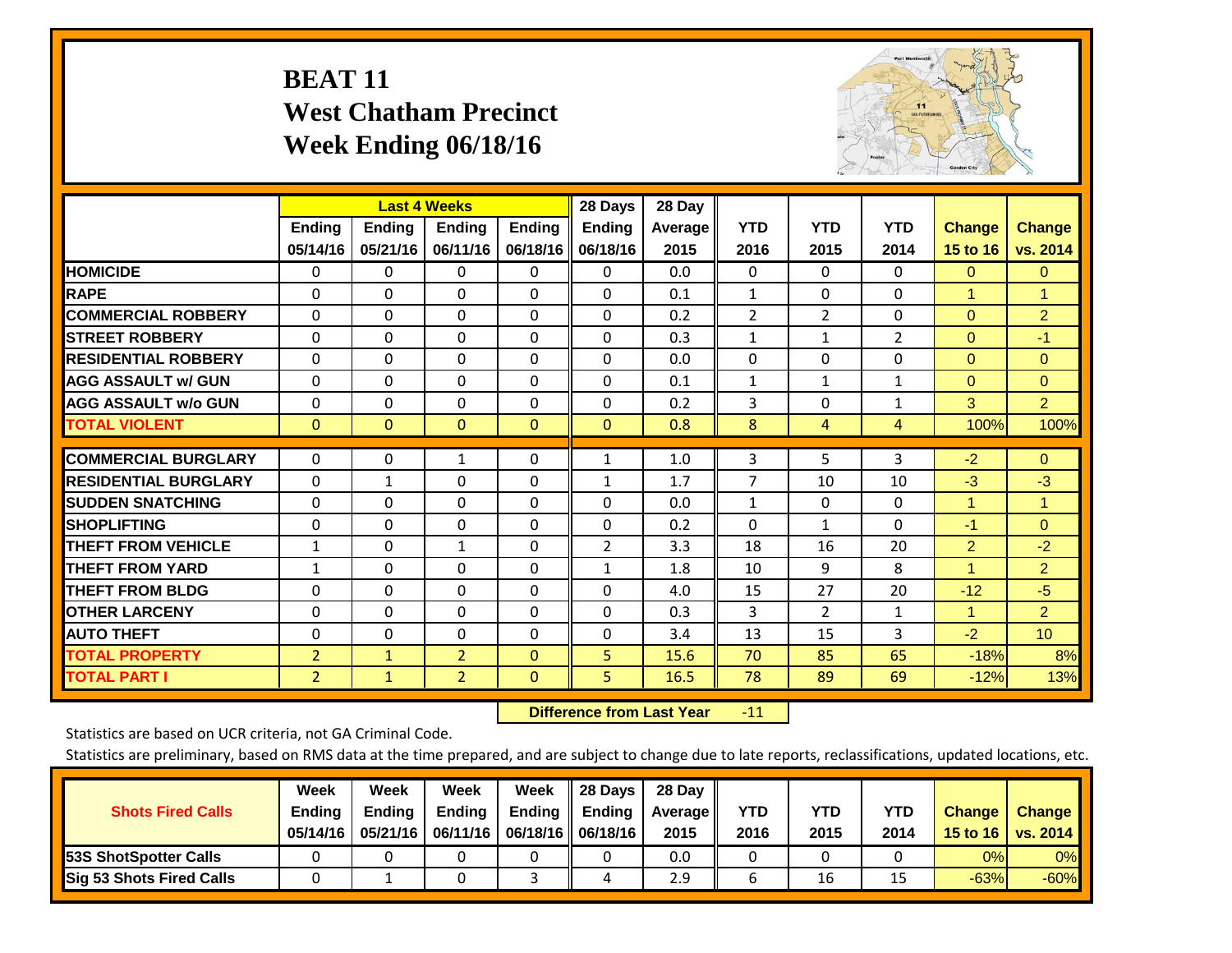# **BEAT 12 West Chatham Precinct Week Ending 06/18/16**

![](_page_7_Picture_1.jpeg)

|                             |                | <b>Last 4 Weeks</b> |               |                | 28 Days       | 28 Day  |                |                |                |                |                |
|-----------------------------|----------------|---------------------|---------------|----------------|---------------|---------|----------------|----------------|----------------|----------------|----------------|
|                             | <b>Ending</b>  | <b>Ending</b>       | <b>Ending</b> | <b>Ending</b>  | <b>Ending</b> | Average | <b>YTD</b>     | <b>YTD</b>     | <b>YTD</b>     | <b>Change</b>  | <b>Change</b>  |
|                             | 05/14/16       | 05/21/16            | 06/11/16      | 06/18/16       | 06/18/16      | 2015    | 2016           | 2015           | 2014           | 15 to 16       | vs. 2014       |
| <b>HOMICIDE</b>             | $\Omega$       | 0                   | $\Omega$      | $\Omega$       | 0             | 0.0     | 1              | $\mathbf{0}$   | $\Omega$       | 1              | 1.             |
| <b>RAPE</b>                 | $\Omega$       | $\Omega$            | $\Omega$      | 0              | 0             | 0.3     | 1              | 3              | 3              | $-2$           | $-2$           |
| <b>COMMERCIAL ROBBERY</b>   | $\Omega$       | $\Omega$            | $\mathbf{0}$  | $\Omega$       | $\Omega$      | 0.2     | 3              | 1              | 1              | $\overline{2}$ | $\overline{2}$ |
| <b>STREET ROBBERY</b>       | $\Omega$       | $\Omega$            | $\Omega$      | $\mathbf{1}$   | $\mathbf{1}$  | 0.5     | 5              | $\overline{2}$ | $\overline{2}$ | 3              | 3              |
| <b>RESIDENTIAL ROBBERY</b>  | $\Omega$       | $\Omega$            | $\mathbf{0}$  | $\mathbf{1}$   | $\mathbf{1}$  | 0.2     | $\mathbf{1}$   | $\Omega$       | 0              | $\overline{1}$ | 1              |
| <b>AGG ASSAULT w/ GUN</b>   | $\Omega$       | $\mathbf{1}$        | $\Omega$      | $\Omega$       | $\mathbf{1}$  | 0.2     | 3              | $\Omega$       | 0              | 3              | 3              |
| <b>AGG ASSAULT w/o GUN</b>  | $\mathbf{1}$   | $\Omega$            | $\mathbf{0}$  | $\Omega$       | $\mathbf{1}$  | 0.8     | 3              | 4              | 5              | $-1$           | $-2$           |
| <b>TOTAL VIOLENT</b>        | $\mathbf{1}$   | $\mathbf{1}$        | $\mathbf{0}$  | $\overline{2}$ | 4             | 2.3     | 17             | 10             | 11             | 70%            | 55%            |
|                             |                |                     |               |                |               |         |                |                |                |                |                |
| <b>COMMERCIAL BURGLARY</b>  | $\Omega$       | $\Omega$            | $\Omega$      | $\Omega$       | $\Omega$      | 0.6     | $\overline{2}$ | 3              | 2              | $-1$           | $\mathbf{0}$   |
| <b>RESIDENTIAL BURGLARY</b> | 2              | $\overline{2}$      | 4             | 2              | 10            | 9.7     | 56             | 33             | 28             | 23             | 28             |
| <b>SUDDEN SNATCHING</b>     | $\Omega$       | 0                   | $\Omega$      | $\Omega$       | 0             | 0.0     | 2              | $\Omega$       | $\mathbf{1}$   | 2              | 1              |
| <b>ISHOPLIFTING</b>         | $\mathbf{1}$   | $\overline{2}$      | 1             | $\Omega$       | 4             | 2.4     | 17             | 14             | 17             | 3              | $\Omega$       |
| <b>THEFT FROM VEHICLE</b>   | 3              | 2                   | 6             | 1              | 12            | 8.4     | 47             | 35             | 38             | 12             | 9              |
| <b>THEFT FROM YARD</b>      | $\mathbf{1}$   | 1                   | 1             | 0              | 3             | 3.1     | 11             | 17             | 13             | $-6$           | $-2$           |
| <b>THEFT FROM BLDG</b>      | 0              | 0                   | $\Omega$      | $\Omega$       | $\Omega$      | 2.9     | 16             | 13             | 14             | 3              | $\overline{2}$ |
| <b>OTHER LARCENY</b>        | $\Omega$       | $\Omega$            | $\Omega$      | 0              | 0             | 0.3     | 3              | 4              | 4              | $-1$           | $-1$           |
| <b>AUTO THEFT</b>           | $\mathbf 0$    | $\mathbf{1}$        | $\mathbf{1}$  | $\mathbf{1}$   | 3             | 4.7     | 23             | 20             | 18             | 3              | 5 <sup>5</sup> |
| <b>TOTAL PROPERTY</b>       | $\overline{7}$ | 8                   | 13            | $\overline{4}$ | 32            | 32.2    | 177            | 139            | 135            | 27%            | 31%            |
| <b>TOTAL PART I</b>         | 8              | $\overline{9}$      | 13            | 6              | 36            | 34.5    | 194            | 149            | 146            | 30%            | 33%            |

 **Difference from Last Yearr** 45

Statistics are based on UCR criteria, not GA Criminal Code.

| <b>Shots Fired Calls</b>        | Week<br><b>Ending</b><br>05/14/16 | Week<br><b>Endina</b><br>05/21/16 | Week<br><b>Ending</b> | Week<br>Ending | 28 Days<br><b>Ending</b><br>06/11/16   06/18/16   06/18/16 | 28 Day<br>Average II<br>2015 | YTD<br>2016 | YTD<br>2015 | YTD<br>2014 | <b>Change</b><br>15 to 16 $\vert$ | <b>Change</b><br>vs. 2014 |
|---------------------------------|-----------------------------------|-----------------------------------|-----------------------|----------------|------------------------------------------------------------|------------------------------|-------------|-------------|-------------|-----------------------------------|---------------------------|
| <b>153S ShotSpotter Calls</b>   |                                   |                                   |                       |                |                                                            | 0.0                          |             |             |             | 0%                                | 0%                        |
| <b>Sig 53 Shots Fired Calls</b> |                                   |                                   |                       |                |                                                            | 6.2                          | 37          | 31          | 23          | 19%                               | 61%                       |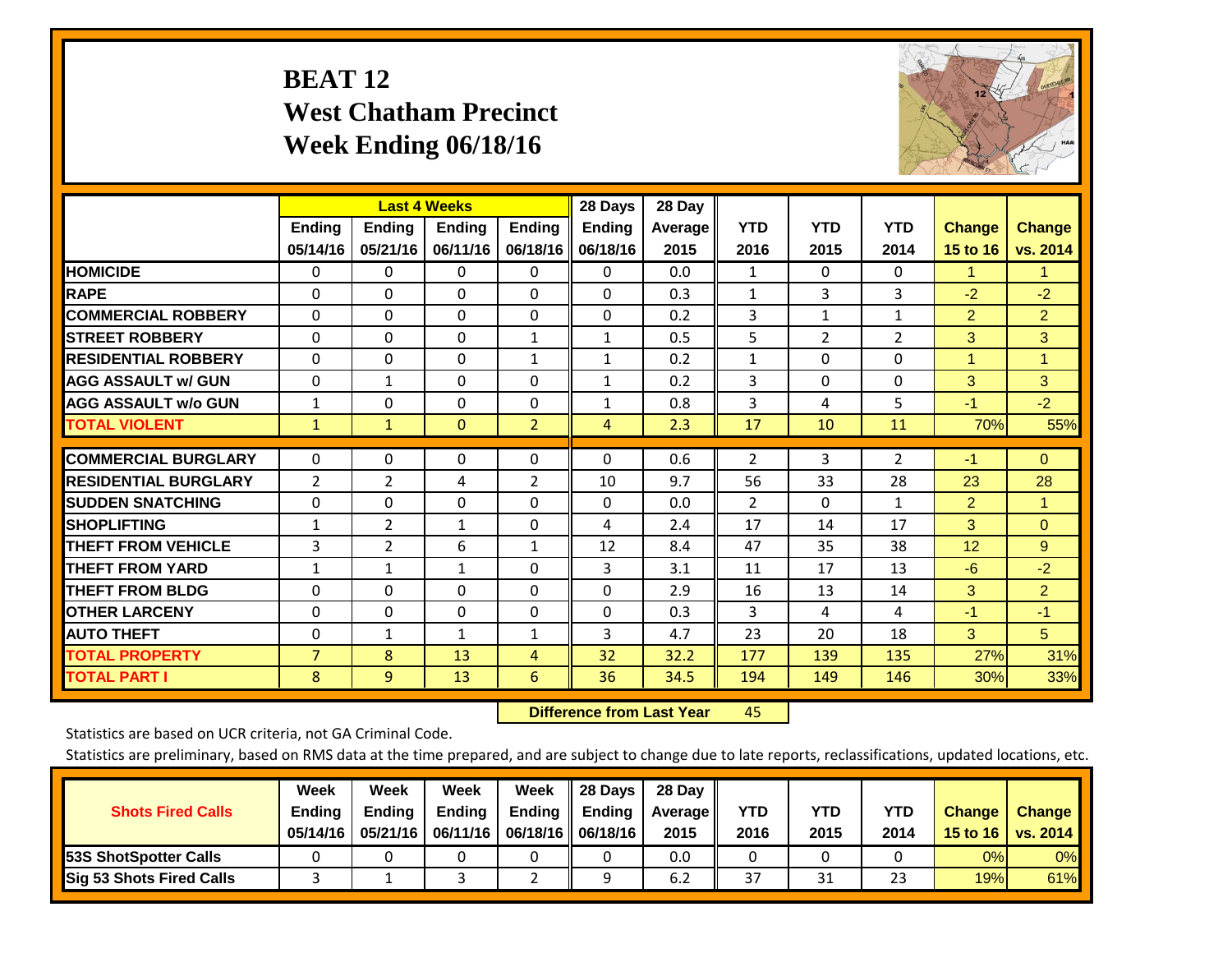# **BEAT 13 West Chatham Precinct Week Ending 06/18/16**

![](_page_8_Picture_1.jpeg)

|                             |                           | <b>Last 4 Weeks</b>       |                           |                           | 28 Days                   | 28 Day            |                    |                    |                    |                           |                           |
|-----------------------------|---------------------------|---------------------------|---------------------------|---------------------------|---------------------------|-------------------|--------------------|--------------------|--------------------|---------------------------|---------------------------|
|                             | <b>Ending</b><br>05/14/16 | <b>Ending</b><br>05/21/16 | <b>Endina</b><br>06/11/16 | <b>Ending</b><br>06/18/16 | <b>Ending</b><br>06/18/16 | Average  <br>2015 | <b>YTD</b><br>2016 | <b>YTD</b><br>2015 | <b>YTD</b><br>2014 | <b>Change</b><br>15 to 16 | <b>Change</b><br>vs. 2014 |
| <b>HOMICIDE</b>             | 0                         | 0                         | $\Omega$                  | $\mathbf{0}$              | 0                         | 0.2               | $\Omega$           | 0                  | 0                  | $\Omega$                  | $\mathbf{0}$              |
| <b>RAPE</b>                 | $\Omega$                  | $\Omega$                  | $\mathbf{0}$              | 1                         | $\mathbf{1}$              | 0.2               | 3                  | $\mathbf{1}$       | 0                  | $\overline{2}$            | 3                         |
| <b>COMMERCIAL ROBBERY</b>   | $\Omega$                  | 0                         | $\mathbf{0}$              | 0                         | 0                         | 0.2               | $\mathbf{1}$       | 1                  | $\mathbf{1}$       | $\Omega$                  | $\mathbf{0}$              |
| <b>ISTREET ROBBERY</b>      | $\Omega$                  | $\Omega$                  | $\mathbf{1}$              | $\Omega$                  | $\mathbf{1}$              | 0.4               | 3                  | $\overline{2}$     | $\overline{2}$     | $\overline{1}$            | 1                         |
| <b>RESIDENTIAL ROBBERY</b>  | $\Omega$                  | $\Omega$                  | $\mathbf{0}$              | $\Omega$                  | 0                         | 0.2               | 2                  | $\overline{2}$     | $\overline{2}$     | $\Omega$                  | $\Omega$                  |
| <b>AGG ASSAULT w/ GUN</b>   | $\Omega$                  | 0                         | $\Omega$                  | $\Omega$                  | 0                         | 0.7               | 8                  | 5.                 | $\mathbf{1}$       | 3                         | $\overline{7}$            |
| <b>AGG ASSAULT w/o GUN</b>  | $\Omega$                  | 1                         | $\Omega$                  | 0                         | $\mathbf{1}$              | 0.8               | 6                  | 5                  | $\overline{2}$     | $\blacktriangleleft$      | 4                         |
| <b>TOTAL VIOLENT</b>        | $\Omega$                  | 1                         | $\mathbf{1}$              | $\mathbf{1}$              | 3                         | 2.8               | 23                 | 16                 | 8                  | 44%                       | 188%                      |
| <b>COMMERCIAL BURGLARY</b>  | $\Omega$                  | 0                         | 1                         | 1                         | 2                         | 2.0               | $\overline{7}$     | 12                 | 5                  | $-5$                      | 2 <sup>1</sup>            |
| <b>RESIDENTIAL BURGLARY</b> | $\Omega$                  | 2                         | $\mathbf{0}$              | 0                         | $\overline{2}$            | 4.0               | 16                 | 23                 | 19                 | $-7$                      | $-3$                      |
| <b>ISUDDEN SNATCHING</b>    | $\Omega$                  | 0                         | $\mathbf{0}$              | $\Omega$                  | 0                         | 0.3               | $\Omega$           | 3                  | 0                  | $-3$                      | $\mathbf{0}$              |
| <b>SHOPLIFTING</b>          | $\mathbf{1}$              | $\Omega$                  | $\mathbf{0}$              | $\mathbf{1}$              | $\overline{2}$            | 0.5               | 9                  | 4                  | 5                  | 5                         | 4                         |
| <b>THEFT FROM VEHICLE</b>   | $\Omega$                  | $\Omega$                  | $\mathbf{1}$              | $\overline{2}$            | 3                         | 5.7               | 28                 | 24                 | 19                 | 4                         | 9                         |
| <b>THEFT FROM YARD</b>      | 1                         | $\mathbf{1}$              | $\mathbf{0}$              | $\Omega$                  | $\overline{2}$            | 2.3               | 10                 | 9                  | 16                 | $\blacktriangleleft$      | $-6$                      |
| <b>THEFT FROM BLDG</b>      | $\Omega$                  | 0                         | 1                         | 0                         | $\mathbf{1}$              | 2.0               | 10                 | 15                 | 14                 | $-5$                      | $-4$                      |
| <b>OTHER LARCENY</b>        | 0                         | 0                         | $\mathbf{0}$              | 0                         | 0                         | 0.3               | $\Omega$           | 1                  | 1                  | $-1$                      | $-1$                      |
| <b>AUTO THEFT</b>           | $\mathbf{1}$              | 0                         | $\mathbf{0}$              | $\Omega$                  | $\mathbf{1}$              | 2.8               | 15                 | 17                 | 11                 | $-2$                      | $\overline{4}$            |
| <b>TOTAL PROPERTY</b>       | 3                         | 3                         | 3                         | $\overline{4}$            | 13                        | 19.9              | 95                 | 108                | 90                 | $-12%$                    | 6%                        |
| <b>TOTAL PART I</b>         | 3                         | 4                         | 4                         | 5                         | 16                        | 22.7              | 118                | 124                | 98                 | $-5%$                     | 20%                       |

 **Difference from Last Year**‐6

Statistics are based on UCR criteria, not GA Criminal Code.

| <b>Shots Fired Calls</b>        | Week<br><b>Ending</b><br>05/14/16 | Week<br><b>Endina</b><br>05/21/16 | Week<br><b>Ending</b> | Week<br>Ending<br>06/11/16   06/18/16   06/18/16 | 28 Days<br><b>Ending</b> | 28 Day<br>Average II<br>2015 | YTD<br>2016 | YTD<br>2015 | <b>YTD</b><br>2014 | <b>Change</b><br>15 to 16 $\vert$ | <b>Change</b><br>vs. 2014 |
|---------------------------------|-----------------------------------|-----------------------------------|-----------------------|--------------------------------------------------|--------------------------|------------------------------|-------------|-------------|--------------------|-----------------------------------|---------------------------|
| <b>153S ShotSpotter Calls</b>   |                                   |                                   |                       |                                                  |                          | 0.0                          |             |             |                    | 0%                                | 0%                        |
| <b>Sig 53 Shots Fired Calls</b> |                                   |                                   |                       |                                                  |                          | 10.6                         | 62          | 41          | 25                 | 51%                               | 148%                      |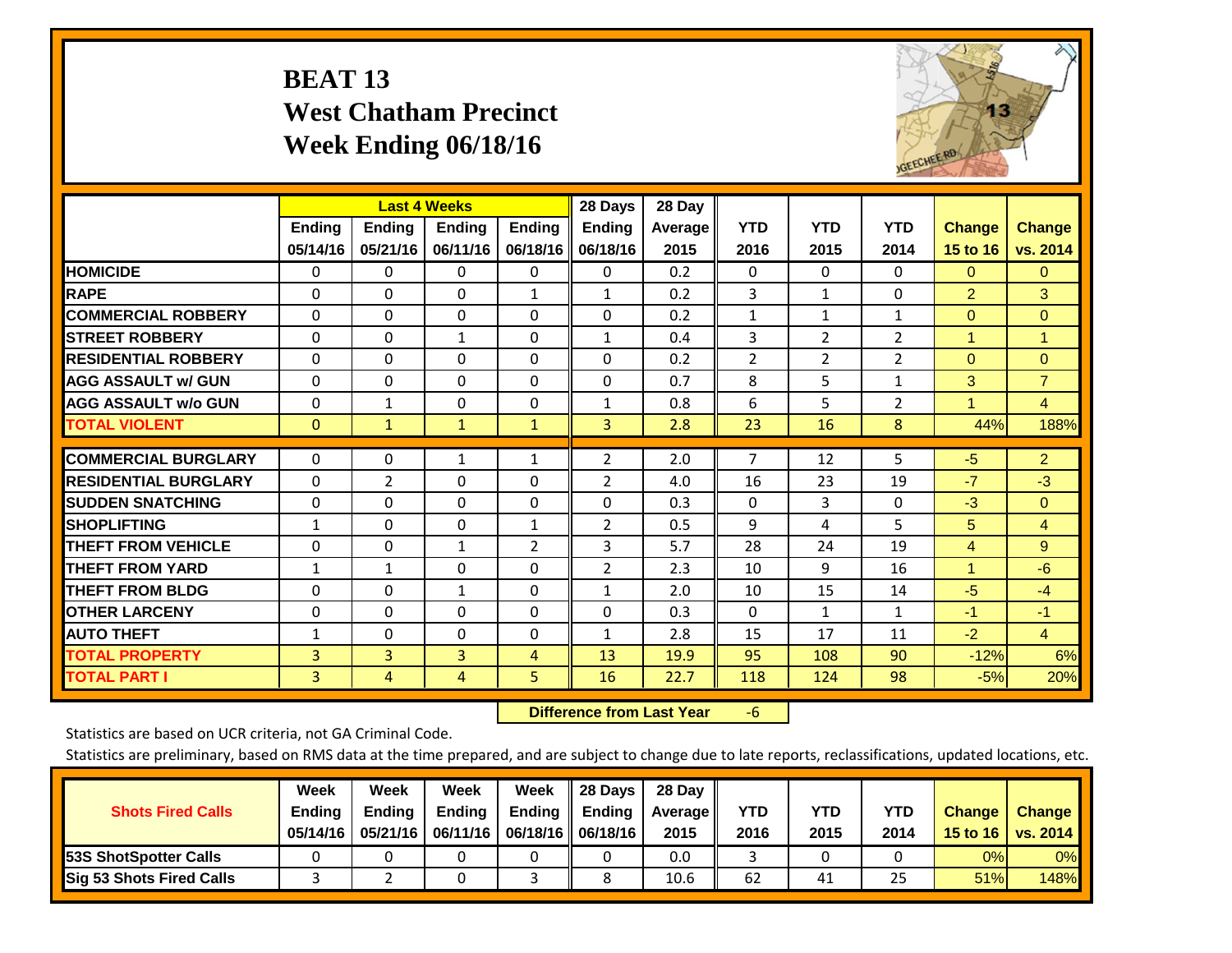# **BEAT 14 West Chatham Precinct Week Ending 06/18/16**

![](_page_9_Picture_1.jpeg)

|                             |                | <b>Last 4 Weeks</b> |               |                | 28 Days        | 28 Day         |                |              |                |                |                |
|-----------------------------|----------------|---------------------|---------------|----------------|----------------|----------------|----------------|--------------|----------------|----------------|----------------|
|                             | Ending         | Ending              | <b>Ending</b> | <b>Ending</b>  | <b>Ending</b>  | <b>Average</b> | <b>YTD</b>     | <b>YTD</b>   | <b>YTD</b>     | <b>Change</b>  | <b>Change</b>  |
|                             | 05/14/16       | 05/21/16            | 06/11/16      | 06/18/16       | 06/18/16       | 2015           | 2016           | 2015         | 2014           | 15 to 16       | vs. 2014       |
| <b>HOMICIDE</b>             | 0              | 0                   | $\Omega$      | 1              | 1              | 0.1            | 1              | $\Omega$     | $\Omega$       | 1.             | 1.             |
| <b>RAPE</b>                 | $\Omega$       | $\Omega$            | $\mathbf{0}$  | 0              | $\Omega$       | 0.5            | $\Omega$       | 3            | $\overline{2}$ | $-3$           | $-2$           |
| <b>COMMERCIAL ROBBERY</b>   | $\Omega$       | $\Omega$            | 0             | $\Omega$       | $\Omega$       | 0.2            | $\mathbf{0}$   | $\Omega$     | $\Omega$       | $\mathbf{0}$   | $\mathbf{0}$   |
| <b>ISTREET ROBBERY</b>      | $\Omega$       | $\Omega$            | $\Omega$      | $\Omega$       | $\Omega$       | 0.1            | $\Omega$       | $\mathbf{1}$ | $\mathbf{1}$   | $-1$           | $-1$           |
| <b>RESIDENTIAL ROBBERY</b>  | $\Omega$       | $\Omega$            | 0             | $\Omega$       | $\Omega$       | 0.0            | $\mathbf{1}$   | $\Omega$     | 2              | $\mathbf{1}$   | $-1$           |
| <b>AGG ASSAULT w/ GUN</b>   | $\Omega$       | 1                   | $\mathbf{0}$  | $\Omega$       | $\mathbf{1}$   | 0.0            | $\overline{2}$ | 0            | $\mathbf{1}$   | $\overline{2}$ | 1              |
| <b>AGG ASSAULT w/o GUN</b>  | $\Omega$       | $\Omega$            | $\mathbf{0}$  | $\mathbf{1}$   | $\mathbf{1}$   | 0.1            | 3              | $\mathbf{1}$ | $\Omega$       | $\overline{2}$ | 3              |
| <b>TOTAL VIOLENT</b>        | $\mathbf{0}$   | $\mathbf{1}$        | $\mathbf{0}$  | $\overline{2}$ | 3              | 0.9            | $\overline{7}$ | 5            | 6              | 40%            | 17%            |
| <b>COMMERCIAL BURGLARY</b>  | 0              | 1                   | 0             | 0              |                | 0.7            | 5              | 4            | 0              | 1              | 5 <sup>5</sup> |
|                             |                |                     |               |                | 1              |                |                |              |                |                |                |
| <b>RESIDENTIAL BURGLARY</b> | $\mathbf{1}$   | $\Omega$            | 1             | $\mathbf{1}$   | 3              | 3.5            | 26             | 15           | 15             | 11             | 11             |
| <b>ISUDDEN SNATCHING</b>    | $\Omega$       | 0                   | $\mathbf{0}$  | $\Omega$       | $\Omega$       | 0.0            | 1              | 0            | $\Omega$       | 1              | 1.             |
| <b>SHOPLIFTING</b>          | $\Omega$       | 1                   | $\mathbf 0$   | 0              | $\mathbf{1}$   | 0.6            | 4              | 3            | $\overline{7}$ | 1              | $-3$           |
| <b>THEFT FROM VEHICLE</b>   | $\Omega$       | $\overline{2}$      | 3             | $\mathbf{1}$   | 6              | 4.4            | 17             | 24           | 29             | $-7$           | $-12$          |
| <b>THEFT FROM YARD</b>      | 0              | $\Omega$            | $\mathbf 0$   | $\Omega$       | $\Omega$       | 2.1            | 9              | 11           | 3              | $-2$           | 6              |
| <b>THEFT FROM BLDG</b>      | $\overline{2}$ | 1                   | 3             | $\Omega$       | 6              | 2.7            | 9              | 16           | 14             | $-7$           | $-5$           |
| <b>OTHER LARCENY</b>        | $\Omega$       | 0                   | $\mathbf{0}$  | $\Omega$       | $\Omega$       | 0.8            | 3              | 5            | 2              | $-2$           | $\mathbf{1}$   |
| <b>AUTO THEFT</b>           | 0              | $\mathbf{1}$        | $\mathbf{1}$  | 0              | $\overline{2}$ | 3.5            | 10             | 13           | 12             | $-3$           | $-2$           |
| <b>TOTAL PROPERTY</b>       | 3              | 6                   | 8             | $\overline{2}$ | 19             | 18.2           | 84             | 91           | 82             | $-8%$          | 2%             |
| <b>TOTAL PART I</b>         | 3              | $\overline{7}$      | 8             | $\overline{4}$ | 22             | 19.1           | 91             | 96           | 88             | $-5%$          | 3%             |

 **Difference from Last Year**‐5

Statistics are based on UCR criteria, not GA Criminal Code.

| <b>Shots Fired Calls</b>        | Week<br><b>Ending</b><br>05/14/16 | Week<br><b>Endina</b><br>05/21/16 | Week<br><b>Ending</b> | Week<br>Ending<br>06/11/16   06/18/16    06/18/16 | 28 Days<br><b>Ending</b> | 28 Day<br>Average II<br>2015 | YTD<br>2016 | YTD<br>2015 | YTD<br>2014 | <b>Change</b><br>15 to 16 $\vert$ | <b>Change</b><br>vs. 2014 |
|---------------------------------|-----------------------------------|-----------------------------------|-----------------------|---------------------------------------------------|--------------------------|------------------------------|-------------|-------------|-------------|-----------------------------------|---------------------------|
| <b>153S ShotSpotter Calls</b>   |                                   |                                   |                       |                                                   |                          | 0.1                          |             |             |             | 0%                                | 0%                        |
| <b>Sig 53 Shots Fired Calls</b> |                                   |                                   |                       |                                                   |                          | 8.4                          | 57          | 41          | 39          | 39%                               | 46%                       |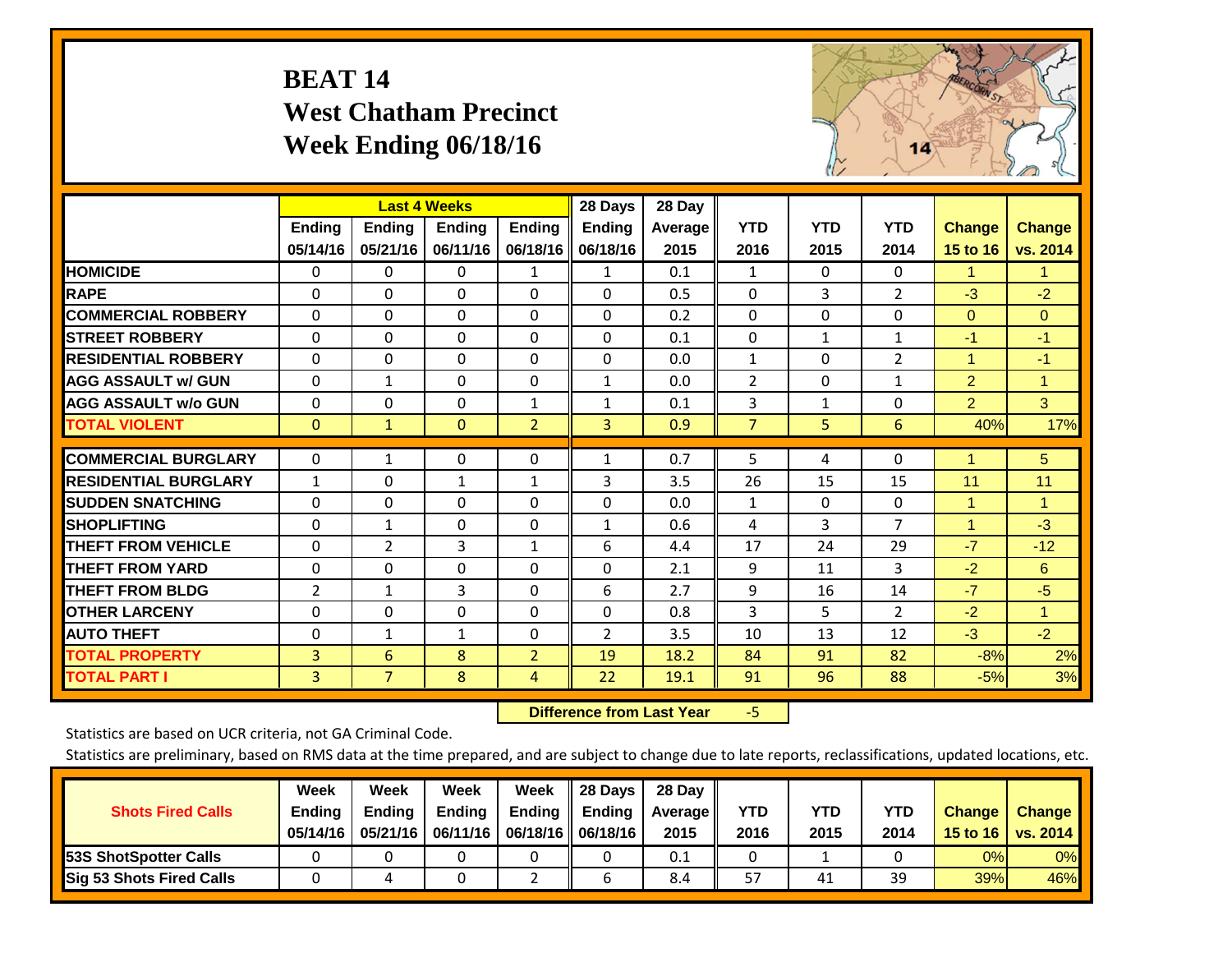# **BEAT 15 West Chatham Precinct Week Ending 06/18/16**

![](_page_10_Picture_1.jpeg)

|                             |                | <b>Last 4 Weeks</b> |                |               | 28 Days        | 28 Day  |                |            |                |                |                |
|-----------------------------|----------------|---------------------|----------------|---------------|----------------|---------|----------------|------------|----------------|----------------|----------------|
|                             | <b>Ending</b>  | <b>Ending</b>       | <b>Endina</b>  | <b>Endina</b> | <b>Endina</b>  | Average | <b>YTD</b>     | <b>YTD</b> | <b>YTD</b>     | <b>Change</b>  | <b>Change</b>  |
|                             | 05/14/16       | 05/21/16            | 06/11/16       | 06/18/16      | 06/18/16       | 2015    | 2016           | 2015       | 2014           | 15 to 16       | vs. 2014       |
| <b>HOMICIDE</b>             | 0              | 0                   | $\Omega$       | 0             | $\Omega$       | 0.0     | 1              | 0          | 0              | 1.             | 1.             |
| <b>RAPE</b>                 | 0              | $\mathbf{1}$        | $\Omega$       | 0             | $\mathbf{1}$   | 0.2     | $\mathbf{1}$   | 1          | $\mathbf{1}$   | $\Omega$       | $\Omega$       |
| <b>COMMERCIAL ROBBERY</b>   | $\mathbf{1}$   | $\Omega$            | $\Omega$       | $\Omega$      | $\mathbf{1}$   | 0.2     | 3              | $\Omega$   | $\Omega$       | 3              | 3              |
| <b>ISTREET ROBBERY</b>      | $\Omega$       | $\Omega$            | $\Omega$       | $\mathbf{1}$  | $\mathbf{1}$   | 0.5     | 3              | 3          | $\overline{2}$ | $\mathbf{0}$   | $\mathbf{1}$   |
| <b>RESIDENTIAL ROBBERY</b>  | $\Omega$       | $\Omega$            | $\mathbf{0}$   | 0             | 0              | 0.1     | 3              | 1          | $\overline{2}$ | $\overline{2}$ | $\mathbf{1}$   |
| <b>AGG ASSAULT w/ GUN</b>   | $\Omega$       | $\Omega$            | $\Omega$       | 0             | 0              | 1.0     | 3              | 6          | 3              | $-3$           | $\Omega$       |
| <b>AGG ASSAULT w/o GUN</b>  | $\mathbf{1}$   | 0                   | $\Omega$       | $\Omega$      | $\mathbf{1}$   | 0.5     | 7              | 4          | $\overline{2}$ | 3              | 5              |
| <b>TOTAL VIOLENT</b>        | $\overline{2}$ | $\mathbf{1}$        | $\mathbf{0}$   | $\mathbf{1}$  | 4              | 2.4     | 21             | 15         | 10             | 40%            | 110%           |
|                             |                |                     |                |               |                |         |                |            |                |                |                |
| <b>COMMERCIAL BURGLARY</b>  | $\Omega$       | $\Omega$            | $\Omega$       | $\mathbf{1}$  | 1              | 1.5     | 6              | 9          | $\overline{2}$ | $-3$           | $\overline{4}$ |
| <b>RESIDENTIAL BURGLARY</b> | 1              | $\mathbf{1}$        | 1              | 0             | 3              | 5.1     | 26             | 27         | 31             | $-1$           | $-5$           |
| <b>SUDDEN SNATCHING</b>     | $\Omega$       | 0                   | $\Omega$       | 0             | $\Omega$       | 0.0     | 2              | 0          | 1              | 2              | $\mathbf{1}$   |
| <b>SHOPLIFTING</b>          | $\Omega$       | $\Omega$            | $\Omega$       | 0             | 0              | 0.8     | 12             | 1          | 5              | 11             | $\overline{7}$ |
| <b>THEFT FROM VEHICLE</b>   | $\Omega$       | $\Omega$            | $\Omega$       | $\Omega$      | 0              | 4.5     | 21             | 12         | 16             | 9              | 5              |
| <b>THEFT FROM YARD</b>      | $\Omega$       | $\Omega$            | $\mathbf{1}$   | $\mathbf{1}$  | 2              | 0.9     | 7              | 5.         | 13             | 2              | $-6$           |
| <b>THEFT FROM BLDG</b>      | $\Omega$       | $\mathbf{1}$        | $\Omega$       | 1             | $\overline{2}$ | 1.5     | 11             | 5          | 9              | 6              | $\overline{2}$ |
| <b>IOTHER LARCENY</b>       | 0              | $\Omega$            | $\Omega$       | 0             | 0              | 0.0     | $\overline{2}$ | 0          | 3              | $\overline{2}$ | $-1$           |
| <b>AUTO THEFT</b>           | 0              | 1                   | 0              | 0             | $\mathbf{1}$   | 3.0     | 11             | 11         | 8              | $\mathbf{0}$   | 3              |
| <b>TOTAL PROPERTY</b>       | $\mathbf{1}$   | 3                   | $\overline{2}$ | 3             | 9              | 17.3    | 98             | 70         | 88             | 40%            | 11%            |
| <b>TOTAL PART I</b>         | 3              | 4                   | $\overline{2}$ | 4             | 13             | 19.6    | 119            | 85         | 98             | 40%            | 21%            |

 **Difference from Last Year**r 34

Statistics are based on UCR criteria, not GA Criminal Code.

| <b>Shots Fired Calls</b>        | Week<br><b>Ending</b><br>05/14/16 | Week<br><b>Endina</b><br>05/21/16 | Week<br><b>Ending</b> | Week<br>Ending<br>06/11/16   06/18/16    06/18/16 | 28 Days<br><b>Ending</b> | 28 Day<br>Average II<br>2015 | YTD<br>2016 | YTD<br>2015 | YTD<br>2014 | <b>Change</b><br>15 to 16 $\vert$ | <b>Change</b><br>vs. 2014 |
|---------------------------------|-----------------------------------|-----------------------------------|-----------------------|---------------------------------------------------|--------------------------|------------------------------|-------------|-------------|-------------|-----------------------------------|---------------------------|
| <b>153S ShotSpotter Calls</b>   |                                   |                                   |                       |                                                   |                          | 0.0                          |             |             |             | 0%                                | 0%                        |
| <b>Sig 53 Shots Fired Calls</b> |                                   |                                   |                       |                                                   |                          |                              | 50          | 48          | 21<br>⊥ر    | 4%                                | 61%                       |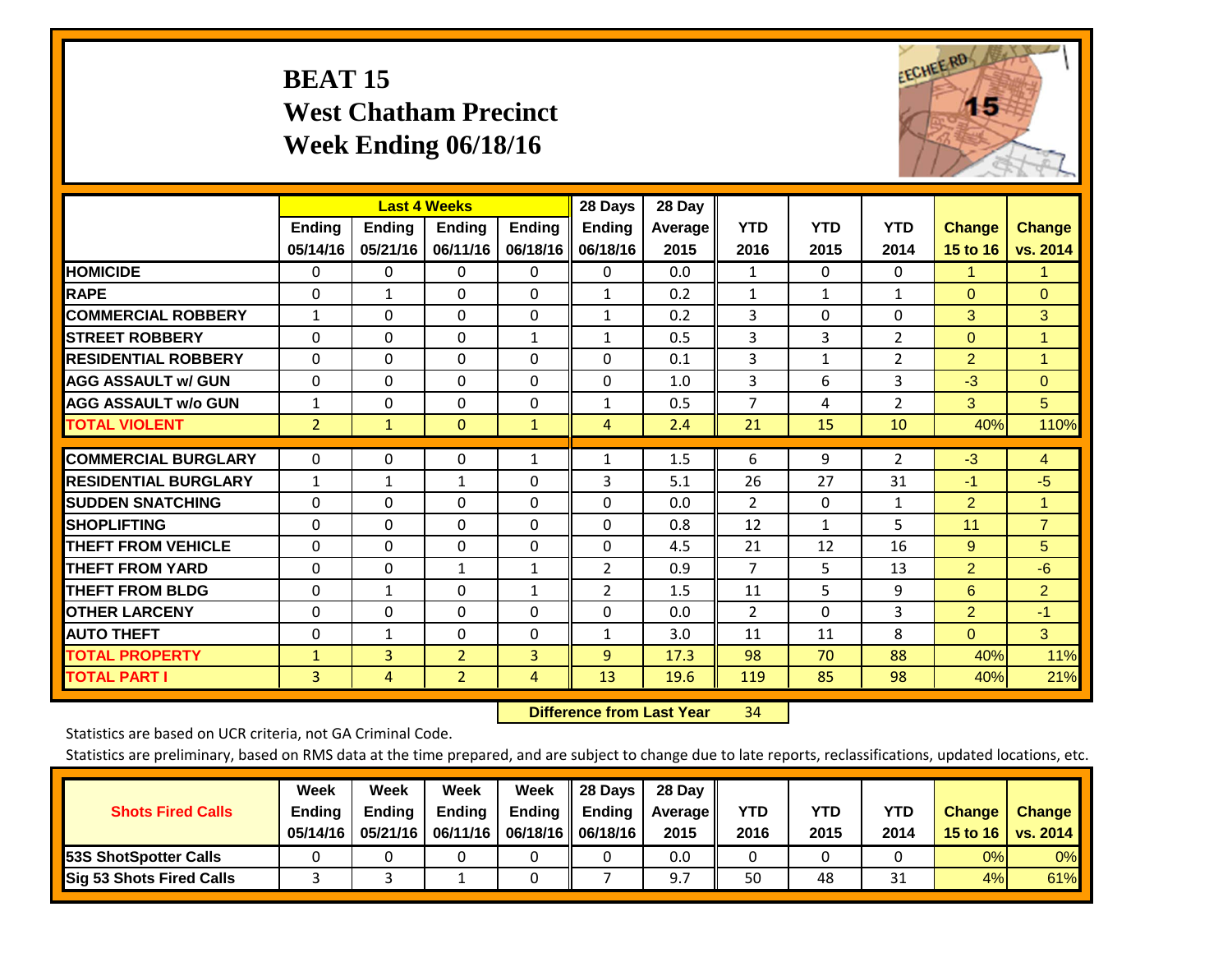# **BEAT 16 West Chatham Precinct Week Ending 06/18/16**

![](_page_11_Picture_1.jpeg)

|                             |                           | <b>Last 4 Weeks</b>       |                           |                           | 28 Days                   | 28 Day            |                    |                    |                    |                           |                           |
|-----------------------------|---------------------------|---------------------------|---------------------------|---------------------------|---------------------------|-------------------|--------------------|--------------------|--------------------|---------------------------|---------------------------|
|                             | <b>Ending</b><br>05/14/16 | <b>Ending</b><br>05/21/16 | <b>Endina</b><br>06/11/16 | <b>Endina</b><br>06/18/16 | <b>Endina</b><br>06/18/16 | Average  <br>2015 | <b>YTD</b><br>2016 | <b>YTD</b><br>2015 | <b>YTD</b><br>2014 | <b>Change</b><br>15 to 16 | <b>Change</b><br>vs. 2014 |
|                             |                           |                           |                           |                           |                           |                   |                    |                    |                    |                           |                           |
| <b>HOMICIDE</b>             | 0                         | 0                         | $\Omega$                  | 0                         | 0                         | 0.0               | 0                  | $\Omega$           | 0                  | $\mathbf{0}$              | $\Omega$                  |
| <b>RAPE</b>                 | 0                         | $\Omega$                  | $\Omega$                  | $\Omega$                  | $\Omega$                  | 0.1               | $\mathbf{1}$       | $\Omega$           | $\Omega$           | 1                         | 1                         |
| <b>COMMERCIAL ROBBERY</b>   | $\Omega$                  | $\Omega$                  | $\Omega$                  | 0                         | $\Omega$                  | 0.3               | $\mathbf{1}$       | 3                  | 3                  | $-2$                      | $-2$                      |
| <b>STREET ROBBERY</b>       | $\Omega$                  | $\Omega$                  | $\Omega$                  | $\mathbf{1}$              | $\mathbf{1}$              | 0.4               | 4                  | $\mathbf{1}$       | $\mathbf{1}$       | 3                         | 3                         |
| <b>RESIDENTIAL ROBBERY</b>  | 1                         | $\Omega$                  | $\Omega$                  | $\mathbf{0}$              | 1                         | 0.2               | 3                  | $\overline{2}$     | $\mathbf{1}$       | 1                         | $\overline{2}$            |
| <b>AGG ASSAULT w/ GUN</b>   | $\Omega$                  | $\Omega$                  | $\Omega$                  | $\Omega$                  | $\Omega$                  | 0.1               | $\overline{2}$     | 0                  | $\Omega$           | $\overline{2}$            | $\overline{2}$            |
| <b>AGG ASSAULT w/o GUN</b>  | $\Omega$                  | 0                         | 1                         | 0                         | 1                         | 0.6               | $\overline{2}$     | 5                  | 1                  | $-3$                      | $\mathbf{1}$              |
| <b>TOTAL VIOLENT</b>        | $\mathbf{1}$              | $\mathbf{0}$              | $\mathbf{1}$              | $\mathbf{1}$              | 3                         | 1.7               | 13                 | 11                 | 6                  | 18%                       | 117%                      |
|                             |                           |                           |                           |                           |                           |                   |                    |                    |                    |                           |                           |
| <b>COMMERCIAL BURGLARY</b>  | $\Omega$                  | 0                         | $\mathbf{0}$              | $\mathbf{0}$              | $\Omega$                  | 0.5               | 6                  | $\mathbf{1}$       | 4                  | 5                         | $\overline{2}$            |
| <b>RESIDENTIAL BURGLARY</b> | 1                         | $\Omega$                  | 3                         | 1                         | 5                         | 3.4               | 16                 | 21                 | 8                  | -5                        | 8                         |
| <b>SUDDEN SNATCHING</b>     | $\Omega$                  | $\Omega$                  | $\Omega$                  | $\mathbf{0}$              | $\Omega$                  | 0.0               | $\Omega$           | $\Omega$           | $\Omega$           | $\Omega$                  | $\Omega$                  |
| <b>SHOPLIFTING</b>          | $\Omega$                  | $\overline{2}$            | $\mathbf{1}$              | 1                         | 4                         | 11.4              | 37                 | 77                 | 81                 | $-40$                     | $-44$                     |
| <b>THEFT FROM VEHICLE</b>   | 3                         | $\mathbf{1}$              | $\mathbf{0}$              | $\mathbf{0}$              | 4                         | 5.3               | 38                 | 22                 | 23                 | 16                        | 15                        |
| <b>THEFT FROM YARD</b>      | $\mathbf{1}$              | 0                         | $\mathbf{0}$              | $\Omega$                  | $\mathbf{1}$              | 2.6               | 5                  | 15                 | 10                 | $-10$                     | $-5$                      |
| <b>THEFT FROM BLDG</b>      | 2                         | 0                         | $\Omega$                  | 1                         | 3                         | 2.8               | 17                 | 19                 | 24                 | $-2$                      | $-7$                      |
| <b>IOTHER LARCENY</b>       | 0                         | 0                         | $\Omega$                  | $\Omega$                  | 0                         | 0.4               | $\Omega$           | 3                  | 3                  | $-3$                      | $-3$                      |
| <b>AUTO THEFT</b>           | 0                         | 0                         | $\Omega$                  | 0                         | $\Omega$                  | 3.0               | 11                 | 9                  | $\overline{7}$     | $\overline{2}$            | $\overline{4}$            |
| <b>TOTAL PROPERTY</b>       | $\overline{7}$            | 3                         | 4                         | 3                         | 17                        | 29.4              | 130                | 167                | 160                | $-22%$                    | $-19%$                    |
| <b>TOTAL PART I</b>         | 8                         | 3                         | 5                         | 4                         | 20                        | 31.1              | 143                | 178                | 166                | $-20%$                    | $-14%$                    |

 **Difference from Last Year**‐35

Statistics are based on UCR criteria, not GA Criminal Code.

| <b>Shots Fired Calls</b>        | Week<br><b>Ending</b><br>05/14/16 | Week<br><b>Endina</b><br>05/21/16 | Week<br><b>Ending</b> | Week<br>Ending | 28 Days<br><b>Ending</b><br>06/11/16   06/18/16   06/18/16 | 28 Day<br>Average II<br>2015 | YTD<br>2016 | YTD<br>2015 | YTD<br>2014 | <b>Change</b><br>15 to 16 $\vert$ | <b>Change</b><br>vs. 2014 |
|---------------------------------|-----------------------------------|-----------------------------------|-----------------------|----------------|------------------------------------------------------------|------------------------------|-------------|-------------|-------------|-----------------------------------|---------------------------|
| <b>153S ShotSpotter Calls</b>   |                                   |                                   |                       |                |                                                            | 0.0                          |             |             |             | 0%                                | 0%                        |
| <b>Sig 53 Shots Fired Calls</b> |                                   |                                   |                       |                |                                                            | 5.2                          | 32          | 19          |             | 68%                               | 191%                      |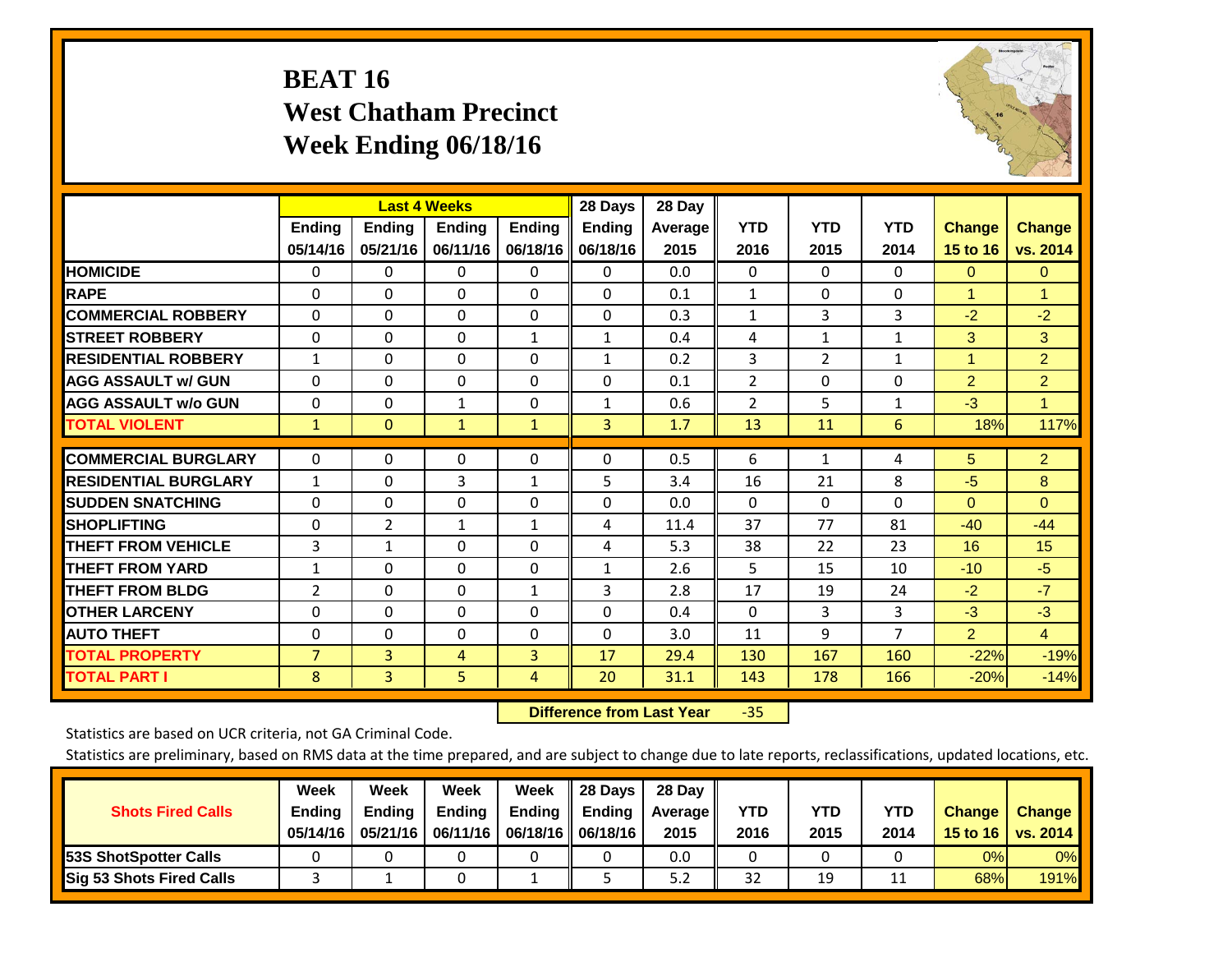![](_page_12_Picture_0.jpeg)

### **COMPSTATDOWNTOWN PRECINCTWeek Ending 06/18/16**

### **PRECINCT COMMANDER:**

**CAPT. BEN HERRON**

![](_page_12_Picture_4.jpeg)

|                             | Week           | Week           | Weekly   | 28-Day         | 28-Day         | Avg            |            |                           |                |                |               |
|-----------------------------|----------------|----------------|----------|----------------|----------------|----------------|------------|---------------------------|----------------|----------------|---------------|
|                             | <b>Ending</b>  | <b>Ending</b>  | Avg      | <b>Ending</b>  | <b>Ending</b>  | $28-Day$       | <b>YTD</b> | <b>YTD</b>                | <b>YTD</b>     | <b>Change</b>  | <b>Change</b> |
|                             | 06/18/16       | 06/11/16       | 2015     | 06/18/16       | 05/21/16       | 2015           | 2016       | 2015                      | 2014           | 15 to 16       | vs. 2014      |
| <b>HOMICIDE</b>             | $\bf{0}$       | 0              | $\Omega$ | 0              |                |                | 3          | $\mathbf{2}^{\mathsf{I}}$ | $\overline{2}$ |                |               |
| <b>RAPE</b>                 | $\bf{0}$       |                | 0        |                | $\Omega$       |                | 3          | $\overline{ }$            | 4              | $-4$           | $-1$          |
| <b>COMMERCIAL ROBBERY</b>   | $\bf{0}$       | $\Omega$       | $\Omega$ | 0              | $\Omega$       |                | 3          | 3                         | 3              | $\Omega$       | $\Omega$      |
| <b>STREET ROBBERY</b>       | 4              |                | 2        | 12             | 5              | 9              | 72         | 40                        | 29             | 32             | 43            |
| <b>RESIDENTIAL ROBBERY</b>  | $\bf{0}$       |                | $\Omega$ | $\overline{2}$ |                |                | 3          | 6                         | $\Omega$       | $-3$           | 3             |
| <b>AGG ASSAULT w/ GUN</b>   |                | $\Omega$       |          | 3              | 5              | 4              | 34         | 20                        | 13             | 14             | 21            |
| <b>AGG ASSAULT w/o GUN</b>  |                | $\overline{2}$ |          | 7              | 6              | 4              | 27         | 16                        | 21             | 11             | $6^{\circ}$   |
| <b>TOTAL VIOLENT</b>        | 6              | 5              | 5        | 25             | 18             | 21             | 145        | 94                        | 72             | 54%            | 101%          |
|                             |                |                |          |                |                |                |            |                           |                |                |               |
| <b>COMMERCIAL BURGLARY</b>  | $\overline{2}$ |                |          | 3              | 3              | $\overline{2}$ | 22         | 10                        | 17             | 12             | 5             |
| <b>RESIDENTIAL BURGLARY</b> | $\bf{0}$       |                | 3        | 5.             | 15             | 11             | 59         | 58                        | 51             |                | 8             |
| <b>SUDDEN SNATCHING</b>     | $\bf{0}$       |                |          | 5.             |                | 3              | 25         | 18                        | 11             | 7              | 14            |
| <b>SHOPLIFTING</b>          |                | $\overline{ }$ | 5        | 18             | 9              | 19             | 80         | 102                       | 110            | $-22$          | $-30$         |
| <b>THEFT FROM VEHICLE</b>   | 6              | 6              | 8        | 28             | 37             | 32             | 248        | 171                       | 207            | 77             | 41            |
| <b>THEFT FROM YARD</b>      | 6              | $\overline{2}$ | 4        | 17             | 17             | 17             | 89         | 85                        | 98             | $\overline{4}$ | $-9$          |
| <b>THEFT FROM BLDG</b>      | $\overline{2}$ |                | 4        | 9              | 28             | 18             | 127        | 107                       | 121            | 20             | 6             |
| <b>OTHER LARCENY</b>        | 4              | $\overline{2}$ | 0        | 5              | $\overline{2}$ | $\overline{2}$ | 19         | 10                        | 8              | 9              | 11            |
| <b>AUTO THEFT</b>           | $\overline{2}$ | 4              | 4        | 12             | 15             | 16             | 86         | 81                        | 54             | 5              | 32            |
| <b>TOTAL PROPERTY</b>       | 20             | 25             | 30       | 102            | 127            | 119            | 755        | 642                       | 677            | 18%            | 12%           |
| <b>TOTAL PART I</b>         | 26             | 30             | 35       | 127            | 145            | 139            | 900        | 736                       | 749            | 22%            | 20%           |

Statistics are based on UCR criteria, not GA Criminal Code. **Difference from Last Year** 164

| <b>Citizen Initiated Calls</b>  | <b>Week</b><br><b>Ending</b><br>06/18/16 | <b>Week</b><br><b>Ending</b><br>06/11/16 | Weekly<br>Avg<br>2015 | $28$ -Day<br><b>Ending</b><br>06/18/16 | 28-Day<br><b>Ending</b><br>05/21/16 | Avg<br>28-Day<br>2015 | YTD<br>2016 | <b>YTD</b><br>2015 | YTD<br>2014 | <b>Change</b><br><b>15 to 16</b> | <b>Change</b><br>vs. 2014 |
|---------------------------------|------------------------------------------|------------------------------------------|-----------------------|----------------------------------------|-------------------------------------|-----------------------|-------------|--------------------|-------------|----------------------------------|---------------------------|
| <b>Midnight Shift</b>           | 104                                      | '12                                      | 121                   | 468                                    | 480                                 | 484                   | 2793        | 2799               | 2784        | -6                               |                           |
| Day Shift                       | 241                                      | 246                                      | 233                   | 938                                    | 935                                 | 931                   | 5344        | 5673               | 5399        | $-329$                           | $-55$                     |
| <b>Afternoon Shift</b>          | 231                                      | 228                                      | 252                   | 991                                    | 995                                 | 1010                  | 5739        | 6073               | 5840        | $-334$                           | $-101$                    |
| <b>TOTAL CITIZEN CFS</b>        | 576                                      | 586                                      | 606                   | 2397                                   | 2410                                | 2425                  | 13876       | 14545              | 14023       | $-4.6%$                          | $-1.0%$                   |
| <b>53S ShotSpotter Calls</b>    |                                          |                                          | 6                     | 18                                     | 23                                  | 25                    | 206         | 96                 |             | 110                              | 206                       |
| <b>Sig 53 Shots Fired Calls</b> | 15                                       |                                          | 10                    | 33                                     | 44                                  | 38                    | 275         | 164                | 147         | 11'                              | 128                       |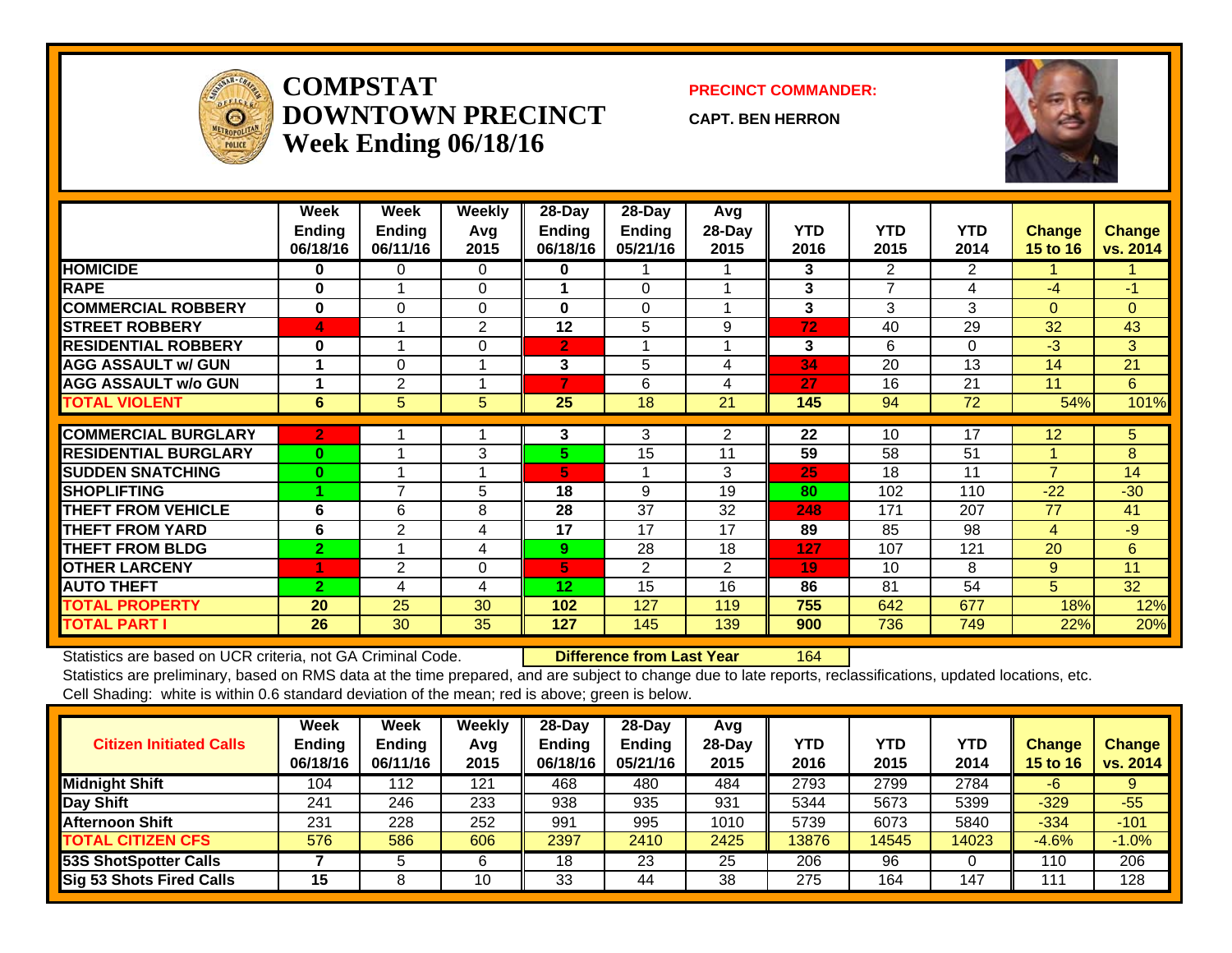# **BEAT 21 Downtown Precinct Week Ending 06/18/16**

![](_page_13_Picture_1.jpeg)

|                             |                | <b>Last 4 Weeks</b> |                |                | 28 Days        | 28 Day  |                |              |                |                      |                 |
|-----------------------------|----------------|---------------------|----------------|----------------|----------------|---------|----------------|--------------|----------------|----------------------|-----------------|
|                             | <b>Ending</b>  | <b>Ending</b>       | <b>Endina</b>  | <b>Ending</b>  | <b>Ending</b>  | Average | <b>YTD</b>     | <b>YTD</b>   | <b>YTD</b>     | <b>Change</b>        | <b>Change</b>   |
|                             | 05/14/16       | 05/21/16            | 06/11/16       | 06/18/16       | 06/18/16       | 2015    | 2016           | 2015         | 2014           | 15 to 16             | vs. 2014        |
| <b>HOMICIDE</b>             | $\Omega$       | $\Omega$            | 0              | 0              | $\Omega$       | 0.2     | $\overline{2}$ | $\Omega$     | $\mathbf{1}$   | $\overline{2}$       | 1.              |
| <b>RAPE</b>                 | $\Omega$       | 0                   | $\Omega$       | 0              | 0              | 0.2     | $\Omega$       | $\mathbf{1}$ | 0              | $-1$                 | $\Omega$        |
| <b>COMMERCIAL ROBBERY</b>   | $\Omega$       | $\Omega$            | $\Omega$       | $\Omega$       | $\Omega$       | 0.2     | 2              | $\Omega$     | $\mathbf{1}$   | $\overline{2}$       | $\mathbf{1}$    |
| <b>STREET ROBBERY</b>       | $\mathbf{1}$   | $\Omega$            | $\Omega$       | $\Omega$       | $\mathbf{1}$   | 1.0     | 6              | 6            | 3              | $\Omega$             | 3               |
| <b>RESIDENTIAL ROBBERY</b>  | $\Omega$       | $\Omega$            | $\Omega$       | $\Omega$       | $\Omega$       | 0.2     | $\mathbf{0}$   | 3            | 0              | $-3$                 | $\mathbf{0}$    |
| <b>AGG ASSAULT w/ GUN</b>   | $\mathbf{1}$   | $\Omega$            | $\Omega$       | $\mathbf{1}$   | 2              | 1.3     | 7              | 7            | 1              | $\Omega$             | 6               |
| <b>AGG ASSAULT w/o GUN</b>  | $\Omega$       | $\mathbf{1}$        | $\Omega$       | 0              | $\mathbf{1}$   | 0.7     | 8              | 5            | 6              | 3                    | $\overline{2}$  |
| <b>TOTAL VIOLENT</b>        | $\overline{2}$ | $\mathbf{1}$        | $\mathbf{0}$   | $\mathbf{1}$   | 4              | 3.8     | 25             | 22           | 12             | 14%                  | 108%            |
| <b>COMMERCIAL BURGLARY</b>  | 0              | $\Omega$            | 0              | 0              | 0              | 0.3     | 1              |              | 6              |                      | $-5$            |
|                             |                |                     |                |                |                |         |                | $\mathbf{1}$ |                | $\mathbf{0}$         |                 |
| <b>RESIDENTIAL BURGLARY</b> | $\mathbf{1}$   | $\mathbf{1}$        | $\Omega$       | $\Omega$       | 2              | 3.4     | 11             | 19           | 15             | $-8$                 | $-4$            |
| <b>SUDDEN SNATCHING</b>     | $\mathbf{1}$   | $\Omega$            | $\Omega$       | $\Omega$       | $\mathbf{1}$   | 0.1     | $\mathbf{1}$   | $\Omega$     | $\mathbf{1}$   | $\blacktriangleleft$ | $\Omega$        |
| <b>SHOPLIFTING</b>          | $\Omega$       | $\mathbf{1}$        | 1              | $\mathbf{1}$   | 3              | 2.1     | 6              | 13           | 11             | $-7$                 | $-5$            |
| <b>THEFT FROM VEHICLE</b>   | $\mathbf{1}$   | $\mathbf{1}$        | $\Omega$       | $\overline{2}$ | 4              | 3.5     | 12             | 29           | 11             | $-17$                | 1               |
| <b>THEFT FROM YARD</b>      | $\mathbf{1}$   | $\mathbf 0$         | $\mathbf{1}$   | $\mathbf{1}$   | 3              | 1.0     | 8              | 4            | $\overline{2}$ | $\overline{4}$       | 6               |
| <b>THEFT FROM BLDG</b>      | $\Omega$       | $\mathbf{1}$        | $\Omega$       | $\Omega$       | $\mathbf{1}$   | 2.1     | 11             | 14           | 15             | $-3$                 | $-4$            |
| <b>OTHER LARCENY</b>        | $\Omega$       | $\Omega$            | $\Omega$       | $\Omega$       | $\Omega$       | 0.1     | $\mathbf{1}$   | $\mathbf{1}$ | $\Omega$       | $\mathbf{0}$         | 1.              |
| <b>AUTO THEFT</b>           | $\Omega$       | $\mathbf{1}$        | 1              | $\Omega$       | $\overline{2}$ | 3.4     | 17             | 15           | $\overline{7}$ | $\overline{2}$       | 10 <sup>°</sup> |
| <b>TOTAL PROPERTY</b>       | 4              | 5                   | 3              | 4              | 16             | 16.0    | 68             | 96           | 68             | $-29%$               | 0%              |
| <b>TOTAL PART I</b>         | 6              | 6                   | $\overline{3}$ | 5              | 20             | 19.7    | 93             | 118          | 80             | $-21%$               | 16%             |

 **Difference from Last Year**‐25

Statistics are based on UCR criteria, not GA Criminal Code.

| <b>Shots Fired Calls</b>        | Week<br><b>Ending</b><br>05/14/16 | Week<br><b>Endina</b><br>05/21/16 | Week<br><b>Ending</b> | Week<br>Ending<br>06/11/16   06/18/16    06/18/16 | 28 Days<br><b>Ending</b> | 28 Day<br>Average II<br>2015 | YTD<br>2016 | YTD<br>2015 | YTD<br>2014 | <b>Change</b><br>15 to 16 $\vert$ | <b>Change</b><br>vs. 2014 |
|---------------------------------|-----------------------------------|-----------------------------------|-----------------------|---------------------------------------------------|--------------------------|------------------------------|-------------|-------------|-------------|-----------------------------------|---------------------------|
| <b>153S ShotSpotter Calls</b>   |                                   |                                   |                       |                                                   |                          | 0.0                          |             |             |             | 0%                                | 0%                        |
| <b>Sig 53 Shots Fired Calls</b> |                                   |                                   |                       |                                                   |                          | 9.3                          | 56          | 38          | 29          | 47%                               | 93%                       |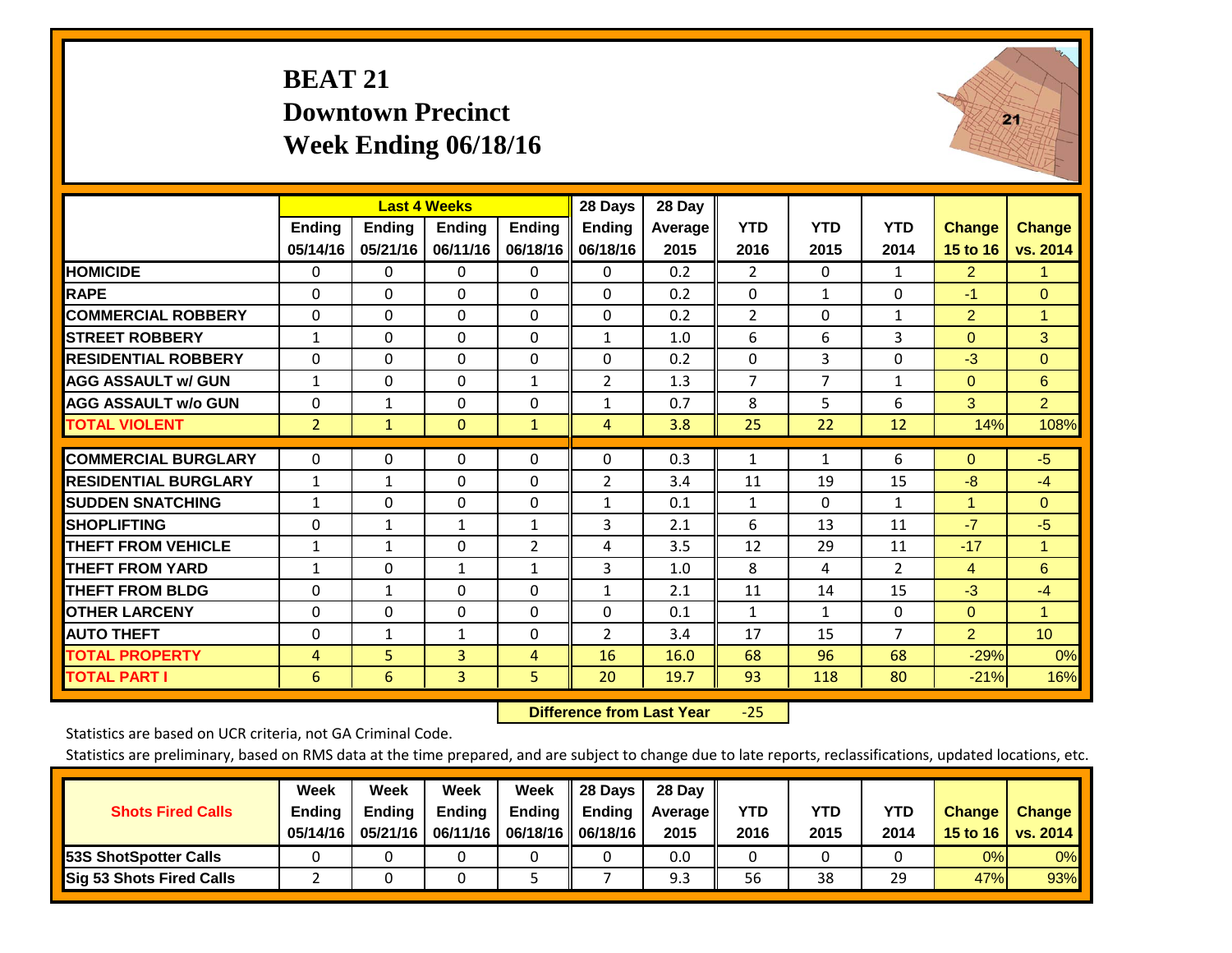# **BEAT 22 Downtown Precinct Week Ending 06/18/16**

![](_page_14_Picture_1.jpeg)

|                             |                | <b>Last 4 Weeks</b> |                |                | 28 Days        | 28 Day         |                |                |                |                      |                 |
|-----------------------------|----------------|---------------------|----------------|----------------|----------------|----------------|----------------|----------------|----------------|----------------------|-----------------|
|                             | Ending         | <b>Ending</b>       | <b>Endina</b>  | <b>Ending</b>  | <b>Ending</b>  | <b>Average</b> | <b>YTD</b>     | <b>YTD</b>     | <b>YTD</b>     | <b>Change</b>        | <b>Change</b>   |
|                             | 05/14/16       | 05/21/16            | 06/11/16       | 06/18/16       | 06/18/16       | 2015           | 2016           | 2015           | 2014           | 15 to 16             | vs. 2014        |
| <b>HOMICIDE</b>             | 0              | 0                   | 0              | $\Omega$       | 0              | 0.1            | $\Omega$       | $\Omega$       | $\Omega$       | $\mathbf{0}$         | $\mathbf{0}$    |
| <b>RAPE</b>                 | $\Omega$       | 0                   | 1              | $\Omega$       | $\mathbf{1}$   | 0.4            | 1              | 4              | 0              | $-3$                 | 1.              |
| <b>COMMERCIAL ROBBERY</b>   | $\Omega$       | 0                   | $\Omega$       | $\Omega$       | $\Omega$       | 0.2            | $\Omega$       | $\Omega$       | $\Omega$       | $\Omega$             | $\Omega$        |
| <b>STREET ROBBERY</b>       | $\Omega$       | $\mathbf{1}$        | $\Omega$       | $\Omega$       | $\mathbf{1}$   | 2.3            | 10             | 11             | 10             | $-1$                 | $\overline{0}$  |
| <b>RESIDENTIAL ROBBERY</b>  | $\Omega$       | 0                   | $\mathbf{0}$   | $\Omega$       | $\Omega$       | 0.0            | $\mathbf{0}$   | $\Omega$       | 0              | $\Omega$             | $\mathbf{0}$    |
| <b>AGG ASSAULT W/ GUN</b>   | $\Omega$       | 0                   | $\Omega$       | $\Omega$       | $\Omega$       | 0.5            | $\overline{2}$ | 1              | 3              | $\blacktriangleleft$ | $-1$            |
| <b>AGG ASSAULT w/o GUN</b>  | $\overline{2}$ | 0                   | $\Omega$       | $\Omega$       | $\overline{2}$ | 0.7            | 5              | $\mathbf{1}$   | 6              | $\overline{4}$       | $-1$            |
| <b>TOTAL VIOLENT</b>        | $\overline{2}$ | $\mathbf{1}$        | $\mathbf{1}$   | $\mathbf{0}$   | 4              | 4.1            | 18             | 17             | 19             | 6%                   | $-5%$           |
|                             |                |                     |                |                |                |                |                |                |                | 4                    |                 |
| <b>COMMERCIAL BURGLARY</b>  | 0              | 0                   | 1              | $\mathbf{1}$   | $\overline{2}$ | 0.5            | 5              | 4              | 5              |                      | $\overline{0}$  |
| <b>RESIDENTIAL BURGLARY</b> | $\mathbf{1}$   | 0                   | $\Omega$       | $\Omega$       | $\mathbf{1}$   | 0.0            | 6              | $\Omega$       | $\Omega$       | 6                    | 6               |
| <b>SUDDEN SNATCHING</b>     | $\mathbf{1}$   | 0                   | $\mathbf{1}$   | $\Omega$       | $\overline{2}$ | 1.3            | 16             | 10             | 5              | 6                    | 11              |
| <b>SHOPLIFTING</b>          | $\mathbf{1}$   | $\overline{2}$      | $\Omega$       | $\Omega$       | 3              | 2.1            | 21             | 8              | 11             | 13                   | 10 <sup>1</sup> |
| <b>THEFT FROM VEHICLE</b>   | $\mathbf{1}$   | 1                   | 1              | $\overline{2}$ | 5              | 5.8            | 63             | 26             | 44             | 37                   | 19              |
| <b>THEFT FROM YARD</b>      | $\mathbf 0$    | 0                   | $\mathbf 0$    | $\Omega$       | $\mathbf 0$    | 4.1            | 20             | 17             | 17             | 3                    | 3               |
| <b>THEFT FROM BLDG</b>      | $\mathbf{1}$   | 1                   | $\Omega$       | $\mathbf{1}$   | 3              | 5.8            | 47             | 33             | 39             | 14                   | 8               |
| <b>OTHER LARCENY</b>        | $\Omega$       | $\Omega$            | $\Omega$       | $\Omega$       | $\Omega$       | 0.1            | $\overline{2}$ | $\Omega$       | $\overline{7}$ | $\overline{2}$       | $-5$            |
| <b>AUTO THEFT</b>           | $\mathbf{1}$   | 1                   | $\mathbf{0}$   | $\Omega$       | 2              | 1.8            | 15             | $\overline{7}$ | 5              | 8                    | 10 <sup>°</sup> |
| <b>TOTAL PROPERTY</b>       | 6              | 5                   | $\overline{3}$ | $\overline{4}$ | 18             | 21.4           | 195            | 105            | 133            | 86%                  | 47%             |
| <b>TOTAL PART I</b>         | 8              | 6                   | 4              | $\overline{4}$ | 22             | 25.5           | 213            | 122            | 152            | 75%                  | 40%             |

 **Difference from Last Year**r 91

Statistics are based on UCR criteria, not GA Criminal Code.

| <b>Shots Fired Calls</b>        | Week<br><b>Ending</b><br>05/14/16 | Week<br><b>Endina</b><br>05/21/16 | Week<br><b>Ending</b> | Week<br>Ending<br>06/11/16   06/18/16    06/18/16 | 28 Days<br><b>Ending</b> | 28 Day<br>Average II<br>2015 | YTD<br>2016 | YTD<br>2015 | YTD<br>2014 | <b>Change</b><br>15 to 16 $\vert$ | <b>Change</b><br>vs. 2014 |
|---------------------------------|-----------------------------------|-----------------------------------|-----------------------|---------------------------------------------------|--------------------------|------------------------------|-------------|-------------|-------------|-----------------------------------|---------------------------|
| <b>153S ShotSpotter Calls</b>   |                                   |                                   |                       |                                                   |                          | 1.1                          |             |             |             | 0%                                | 0%                        |
| <b>Sig 53 Shots Fired Calls</b> |                                   |                                   |                       |                                                   |                          | 2.4                          | 12          | 11          |             | 9%                                | 9%                        |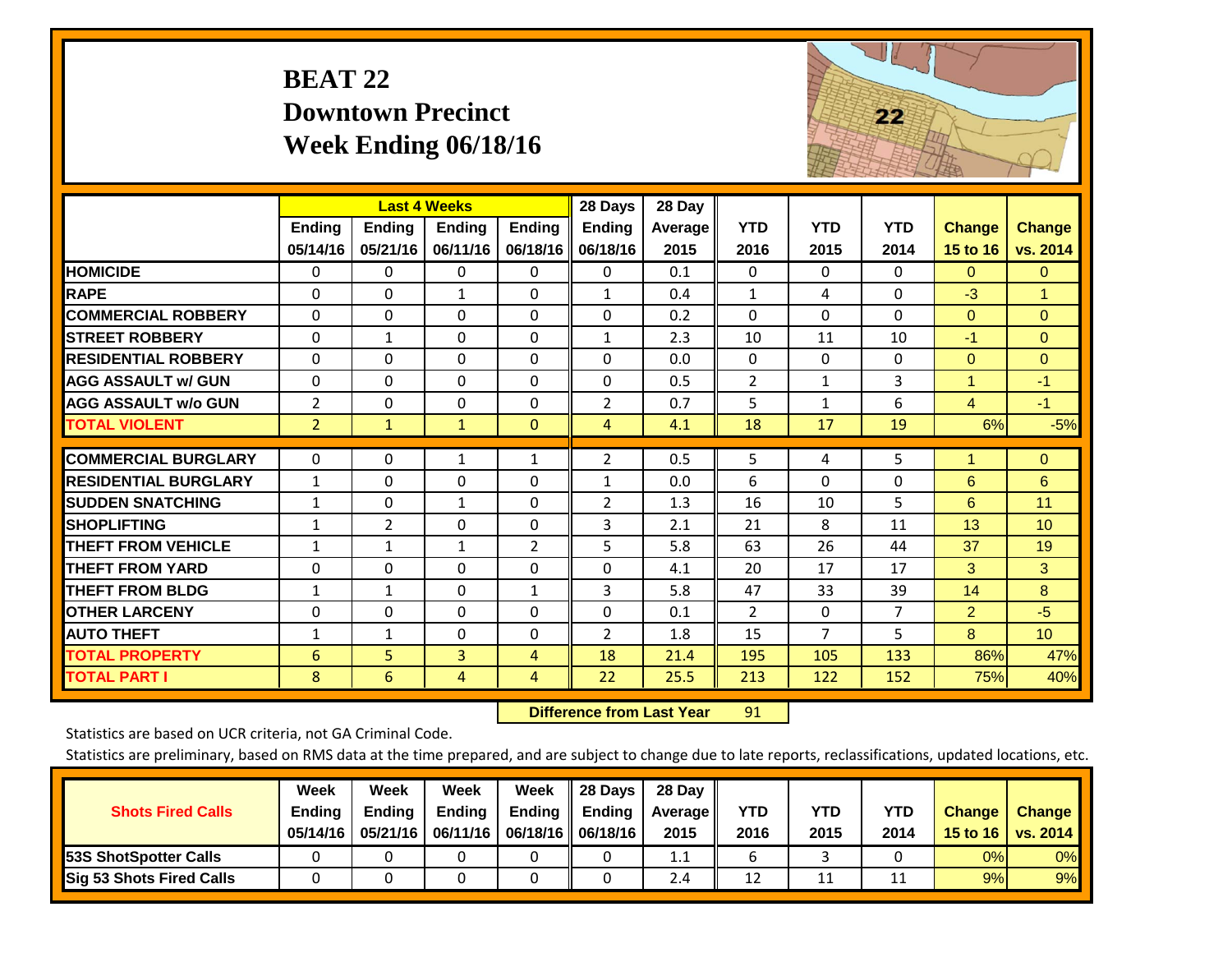# **BEAT 23 Downtown Precinct Week Ending 06/18/16**

![](_page_15_Picture_1.jpeg)

|                             |                    | <b>Last 4 Weeks</b>       |                           |                           | 28 Days                   | 28 Day          |                    |                    |                    |                           |                    |
|-----------------------------|--------------------|---------------------------|---------------------------|---------------------------|---------------------------|-----------------|--------------------|--------------------|--------------------|---------------------------|--------------------|
|                             | Ending<br>05/14/16 | <b>Endina</b><br>05/21/16 | <b>Endina</b><br>06/11/16 | <b>Ending</b><br>06/18/16 | <b>Ending</b><br>06/18/16 | Average<br>2015 | <b>YTD</b><br>2016 | <b>YTD</b><br>2015 | <b>YTD</b><br>2014 | <b>Change</b><br>15 to 16 | Change<br>vs. 2014 |
| <b>HOMICIDE</b>             | 0                  | 0                         | 0                         | $\Omega$                  | $\Omega$                  | 0.2             | $\mathbf{0}$       | $\Omega$           | $\mathbf{1}$       | $\Omega$                  | $-1$               |
| <b>RAPE</b>                 | $\Omega$           | 0                         | $\mathbf{0}$              | 0                         | 0                         | 0.2             | 1                  | 1                  | $\Omega$           | $\Omega$                  | 1                  |
| <b>COMMERCIAL ROBBERY</b>   | $\Omega$           | 0                         | $\mathbf{0}$              | $\Omega$                  | $\Omega$                  | 0.0             | 0                  | 0                  | $\Omega$           | $\Omega$                  | $\Omega$           |
| <b>STREET ROBBERY</b>       | 0                  | $\Omega$                  | 1                         | 1                         | $\overline{2}$            | 1.3             | 10                 | 5                  | $\mathbf{1}$       | 5                         | 9                  |
| <b>RESIDENTIAL ROBBERY</b>  | $\Omega$           | $\Omega$                  | 1                         | $\Omega$                  | $\mathbf{1}$              | 0.2             | $\mathbf{1}$       | 1                  | $\Omega$           | $\Omega$                  | 1                  |
| <b>AGG ASSAULT w/ GUN</b>   | $\Omega$           | $\Omega$                  | $\Omega$                  | $\Omega$                  | $\Omega$                  | 0.8             | $\overline{2}$     | 3                  | 2                  | $-1$                      | $\Omega$           |
| <b>AGG ASSAULT w/o GUN</b>  | $\Omega$           | 0                         | 1                         | $\mathbf{1}$              | $\overline{2}$            | 0.5             | 6                  | $\overline{2}$     | $\Omega$           | $\overline{4}$            | 6                  |
| <b>TOTAL VIOLENT</b>        | $\mathbf 0$        | $\mathbf{0}$              | $\overline{3}$            | $\overline{2}$            | 5                         | 3.1             | 20                 | 12                 | 4                  | 67%                       | 400%               |
| <b>COMMERCIAL BURGLARY</b>  | $\Omega$           | $\Omega$                  | $\mathbf 0$               | $\Omega$                  | $\Omega$                  | 0.0             | $\mathbf 0$        | 0                  | 1                  | $\mathbf{0}$              | $-1$               |
| <b>RESIDENTIAL BURGLARY</b> | $\Omega$           | 1                         | $\mathbf{0}$              | $\Omega$                  | $\mathbf{1}$              | 0.9             | 4                  | 5                  | $\overline{2}$     | $-1$                      | $\overline{2}$     |
| <b>ISUDDEN SNATCHING</b>    | $\Omega$           | 0                         | $\Omega$                  | $\Omega$                  | $\Omega$                  | 0.2             | $\overline{2}$     | $\overline{2}$     | $\mathbf{1}$       | $\Omega$                  | 1                  |
| <b>SHOPLIFTING</b>          | 0                  | 1                         | $\overline{2}$            | 0                         | 3                         | 2.2             | 7                  | 11                 | 3                  | $-4$                      | $\overline{4}$     |
| <b>THEFT FROM VEHICLE</b>   | $\overline{2}$     | $\Omega$                  | $\Omega$                  | $\Omega$                  | $\overline{2}$            | 4.3             | 32                 | 18                 | 18                 | 14                        | 14                 |
| <b>THEFT FROM YARD</b>      | 0                  | $\Omega$                  | $\mathbf 0$               | 1                         | $\mathbf{1}$              | 1.0             | 5                  | 5                  | 9                  | $\Omega$                  | $-4$               |
| <b>THEFT FROM BLDG</b>      | $\mathbf{1}$       | 0                         | $\Omega$                  | $\mathbf{1}$              | $\overline{2}$            | 2.5             | 22                 | 15                 | 10                 | $\overline{7}$            | 12                 |
| <b>OTHER LARCENY</b>        | $\Omega$           | $\Omega$                  | $\mathbf 0$               | 0                         | $\Omega$                  | 0.1             | $\mathbf{1}$       | 0                  | $\Omega$           | 1                         | $\mathbf{1}$       |
| <b>AUTO THEFT</b>           | $\Omega$           | $\Omega$                  | 2                         | $\mathbf{1}$              | 3                         | 1.8             | 12                 | 8                  | 3                  | $\overline{4}$            | 9                  |
| <b>TOTAL PROPERTY</b>       | 3                  | $\overline{2}$            | 4                         | $\overline{3}$            | 12                        | 13.0            | 85                 | 64                 | 47                 | 33%                       | 81%                |
| <b>TOTAL PART I</b>         | 3                  | $\overline{2}$            | $\overline{7}$            | 5.                        | 17                        | 16.0            | 105                | 76                 | 51                 | 38%                       | 106%               |

 **Difference from Last Year**r 29

Statistics are based on UCR criteria, not GA Criminal Code.

| <b>Shots Fired Calls</b>        | Week<br><b>Ending</b><br>05/14/16 | Week<br><b>Endina</b><br>05/21/16 | Week<br>Ending | Week<br>Ending | 28 Days<br><b>Ending</b><br>06/11/16   06/18/16   06/18/16 | 28 Day<br>Average II<br>2015 | YTD<br>2016 | YTD<br>2015 | YTD<br>2014 | <b>Change</b><br>15 to 16 | <b>Change</b><br>vs. 2014 |
|---------------------------------|-----------------------------------|-----------------------------------|----------------|----------------|------------------------------------------------------------|------------------------------|-------------|-------------|-------------|---------------------------|---------------------------|
| <b>153S ShotSpotter Calls</b>   |                                   |                                   |                |                |                                                            | 5.3                          | 23          | 17          |             | 0%                        | 0%                        |
| <b>Sig 53 Shots Fired Calls</b> |                                   |                                   |                |                |                                                            | 3.1                          | 20          | 18          | 12          | 11%                       | 67%                       |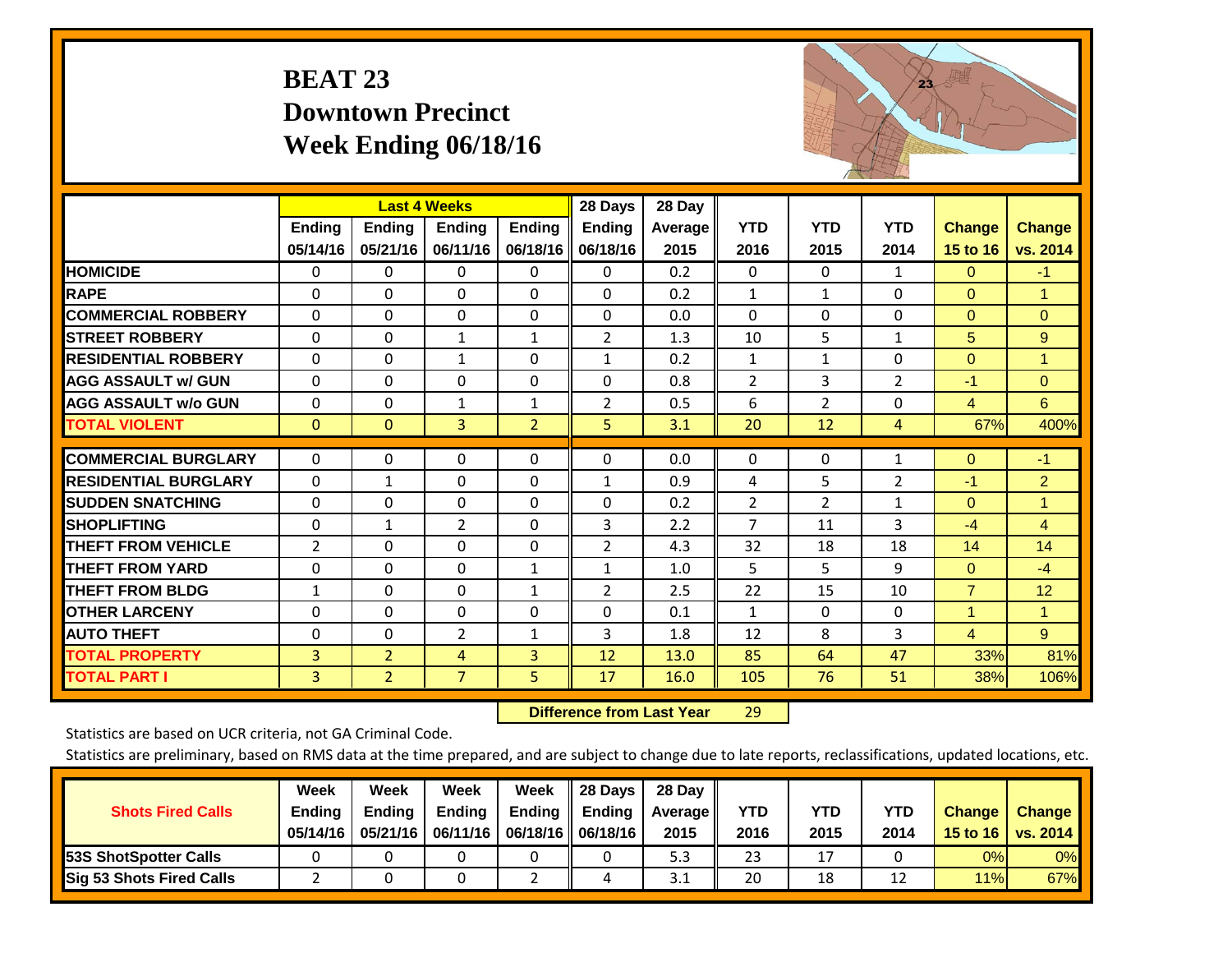# **BEAT 24 Downtown Precinct Week Ending 06/18/16**

![](_page_16_Picture_1.jpeg)

|                             |               | <b>Last 4 Weeks</b> |               |                | 28 Days        | 28 Day         |                |              |                |               |                |
|-----------------------------|---------------|---------------------|---------------|----------------|----------------|----------------|----------------|--------------|----------------|---------------|----------------|
|                             | <b>Ending</b> | <b>Endina</b>       | <b>Endina</b> | <b>Endina</b>  | <b>Endina</b>  | <b>Average</b> | <b>YTD</b>     | <b>YTD</b>   | <b>YTD</b>     | <b>Change</b> | <b>Change</b>  |
|                             | 05/14/16      | 05/21/16            | 06/11/16      | 06/18/16       | 06/18/16       | 2015           | 2016           | 2015         | 2014           | 15 to 16      | vs. 2014       |
| <b>HOMICIDE</b>             | 0             | $\mathbf{0}$        | $\Omega$      | 0              | 0              | 0.0            | $\Omega$       | 0            | 0              | $\Omega$      | $\mathbf{0}$   |
| <b>RAPE</b>                 | $\Omega$      | $\Omega$            | $\Omega$      | 0              | $\Omega$       | 0.4            | $\mathbf{0}$   | $\mathbf{1}$ | $\overline{2}$ | $-1$          | $-2$           |
| <b>COMMERCIAL ROBBERY</b>   | $\Omega$      | $\Omega$            | $\mathbf{0}$  | $\Omega$       | $\Omega$       | 0.1            | $\Omega$       | $\mathbf{1}$ | 0              | $-1$          | $\Omega$       |
| <b>STREET ROBBERY</b>       | $\mathbf{1}$  | 0                   | $\mathbf 0$   | 2              | 3              | 1.6            | 16             | 7            | 5              | 9             | 11             |
| <b>RESIDENTIAL ROBBERY</b>  | $\Omega$      | 1                   | $\mathbf{0}$  | 0              | $\mathbf{1}$   | 0.2            | $\mathbf{1}$   | $\mathbf{1}$ | 0              | $\Omega$      | 1              |
| <b>AGG ASSAULT w/ GUN</b>   | $\Omega$      | 0                   | $\mathbf{0}$  | $\Omega$       | $\Omega$       | 0.2            | $\Omega$       | $\mathbf{1}$ | $\overline{2}$ | $-1$          | $-2$           |
| <b>AGG ASSAULT w/o GUN</b>  | $\Omega$      | $\Omega$            | $\Omega$      | $\Omega$       | 0              | 0.3            | $\mathbf{1}$   | 2            | $\overline{2}$ | $-1$          | $-1$           |
| <b>TOTAL VIOLENT</b>        | $\mathbf{1}$  | $\mathbf{1}$        | $\mathbf{0}$  | $\overline{2}$ | $\overline{4}$ | 2.7            | 18             | 13           | 11             | 38%           | 64%            |
|                             |               |                     |               |                |                |                |                |              |                |               |                |
| <b>COMMERCIAL BURGLARY</b>  | $\Omega$      | 0                   | $\mathbf{0}$  | 0              | 0              | 0.1            | 1              | $\mathbf{1}$ | 3              | $\Omega$      | $-2$           |
| <b>RESIDENTIAL BURGLARY</b> | $\Omega$      | 0                   | $\mathbf{0}$  | 0              | 0              | 1.5            | 7              | 7            | 12             | $\Omega$      | $-5$           |
| <b>SUDDEN SNATCHING</b>     | $\Omega$      | $\overline{2}$      | $\mathbf{0}$  | $\Omega$       | $\overline{2}$ | 0.5            | 5              | 5.           | $\overline{2}$ | $\Omega$      | 3              |
| <b>SHOPLIFTING</b>          | 1             | 1                   | $\Omega$      | 0              | $\overline{2}$ | 7.7            | 21             | 54           | 37             | $-33$         | $-16$          |
| <b>THEFT FROM VEHICLE</b>   | 3             | $\mathbf{1}$        | 3             | $\Omega$       | $\overline{7}$ | 9.5            | 72             | 52           | 51             | 20            | 21             |
| <b>THEFT FROM YARD</b>      | 3             | 3                   | $\mathbf{1}$  | $\mathbf{1}$   | 8              | 6.5            | 30             | 35           | 37             | $-5$          | $-7$           |
| <b>THEFT FROM BLDG</b>      | 2             | $\Omega$            | $\Omega$      | 0              | $\overline{2}$ | 3.8            | 21             | 21           | 23             | $\Omega$      | $-2$           |
| <b>OTHER LARCENY</b>        | 0             | 1                   | $\mathbf{1}$  | $\mathbf{1}$   | 3              | 1.1            | $\overline{7}$ | 7            | $\Omega$       | $\Omega$      | $\overline{7}$ |
| <b>AUTO THEFT</b>           | $\mathbf{1}$  | $\Omega$            | $\Omega$      | 0              | $\mathbf{1}$   | 2.9            | 13             | 16           | 15             | $-3$          | $-2$           |
| <b>TOTAL PROPERTY</b>       | 10            | 8                   | 5             | $\overline{2}$ | 25             | 33.6           | 177            | 198          | 180            | $-11%$        | $-2%$          |
| <b>TOTAL PART I</b>         | 11            | 9                   | 5             | 4              | 29             | 36.3           | 195            | 211          | 191            | $-8%$         | 2%             |

 **Difference from Last Year**r -16

Statistics are based on UCR criteria, not GA Criminal Code.

| <b>Shots Fired Calls</b>        | Week<br><b>Ending</b><br>05/14/16 | Week<br><b>Endina</b><br>05/21/16 | Week<br>Ending | Week<br>Ending<br>06/11/16   06/18/16   06/18/16 | 28 Days<br><b>Ending</b> | 28 Day<br>Average II<br>2015 | YTD<br>2016 | YTD<br>2015 | <b>YTD</b><br>2014 | <b>Change</b><br>15 to 16 | <b>Change</b><br>vs. 2014 |
|---------------------------------|-----------------------------------|-----------------------------------|----------------|--------------------------------------------------|--------------------------|------------------------------|-------------|-------------|--------------------|---------------------------|---------------------------|
| <b>153S ShotSpotter Calls</b>   |                                   |                                   |                |                                                  |                          | 1.4                          | 29          | 11          |                    | 0%                        | 0%                        |
| <b>Sig 53 Shots Fired Calls</b> |                                   |                                   |                | ப                                                |                          | 5.2                          | 61          | 24          | 22                 | 154%                      | <b>177%</b>               |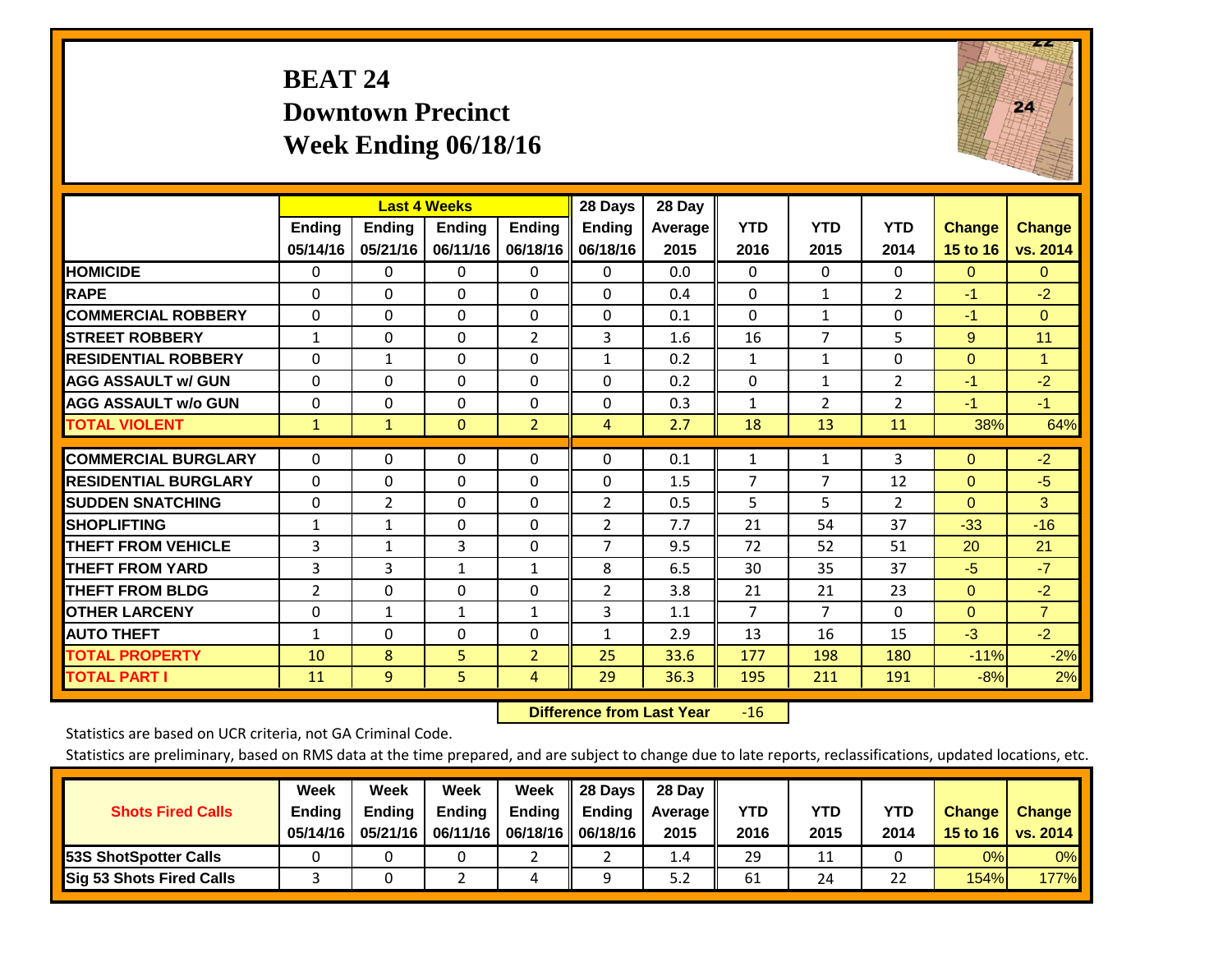# **BEAT 25 Downtown Precinct Week Ending 06/18/16**

![](_page_17_Picture_1.jpeg)

|                             |                | <b>Last 4 Weeks</b> |                |                | 28 Days        | 28 Day  |              |                |                |                |                |
|-----------------------------|----------------|---------------------|----------------|----------------|----------------|---------|--------------|----------------|----------------|----------------|----------------|
|                             | <b>Ending</b>  | <b>Ending</b>       | <b>Ending</b>  | <b>Endina</b>  | Ending         | Average | <b>YTD</b>   | <b>YTD</b>     | <b>YTD</b>     | <b>Change</b>  | <b>Change</b>  |
|                             | 05/14/16       | 05/21/16            | 06/11/16       | 06/18/16       | 06/18/16       | 2015    | 2016         | 2015           | 2014           | 15 to 16       | vs. 2014       |
| <b>HOMICIDE</b>             | 0              | 0                   | 0              | $\Omega$       | $\Omega$       | 0.1     | $\mathbf{0}$ | $\mathbf{1}$   | 0              | $-1$           | $\mathbf{0}$   |
| <b>RAPE</b>                 | 0              | $\Omega$            | $\Omega$       | 0              | 0              | 0.2     | 1            | 0              | 0              | 1              | $\mathbf{1}$   |
| <b>COMMERCIAL ROBBERY</b>   | $\Omega$       | $\Omega$            | $\mathbf{0}$   | $\Omega$       | $\Omega$       | 0.4     | $\mathbf{1}$ | $\overline{2}$ | 0              | $-1$           | $\mathbf{1}$   |
| <b>STREET ROBBERY</b>       | 2              | $\mathbf{1}$        | $\Omega$       | 1              | 4              | 1.7     | 16           | 5              | 8              | 11             | 8              |
| <b>RESIDENTIAL ROBBERY</b>  | $\Omega$       | $\Omega$            | $\mathbf{0}$   | $\Omega$       | $\Omega$       | 0.0     | $\mathbf{0}$ | 0              | 0              | $\mathbf{0}$   | $\mathbf{0}$   |
| <b>AGG ASSAULT w/ GUN</b>   | $\Omega$       | $\Omega$            | $\Omega$       | $\Omega$       | 0              | 0.9     | 4            | $\overline{7}$ | $\overline{2}$ | $-3$           | $\overline{2}$ |
| <b>AGG ASSAULT w/o GUN</b>  | $\Omega$       | $\Omega$            | $\mathbf{0}$   | $\Omega$       | $\Omega$       | 0.7     | 3            | $\mathbf{1}$   | 5              | $\overline{2}$ | $-2$           |
| <b>TOTAL VIOLENT</b>        | $\overline{2}$ | $\mathbf{1}$        | $\mathbf{0}$   | $\mathbf{1}$   | $\overline{4}$ | 3.9     | 25           | 16             | 15             | 56%            | 67%            |
| <b>COMMERCIAL BURGLARY</b>  | $\Omega$       | $\Omega$            | $\Omega$       | $\Omega$       | 0              | 0.8     |              | 3              | 0              | $\overline{7}$ |                |
|                             |                |                     |                |                |                |         | 10           |                |                |                | 10             |
| <b>RESIDENTIAL BURGLARY</b> | $\Omega$       | $\Omega$            | $\Omega$       | 0              | 0              | 1.4     | 8            | 9              | 8              | $-1$           | $\Omega$       |
| <b>SUDDEN SNATCHING</b>     | 0              | 0                   | $\Omega$       | $\Omega$       | 0              | 0.5     | $\mathbf{1}$ | 0              | $\mathbf{1}$   | 1              | $\Omega$       |
| <b>SHOPLIFTING</b>          | $\mathbf{1}$   | $\overline{2}$      | $\overline{2}$ | $\Omega$       | 5              | 1.7     | 12           | 9              | 30             | 3              | $-18$          |
| <b>THEFT FROM VEHICLE</b>   | 3              | 1                   | $\overline{2}$ | $\overline{2}$ | 8              | 5.1     | 54           | 27             | 44             | 27             | 10             |
| <b>THEFT FROM YARD</b>      | $\mathbf{1}$   | $\Omega$            | $\Omega$       | $\overline{2}$ | 3              | 1.5     | 15           | 10             | 21             | 5              | $-6$           |
| <b>THEFT FROM BLDG</b>      | 0              | 0                   | $\Omega$       | 0              | 0              | 1.8     | 11           | 14             | 16             | $-3$           | $-5$           |
| <b>OTHER LARCENY</b>        | $\Omega$       | $\Omega$            | $\mathbf{1}$   | $\Omega$       | $\mathbf{1}$   | 0.2     | 4            | $\overline{2}$ | 0              | 2              | $\overline{4}$ |
| <b>AUTO THEFT</b>           | 1              | 1                   | $\Omega$       | $\Omega$       | 2              | 3.0     | 19           | 19             | $\overline{7}$ | $\mathbf{0}$   | 12             |
| <b>TOTAL PROPERTY</b>       | 6              | $\overline{4}$      | 5              | 4              | 19             | 15.9    | 134          | 93             | 127            | 44%            | 6%             |
| <b>TOTAL PART I</b>         | 8              | 5.                  | 5              | 5.             | 23             | 19.8    | 159          | 109            | 142            | 46%            | 12%            |

 **Difference from Last Year**r 50

Statistics are based on UCR criteria, not GA Criminal Code.

| <b>Shots Fired Calls</b>        | Week<br><b>Ending</b><br>05/14/16 | Week<br><b>Endina</b><br>05/21/16 | Week<br>Ending | Week<br>Ending | 28 Days<br><b>Ending</b><br>06/11/16   06/18/16   06/18/16 | 28 Day<br>Average II<br>2015 | YTD<br>2016 | YTD<br>2015 | YTD<br>2014 | <b>Change</b><br>15 to 16 $\vert$ | <b>Change</b><br>vs. 2014 |
|---------------------------------|-----------------------------------|-----------------------------------|----------------|----------------|------------------------------------------------------------|------------------------------|-------------|-------------|-------------|-----------------------------------|---------------------------|
| <b>153S ShotSpotter Calls</b>   |                                   |                                   |                |                |                                                            | 7.1                          | 39          | 25          |             | 0%                                | 0%                        |
| <b>Sig 53 Shots Fired Calls</b> |                                   |                                   |                |                | 4                                                          | 7.0                          | 54          | 25          | 28          | 116%                              | 93%                       |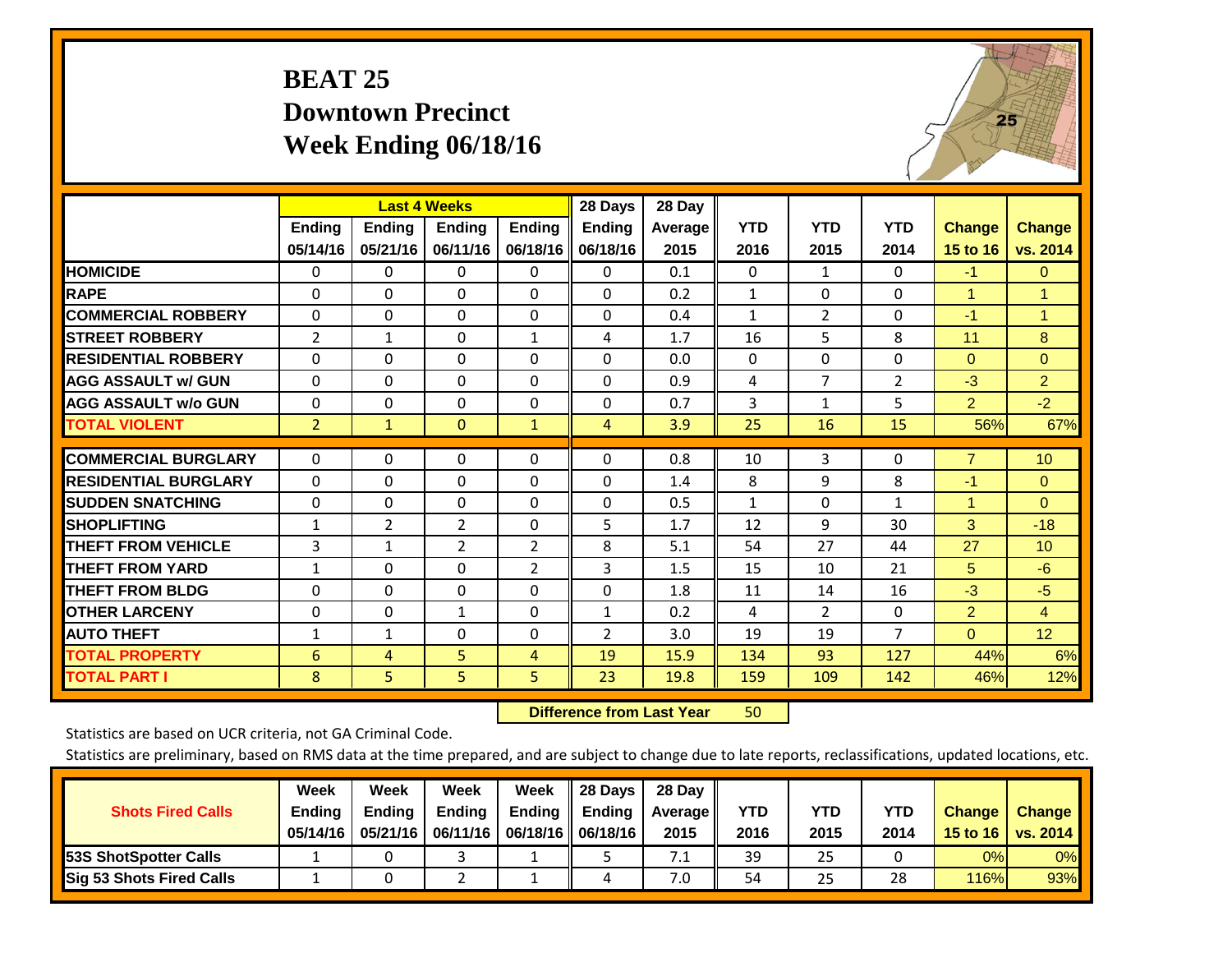# **BEAT 26 Downtown Precinct Week Ending 06/18/16**

![](_page_18_Picture_1.jpeg)

|                             |                | <b>Last 4 Weeks</b> |                |               | 28 Days        | 28 Day     |              |              |                |               |                      |
|-----------------------------|----------------|---------------------|----------------|---------------|----------------|------------|--------------|--------------|----------------|---------------|----------------------|
|                             | <b>Ending</b>  | <b>Ending</b>       | <b>Endina</b>  | <b>Ending</b> | <b>Endina</b>  | Average II | <b>YTD</b>   | <b>YTD</b>   | <b>YTD</b>     | <b>Change</b> | <b>Change</b>        |
|                             | 05/14/16       | 05/21/16            | 06/11/16       | 06/18/16      | 06/18/16       | 2015       | 2016         | 2015         | 2014           | 15 to 16      | vs. 2014             |
| <b>HOMICIDE</b>             | 0              | 0                   | $\Omega$       | 0             | 0              | 0.3        | 1            | 1            | 0              | $\mathbf{0}$  | $\blacktriangleleft$ |
| <b>RAPE</b>                 | 0              | $\Omega$            | $\Omega$       | $\Omega$      | $\Omega$       | 0.0        | $\Omega$     | $\Omega$     | $\overline{2}$ | $\Omega$      | $-2$                 |
| <b>COMMERCIAL ROBBERY</b>   | $\Omega$       | 0                   | $\Omega$       | $\mathbf{0}$  | $\Omega$       | 0.1        | $\Omega$     | $\Omega$     | $\overline{2}$ | $\mathbf{0}$  | $-2$                 |
| <b>ISTREET ROBBERY</b>      | $\mathbf{1}$   | $\Omega$            | $\Omega$       | $\Omega$      | $\mathbf{1}$   | 1.1        | 14           | 6            | 2              | 8             | 12                   |
| <b>RESIDENTIAL ROBBERY</b>  | 0              | 0                   | $\mathbf{0}$   | 0             | $\Omega$       | 0.2        | $\mathbf{1}$ | 1            | 0              | $\mathbf{0}$  | 1                    |
| <b>AGG ASSAULT w/ GUN</b>   | $\mathbf{1}$   | 0                   | $\Omega$       | $\mathbf{0}$  | 1              | 0.8        | 19           | $\mathbf{1}$ | 3              | 18            | 16                   |
| <b>AGG ASSAULT w/o GUN</b>  | $\Omega$       | $\mathbf{1}$        | $\mathbf{1}$   | $\Omega$      | $\overline{2}$ | 0.8        | 4            | 5            | $\overline{2}$ | $-1$          | $\overline{2}$       |
| <b>TOTAL VIOLENT</b>        | $\overline{2}$ | $\mathbf{1}$        | $\mathbf{1}$   | $\mathbf{0}$  | $\overline{4}$ | 3.1        | 39           | 14           | 11             | 179%          | 255%                 |
| <b>COMMERCIAL BURGLARY</b>  | $\Omega$       | $\Omega$            | $\Omega$       |               |                | 0.4        |              |              |                |               | 3                    |
|                             |                |                     |                | 1             | $\mathbf{1}$   |            | 5            | 1            | 2              | 4             |                      |
| <b>RESIDENTIAL BURGLARY</b> | 0              | 0                   | 1              | 0             | 1              | 3.6        | 23           | 18           | 14             | 5             | 9                    |
| <b>SUDDEN SNATCHING</b>     | 0              | 0                   | $\mathbf{0}$   | $\mathbf{0}$  | $\Omega$       | 0.2        | $\Omega$     | 1            | 1              | -1            | $-1$                 |
| <b>SHOPLIFTING</b>          | 0              | 0                   | $\overline{2}$ | 0             | $\overline{2}$ | 3.0        | 13           | 7            | 18             | 6             | $-5$                 |
| <b>THEFT FROM VEHICLE</b>   | $\overline{2}$ | 0                   | $\mathbf{0}$   | $\mathbf{0}$  | 2              | 4.1        | 15           | 19           | 39             | $-4$          | $-24$                |
| <b>THEFT FROM YARD</b>      | $\mathbf{1}$   | $\Omega$            | $\mathbf{0}$   | $\mathbf{1}$  | 2              | 2.8        | 11           | 14           | 12             | $-3$          | $-1$                 |
| <b>THEFT FROM BLDG</b>      | 0              | $\Omega$            | $\mathbf{1}$   | $\Omega$      | $\mathbf{1}$   | 1.8        | 15           | 10           | 18             | 5             | $-3$                 |
| <b>OTHER LARCENY</b>        | 1              | $\Omega$            | $\Omega$       | $\Omega$      | $\mathbf{1}$   | 0.1        | 4            | $\Omega$     | $\mathbf{1}$   | 4             | 3                    |
| <b>AUTO THEFT</b>           | $\Omega$       | $\Omega$            | 1              | 1             | 2              | 2.9        | 10           | 16           | 17             | $-6$          | $-7$                 |
| <b>TOTAL PROPERTY</b>       | 4              | $\Omega$            | 5              | 3             | 12             | 18.8       | 96           | 86           | 122            | 12%           | $-21%$               |
| <b>TOTAL PART I</b>         | 6              | $\mathbf{1}$        | 6              | 3             | 16             | 21.9       | 135          | 100          | 133            | 35%           | 2%                   |

 **Difference from Last Year**r 35

Statistics are based on UCR criteria, not GA Criminal Code.

| <b>Shots Fired Calls</b>        | Week<br><b>Ending</b><br>05/14/16 | Week<br><b>Endina</b><br>05/21/16 | <b>Week</b><br>Ending | Week<br>Ending<br>06/11/16   06/18/16   06/18/16 | 28 Days<br><b>Ending</b> | 28 Day<br>Average II<br>2015 | YTD<br>2016 | YTD<br>2015 | <b>YTD</b><br>2014 | <b>Change</b><br>15 to 16 | <b>Change</b><br>vs. 2014 |
|---------------------------------|-----------------------------------|-----------------------------------|-----------------------|--------------------------------------------------|--------------------------|------------------------------|-------------|-------------|--------------------|---------------------------|---------------------------|
| <b>153S ShotSpotter Calls</b>   |                                   |                                   |                       | 4                                                | 11                       | 10.1                         | 109         | 40          |                    | 0%                        | 0%                        |
| <b>Sig 53 Shots Fired Calls</b> |                                   |                                   |                       |                                                  | Ω                        | 11.0                         | 72          | 48          | 45                 | 50%                       | 60%                       |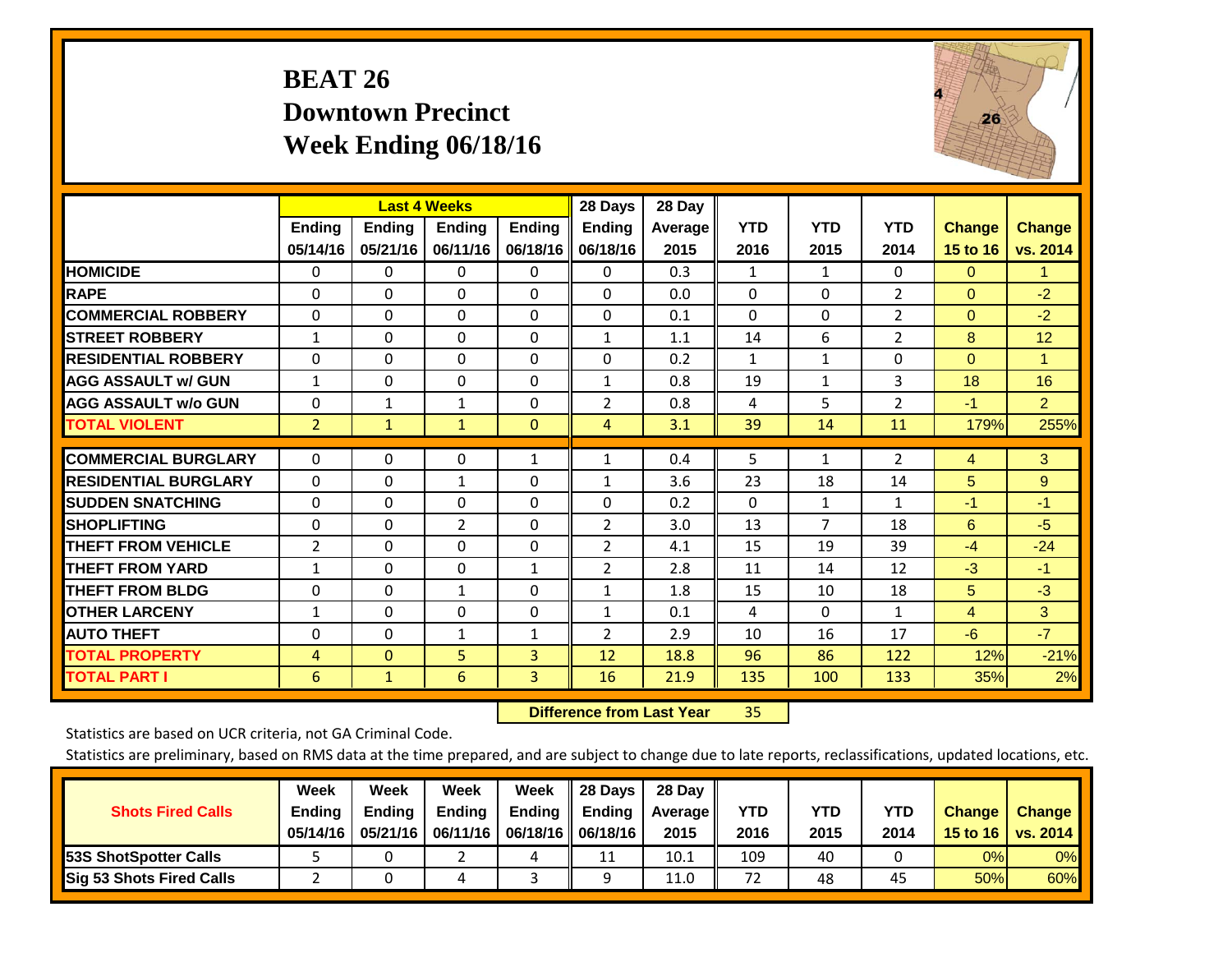![](_page_19_Picture_0.jpeg)

### **COMPSTATCENTRAL PRECINCT** LT. GREGORY ERNST **Week Ending 06/18/16**

### **ACTING PRECINCT COMMANDER:**

![](_page_19_Picture_4.jpeg)

|                             | Week           | Week           | <b>Weekly</b>  | 28-Day         | 28-Day        | Avg    |            |            |            |                 |               |
|-----------------------------|----------------|----------------|----------------|----------------|---------------|--------|------------|------------|------------|-----------------|---------------|
|                             | <b>Ending</b>  | <b>Ending</b>  | Avg            | <b>Ending</b>  | <b>Ending</b> | 28-Day | <b>YTD</b> | <b>YTD</b> | <b>YTD</b> | <b>Change</b>   | <b>Change</b> |
|                             | 06/18/16       | 06/11/16       | 2015           | 06/18/16       | 05/21/16      | 2015   | 2016       | 2015       | 2014       | <b>15 to 16</b> | vs. 2014      |
| <b>HOMICIDE</b>             | 0              |                | $\Omega$       | 3.             | 0             |        | 13         | 8          | 9          | 5.              | 4             |
| <b>RAPE</b>                 | 0              | $\Omega$       | $\Omega$       | 0              |               |        | 6          | 5          | 8          |                 | $-2$          |
| <b>COMMERCIAL ROBBERY</b>   | 1              |                | 0              | $\mathbf{2}$   | 6             |        | 10         | 3          | 8          | $\overline{7}$  | 2             |
| <b>STREET ROBBERY</b>       | 3              | $\overline{ }$ | $\overline{2}$ | 12             | 6             | 8      | 40         | 40         | 51         | $\Omega$        | $-11$         |
| <b>RESIDENTIAL ROBBERY</b>  | 0              | $\Omega$       | $\Omega$       | 1              | 3             |        | 6          | 4          |            | 2               | 5             |
| <b>AGG ASSAULT w/ GUN</b>   | $\mathbf{2}$   | $\Omega$       | 2              | $\overline{2}$ | 8             | 8      | 29         | 44         | 29         | $-15$           | $\mathbf{0}$  |
| <b>AGG ASSAULT w/o GUN</b>  |                |                |                | 6              | 5             | 5      | 26         | 23         | 20         | 3               | 6             |
| <b>TOTAL VIOLENT</b>        | $\overline{7}$ | 10             | 6              | 26             | 29            | 26     | 130        | 127        | 126        | 2%              | 3%            |
|                             |                |                |                |                |               |        |            |            |            |                 |               |
| <b>COMMERCIAL BURGLARY</b>  |                | 3              |                | 6              | 4             | 6      | 35         | 38         | 19         | $-3$            | 16            |
| <b>RESIDENTIAL BURGLARY</b> | 5              | 2              | 8              | 22             | 10            | 31     | 114        | 194        | 202        | $-80$           | $-88-$        |
| <b>SUDDEN SNATCHING</b>     | $\bf{0}$       | $\Omega$       | $\Omega$       | $\bf{0}$       | 4             |        | 10         | 6          | 5          | 4               | 5             |
| <b>SHOPLIFTING</b>          | 4              | 3              | 2              | 11             | 10            | 8      | 60         | 42         | 48         | 18              | 12            |
| <b>THEFT FROM VEHICLE</b>   | 5              | 4              | 11             | 22             | 33            | 43     | 194        | 269        | 192        | $-75$           | 2             |
| <b>THEFT FROM YARD</b>      | 11             | 5              | 4              | 25             | 17            | 16     | 87         | 91         | 94         | $-4$            | $-7$          |
| <b>THEFT FROM BLDG</b>      | 3              | 5              | 4              | 30             | 23            | 17     | 132        | 89         | 103        | 43              | 29            |
| <b>OTHER LARCENY</b>        | $\bf{0}$       |                |                | 6              | 2             | 3      | 14         | 20         | 5          | $-6$            | 9             |
| <b>AUTO THEFT</b>           | 4              | 3              | 5              | 14             | 14            | 21     | 102        | 122        | 111        | $-20$           | $-9$          |
| <b>TOTAL PROPERTY</b>       | 33             | 26             | 36             | 136            | 117           | 146    | 748        | 871        | 779        | $-14%$          | $-4%$         |
| <b>TOTAL PART I</b>         | 40             | 36             | 43             | 162            | 146           | 171    | 878        | 998        | 905        | $-12%$          | $-3%$         |

Statistics are based on UCR criteria, not GA Criminal Code. **Difference from Last Year** -120

| <b>Citizen Initiated Calls</b>  | Week<br><b>Ending</b><br>06/18/16 | <b>Week</b><br><b>Ending</b><br>06/11/16 | Weekly<br>Avg<br>2015 | $28$ -Day<br><b>Ending</b><br>06/18/16 | 28-Dav<br>Ending<br>05/21/16 | Avg<br>28-Dav<br>2015 | YTD<br>2016 | <b>YTD</b><br>2015 | <b>YTD</b><br>2014 | <b>Change</b><br><b>15 to 16</b> | <b>Change</b><br>vs. 2014 |
|---------------------------------|-----------------------------------|------------------------------------------|-----------------------|----------------------------------------|------------------------------|-----------------------|-------------|--------------------|--------------------|----------------------------------|---------------------------|
| <b>Midnight Shift</b>           | 112                               | 113                                      | 126                   | 454                                    | 503                          | 503                   | 2991        | 3059               | 2897               | $-68$                            | 94                        |
| Day Shift                       | 261                               | 257                                      | 271                   | 1063                                   | 1058                         | 1085                  | 6205        | 6561               | 6326               | $-356$                           | $-121$                    |
| <b>Afternoon Shift</b>          | 302                               | 259                                      | 294                   | 1168                                   | 1119                         | 1176                  | 6782        | 7049               | 6757               | $-267$                           | 25                        |
| <b>TOTAL CITIZEN CFS</b>        | 675                               | 629                                      | 691                   | 2685                                   | 2680                         | 2764                  | 15978       | 16669              | 15980              | $-4.1%$                          | 0.0%                      |
| <b>53S ShotSpotter Calls</b>    |                                   | 12                                       | 13                    | 41                                     | 45                           | 52                    | 355         | 200                |                    | 155                              | 355                       |
| <b>Sig 53 Shots Fired Calls</b> | 23                                | 13                                       | 21                    | 74                                     | 47                           | 85                    | 457         | 405                | 279                | 52                               | 178                       |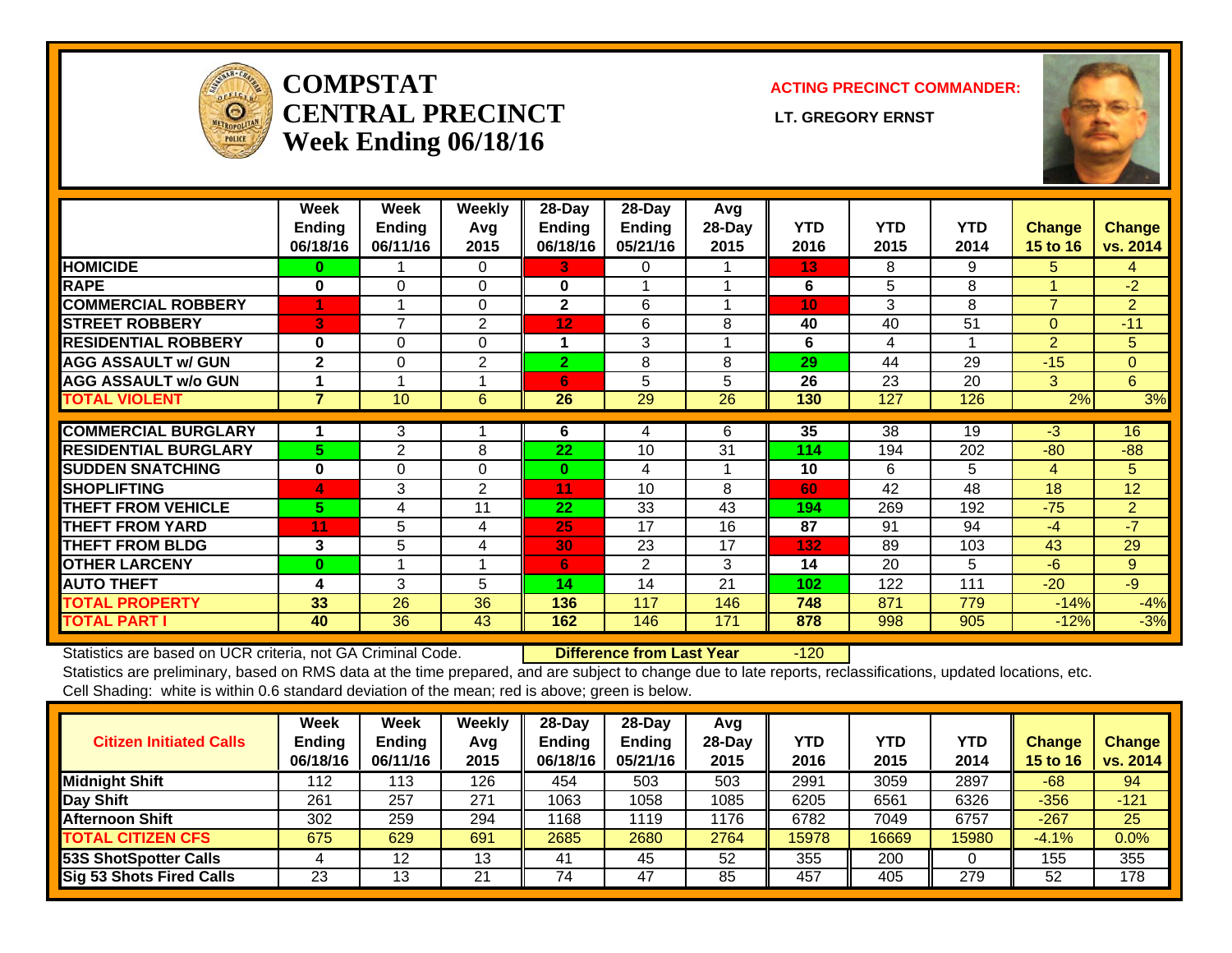### **BEAT 31 Central Precinct Week Ending 06/18/16**

![](_page_20_Picture_1.jpeg)

|                             |              | <b>Last 4 Weeks</b> |                |                | 28 Days        | 28 Day         |                |                |                |                |                |
|-----------------------------|--------------|---------------------|----------------|----------------|----------------|----------------|----------------|----------------|----------------|----------------|----------------|
|                             | Ending       | <b>Ending</b>       | <b>Ending</b>  | <b>Ending</b>  | <b>Endina</b>  | <b>Average</b> | <b>YTD</b>     | <b>YTD</b>     | <b>YTD</b>     | <b>Change</b>  | <b>Change</b>  |
|                             | 05/14/16     | 05/21/16            | 06/11/16       | 06/18/16       | 06/18/16       | 2015           | 2016           | 2015           | 2014           | 15 to 16       | vs. 2014       |
| <b>HOMICIDE</b>             | 0            | $\Omega$            | 0              | 0              | $\Omega$       | 0.2            | 1              | 1              | 1              | 0              | $\mathbf{0}$   |
| <b>RAPE</b>                 | $\Omega$     | 0                   | $\Omega$       | $\Omega$       | $\Omega$       | 0.1            | 0              | $\mathbf{1}$   | $\overline{2}$ | $-1$           | $-2$           |
| <b>COMMERCIAL ROBBERY</b>   | $\Omega$     | $\Omega$            | 0              | $\Omega$       | $\Omega$       | 0.0            | 1              | $\Omega$       | $\Omega$       | 1              | 1              |
| <b>STREET ROBBERY</b>       | $\Omega$     | $\Omega$            | $\Omega$       | $\mathbf{0}$   | $\Omega$       | 1.5            | $\overline{2}$ | 10             | 9              | $-8$           | $-7$           |
| <b>RESIDENTIAL ROBBERY</b>  | $\Omega$     | $\Omega$            | 0              | $\mathbf{0}$   | $\Omega$       | 0.3            | $\overline{2}$ | 2              | 0              | $\Omega$       | $\overline{2}$ |
| <b>AGG ASSAULT w/ GUN</b>   | $\Omega$     | $\Omega$            | $\Omega$       | $\mathbf{1}$   | $\mathbf{1}$   | 2.9            | 9              | 15             | 6              | $-6$           | 3              |
| <b>AGG ASSAULT w/o GUN</b>  | $\mathbf{1}$ | 1                   | 0              | $\mathbf{1}$   | 3              | 0.7            | 5              | 4              | 4              | 1              | 1              |
| <b>TOTAL VIOLENT</b>        | $\mathbf{1}$ | $\mathbf{1}$        | $\mathbf{0}$   | $\overline{2}$ | $\overline{4}$ | 5.8            | 20             | 33             | 22             | $-39%$         | $-9%$          |
|                             |              |                     |                |                |                |                |                |                |                |                |                |
| <b>COMMERCIAL BURGLARY</b>  | $\Omega$     | $\Omega$            | 0              | 0              | $\Omega$       | 0.5            | 3              | 6              | 6              | $-3$           | $-3$           |
| <b>RESIDENTIAL BURGLARY</b> | $\Omega$     | $\mathbf{1}$        | 0              | $\overline{2}$ | 3              | 7.0            | 25             | 42             | 68             | $-17$          | $-43$          |
| <b>SUDDEN SNATCHING</b>     | 0            | $\Omega$            | 0              | 0              | $\Omega$       | 0.2            | 3              | $\mathbf{1}$   | 0              | $\overline{2}$ | 3              |
| <b>SHOPLIFTING</b>          | $\mathbf{1}$ | $\Omega$            | 0              | 0              | $\mathbf{1}$   | 0.2            | $\overline{2}$ | $\Omega$       | 9              | $\overline{2}$ | $-7$           |
| <b>THEFT FROM VEHICLE</b>   | $\mathbf{1}$ | $\Omega$            | $\mathbf{1}$   | $\overline{2}$ | 4              | 4.4            | 19             | 26             | 38             | $-7$           | $-19$          |
| <b>THEFT FROM YARD</b>      | $\mathbf{1}$ | $\Omega$            | $\overline{2}$ | $\Omega$       | 3              | 1.6            | 10             | $\overline{7}$ | 12             | 3              | $-2$           |
| <b>THEFT FROM BLDG</b>      | $\mathbf{1}$ | $\mathbf{1}$        | 0              | $\mathbf{0}$   | 2              | 2.4            | 11             | 11             | 17             | $\Omega$       | $-6$           |
| <b>OTHER LARCENY</b>        | $\Omega$     | $\Omega$            | $\Omega$       | $\Omega$       | $\Omega$       | 0.1            | $\overline{2}$ | $\mathbf{1}$   | $\mathbf{1}$   | 1              | 1              |
| <b>AUTO THEFT</b>           | $\Omega$     | $\Omega$            | $\mathbf{1}$   | $\mathbf{1}$   | 2              | 3.5            | 19             | 20             | 16             | $-1$           | 3              |
| <b>TOTAL PROPERTY</b>       | 4            | $\overline{2}$      | 4              | 5              | 15             | 20.0           | 94             | 114            | 167            | $-18%$         | $-44%$         |
| <b>TOTAL PART I</b>         | 5            | $\overline{3}$      | 4              | $\overline{7}$ | 19             | 25.8           | 114            | 147            | 189            | $-22%$         | $-40%$         |

 **Difference from Last Year**‐33

Statistics are based on UCR criteria, not GA Criminal Code.

|                                 | Week          | Week          | <b>Week</b> | Week                 | 28 Days       | 28 Day            |      |      |            |               |               |
|---------------------------------|---------------|---------------|-------------|----------------------|---------------|-------------------|------|------|------------|---------------|---------------|
| <b>Shots Fired Calls</b>        | <b>Ending</b> | <b>Endina</b> | Ending      | Ending               | <b>Ending</b> | <b>Average</b> II | YTD  | YTD  | <b>YTD</b> | <b>Change</b> | <b>Change</b> |
|                                 | 05/14/16      | 05/21/16      | 06/11/16    | 06/18/16    06/18/16 |               | 2015              | 2016 | 2015 | 2014       | 15 to 16      | vs. 2014      |
| <b>153S ShotSpotter Calls</b>   |               |               |             |                      | 16            | 20.9              | 118  | 87   |            | 0%            | 0%            |
| <b>Sig 53 Shots Fired Calls</b> |               |               |             |                      | 16            | 18.3              | 79   | 78   | 68         | 1%            | 16%           |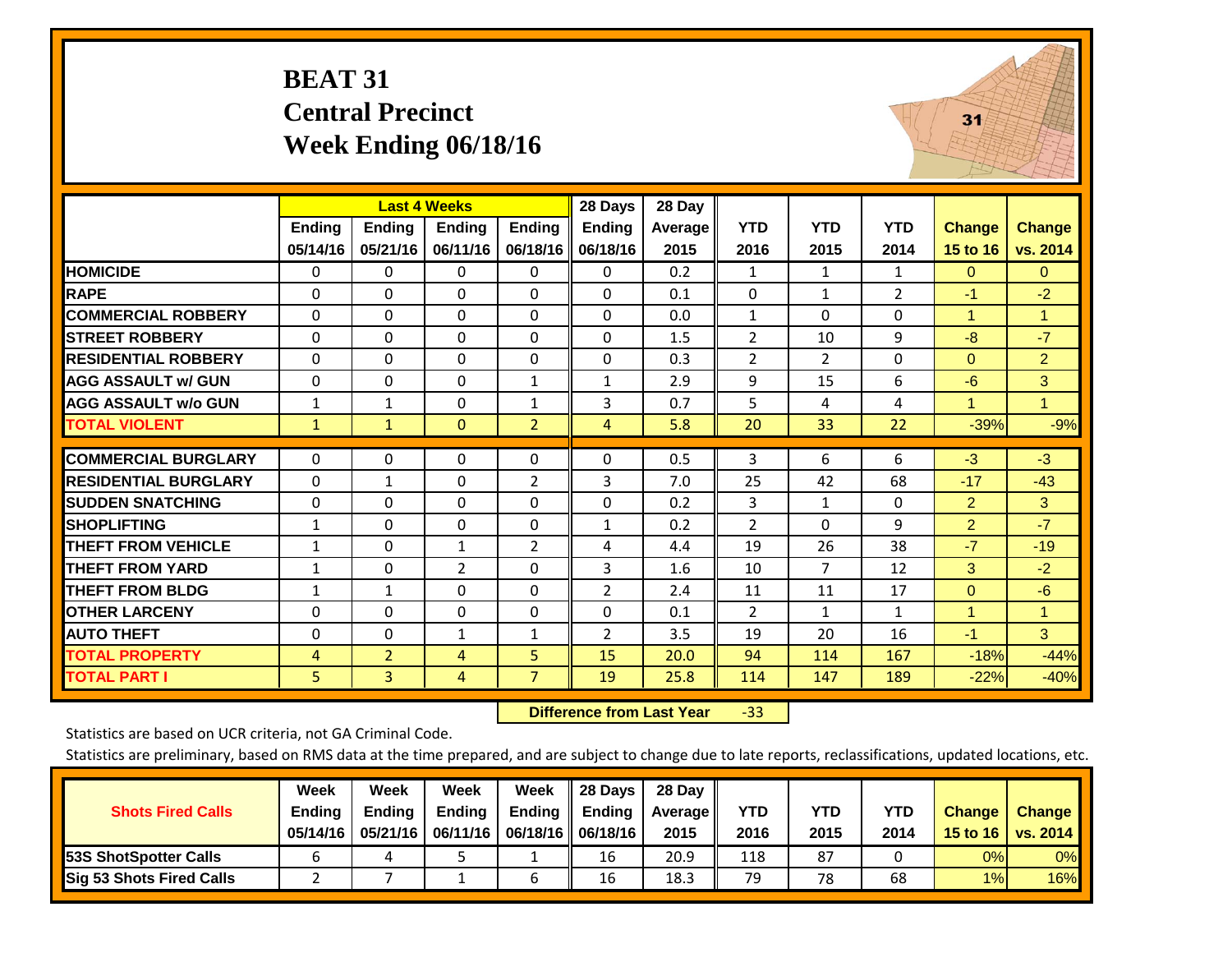### **BEAT 32 Central Precinct Week Ending 06/18/16**

![](_page_21_Picture_1.jpeg)

|                             |                |               | <b>Last 4 Weeks</b> |                | 28 Days        | 28 Day  |                |                |              |                |                      |
|-----------------------------|----------------|---------------|---------------------|----------------|----------------|---------|----------------|----------------|--------------|----------------|----------------------|
|                             | <b>Ending</b>  | <b>Ending</b> | Ending              | <b>Ending</b>  | <b>Ending</b>  | Average | <b>YTD</b>     | <b>YTD</b>     | <b>YTD</b>   | <b>Change</b>  | <b>Change</b>        |
|                             | 05/14/16       | 05/21/16      | 06/11/16            | 06/18/16       | 06/18/16       | 2015    | 2016           | 2015           | 2014         | 15 to 16       | vs. 2014             |
| <b>HOMICIDE</b>             | 0              | 0             | $\Omega$            | $\Omega$       | $\Omega$       | 0.2     | 1              | $\overline{2}$ | $\mathbf{2}$ | $-1$           | $-1$                 |
| <b>RAPE</b>                 | $\Omega$       | $\Omega$      | $\Omega$            | $\Omega$       | $\Omega$       | 0.1     | $\mathbf{1}$   | $\mathbf{1}$   | $\mathbf{1}$ | $\Omega$       | $\Omega$             |
| <b>COMMERCIAL ROBBERY</b>   | $\Omega$       | $\Omega$      | $\Omega$            | $\mathbf{1}$   | $\mathbf{1}$   | 0.2     | 4              | $\mathbf{1}$   | 4            | 3              | $\mathbf{0}$         |
| <b>STREET ROBBERY</b>       | $\Omega$       | $\mathbf{0}$  | $\mathbf{1}$        | $\mathbf{1}$   | 2              | 0.5     | 8              | $\mathbf{1}$   | 9            | $\overline{7}$ | $-1$                 |
| <b>RESIDENTIAL ROBBERY</b>  | $\Omega$       | $\Omega$      | 0                   | $\mathbf{0}$   | 0              | 0.0     | $\Omega$       | $\Omega$       | 0            | $\Omega$       | $\Omega$             |
| <b>AGG ASSAULT w/ GUN</b>   | $\Omega$       | $\Omega$      | 0                   | $\mathbf{0}$   | $\Omega$       | 1.4     | 5              | 4              | 5            | 1              | $\mathbf{0}$         |
| <b>AGG ASSAULT w/o GUN</b>  | 0              | $\Omega$      | $\Omega$            | $\mathbf 0$    | $\Omega$       | 0.9     | $\overline{2}$ | 6              | 5            | $-4$           | $-3$                 |
| <b>TOTAL VIOLENT</b>        | $\mathbf{0}$   | $\mathbf{0}$  | $\mathbf{1}$        | $\overline{2}$ | 3              | 3.4     | 21             | 15             | 26           | 40%            | $-19%$               |
|                             |                |               |                     |                |                |         |                |                |              |                |                      |
| <b>COMMERCIAL BURGLARY</b>  | $\mathbf{1}$   | 0             | 0                   | $\mathbf{0}$   | $\mathbf{1}$   | 1.1     | 5              | 6              | 4            | $-1$           | $\blacklozenge$      |
| <b>RESIDENTIAL BURGLARY</b> | 1              | 0             | 0                   | $\Omega$       | 1              | 3.6     | 15             | 24             | 43           | $-9$           | $-28$                |
| <b>SUDDEN SNATCHING</b>     | 0              | $\Omega$      | 0                   | $\mathbf{0}$   | $\Omega$       | 0.2     | 2              | $\mathbf{1}$   | $\mathbf{1}$ | 1              | $\blacktriangleleft$ |
| <b>SHOPLIFTING</b>          | $\mathbf{1}$   | 1             | $\mathbf{1}$        | $\mathbf{1}$   | 4              | 1.5     | 11             | 11             | 5            | $\mathbf{0}$   | 6                    |
| <b>THEFT FROM VEHICLE</b>   | $\mathbf{1}$   | $\Omega$      | 0                   | $\mathbf{1}$   | $\overline{2}$ | 4.4     | 31             | 18             | 25           | 13             | 6                    |
| <b>THEFT FROM YARD</b>      | $\mathbf{1}$   | $\Omega$      | $\Omega$            | 2              | 3              | 1.2     | 8              | 9              | 15           | $-1$           | $-7$                 |
| <b>THEFT FROM BLDG</b>      | 2              | $\Omega$      | $\mathbf{1}$        | $\mathbf{0}$   | 3              | 2.1     | 20             | 13             | 18           | $\overline{7}$ | $\overline{2}$       |
| <b>OTHER LARCENY</b>        | $\Omega$       | 0             | $\Omega$            | $\Omega$       | $\Omega$       | 0.2     | $\mathbf{1}$   | 3              | $\mathbf{1}$ | $-2$           | $\Omega$             |
| <b>AUTO THEFT</b>           | $\mathbf 0$    | $\Omega$      | $\mathbf{1}$        | $\mathbf{1}$   | $\overline{2}$ | 3.0     | 15             | 19             | 12           | $-4$           | 3                    |
| <b>TOTAL PROPERTY</b>       | $\overline{7}$ | 1             | 3                   | 5              | 16             | 17.3    | 108            | 104            | 124          | 4%             | $-13%$               |
| <b>TOTAL PART I</b>         | $\overline{7}$ | $\mathbf{1}$  | 4                   | $\overline{7}$ | 19             | 20.6    | 129            | 119            | 150          | 8%             | $-14%$               |

 **Difference from Last Year**r 10

Statistics are based on UCR criteria, not GA Criminal Code.

|                                 | Week          | Week          | Week          | Week          | 28 Days              | 28 Day         |      |      |      |               |               |
|---------------------------------|---------------|---------------|---------------|---------------|----------------------|----------------|------|------|------|---------------|---------------|
| <b>Shots Fired Calls</b>        | <b>Ending</b> | <b>Endina</b> | <b>Ending</b> | <b>Ending</b> | <b>Ending</b>        | <b>Average</b> | YTD  | YTD  | YTD  | <b>Change</b> | <b>Change</b> |
|                                 | 05/14/16      | 05/21/16      | 06/11/16      |               | 06/18/16    06/18/16 | 2015           | 2016 | 2015 | 2014 | 15 to 16      | vs. 2014      |
| <b>153S ShotSpotter Calls</b>   |               |               |               |               |                      | 0.0            |      |      |      | 0%            | $0\%$         |
| <b>Sig 53 Shots Fired Calls</b> |               |               |               |               |                      | 10.5           | 35   | 44   | 51   | $-20%$        | $-31%$        |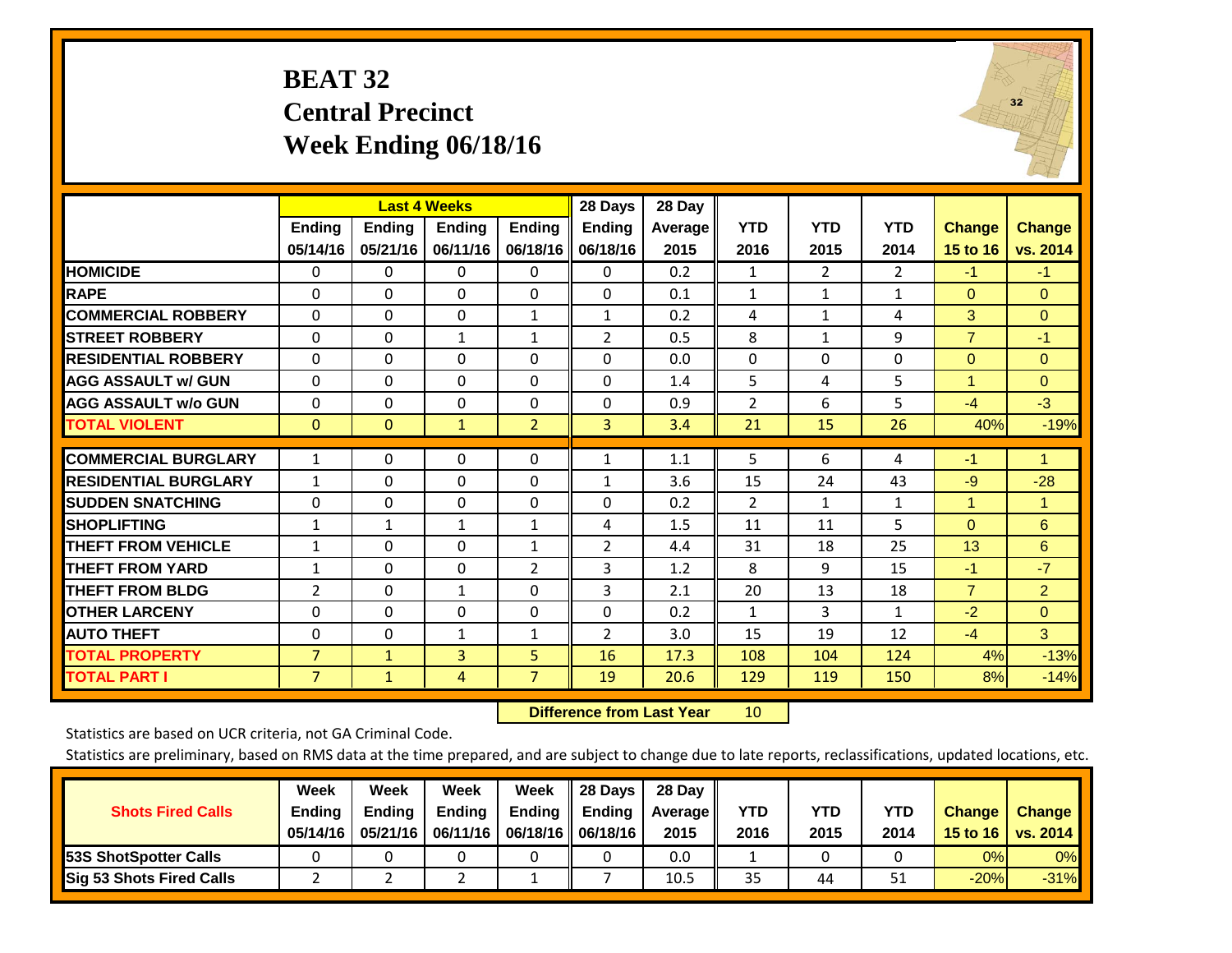# **BEAT 33 Central Precinct Week Ending 06/18/16**

![](_page_22_Picture_1.jpeg)

|                             |               | <b>Last 4 Weeks</b> |               |                | 28 Days        | 28 Day  |                |                |                |                      |                |
|-----------------------------|---------------|---------------------|---------------|----------------|----------------|---------|----------------|----------------|----------------|----------------------|----------------|
|                             | <b>Ending</b> | <b>Endina</b>       | <b>Endina</b> | <b>Ending</b>  | <b>Ending</b>  | Average | <b>YTD</b>     | <b>YTD</b>     | <b>YTD</b>     | <b>Change</b>        | <b>Change</b>  |
|                             | 05/14/16      | 05/21/16            | 06/11/16      | 06/18/16       | 06/18/16       | 2015    | 2016           | 2015           | 2014           | 15 to 16             | vs. 2014       |
| <b>HOMICIDE</b>             | $\Omega$      | 1                   | 0             | $\Omega$       | 1              | 0.4     | 6              | $\mathbf{1}$   | 0              | 5                    | 6              |
| <b>RAPE</b>                 | 0             | $\Omega$            | $\Omega$      | $\Omega$       | $\Omega$       | 0.2     | 2              | $\mathbf{1}$   | 0              | $\blacktriangleleft$ | $\overline{2}$ |
| <b>COMMERCIAL ROBBERY</b>   | $\Omega$      | $\Omega$            | $\Omega$      | $\Omega$       | $\Omega$       | 0.2     | $\overline{2}$ | $\Omega$       | 0              | $\overline{2}$       | $\overline{2}$ |
| <b>STREET ROBBERY</b>       | $\Omega$      | $\Omega$            | 3             | $\Omega$       | 3              | 2.2     | 10             | 12             | 18             | $-2$                 | $-8$           |
| <b>RESIDENTIAL ROBBERY</b>  | $\Omega$      | $\Omega$            | $\Omega$      | $\Omega$       | $\Omega$       | 0.2     | 1              | $\mathbf{1}$   | 0              | $\Omega$             | 1              |
| <b>AGG ASSAULT w/ GUN</b>   | $\Omega$      | $\Omega$            | $\Omega$      | $\Omega$       | $\Omega$       | 0.9     | $\overline{2}$ | 6              | 3              | $-4$                 | $-1$           |
| <b>AGG ASSAULT w/o GUN</b>  | $\Omega$      | $\Omega$            | $\Omega$      | $\mathbf{0}$   | $\Omega$       | 0.9     | 5              | 3              | 4              | $\overline{2}$       | $\mathbf{1}$   |
| <b>TOTAL VIOLENT</b>        | $\mathbf{0}$  | $\mathbf{1}$        | 3             | $\mathbf{0}$   | $\overline{4}$ | 4.9     | 28             | 24             | 25             | 17%                  | 12%            |
|                             |               |                     |               |                |                |         |                |                |                |                      |                |
| <b>COMMERCIAL BURGLARY</b>  | $\Omega$      | $\Omega$            | $\Omega$      | $\Omega$       | $\Omega$       | 2.0     | 11             | 17             | $\overline{2}$ | $-6$                 | 9              |
| <b>RESIDENTIAL BURGLARY</b> | $\Omega$      | $\Omega$            | $\Omega$      | $\overline{2}$ | 2              | 4.0     | 13             | 27             | 12             | $-14$                | 1              |
| <b>ISUDDEN SNATCHING</b>    | $\Omega$      | $\Omega$            | $\Omega$      | $\Omega$       | $\Omega$       | 0.4     | 4              | $\overline{2}$ | $\overline{2}$ | $\overline{2}$       | $\overline{2}$ |
| <b>SHOPLIFTING</b>          | 0             | 0                   | $\mathbf{1}$  | 0              | $\mathbf{1}$   | 1.2     | 11             | 10             | 13             | $\blacktriangleleft$ | $-2$           |
| <b>THEFT FROM VEHICLE</b>   | $\Omega$      | $\Omega$            | 0             | 1              | 1              | 8.3     | 44             | 61             | 27             | $-17$                | 17             |
| <b>THEFT FROM YARD</b>      | $\Omega$      | $\overline{2}$      | 3             | 3              | 8              | 4.6     | 37             | 27             | 20             | 10                   | 17             |
| <b>THEFT FROM BLDG</b>      | 3             | $\overline{2}$      | $\mathbf{1}$  | 0              | 6              | 3.6     | 32             | 15             | 21             | 17                   | 11             |
| <b>IOTHER LARCENY</b>       | 2             | $\Omega$            | $\mathbf{1}$  | $\mathbf 0$    | 3              | 0.9     | 6              | 5              | 0              | $\overline{1}$       | 6              |
| <b>AUTO THEFT</b>           | $\mathbf{1}$  | $\overline{2}$      | $\Omega$      | $\mathbf{1}$   | 4              | 4.1     | 22             | 26             | 31             | $-4$                 | $-9$           |
| <b>TOTAL PROPERTY</b>       | 6             | 6                   | 6             | 7              | 25             | 29.1    | 180            | 190            | 128            | $-5%$                | 41%            |
| <b>TOTAL PART I</b>         | 6             | $\overline{7}$      | 9             | $\overline{7}$ | 29             | 34.0    | 208            | 214            | 153            | $-3%$                | 36%            |

 **Difference from Last Year**‐6

Statistics are based on UCR criteria, not GA Criminal Code.

|                                 | Week          | Week          | Week          | Week | $\parallel$ 28 Days       | 28 Day     |            |            |            |               |               |
|---------------------------------|---------------|---------------|---------------|------|---------------------------|------------|------------|------------|------------|---------------|---------------|
| <b>Shots Fired Calls</b>        | <b>Ending</b> | <b>Endina</b> | <b>Ending</b> |      | Ending $\parallel$ Ending | Average II | <b>YTD</b> | <b>YTD</b> | <b>YTD</b> | <b>Change</b> | <b>Change</b> |
|                                 | 05/14/16      | 05/21/16      | 06/11/16      |      | 06/18/16    06/18/16      | 2015       | 2016       | 2015       | 2014       | 15 to 16      | vs. 2014      |
| <b>153S ShotSpotter Calls</b>   |               |               |               |      |                           | 5.6        | 40         | 21         |            | 0%            | $0\%$         |
| <b>Sig 53 Shots Fired Calls</b> |               |               |               |      | 12                        | 12.4       | 95         | 62         | 36         | 53%           | <b>164%</b>   |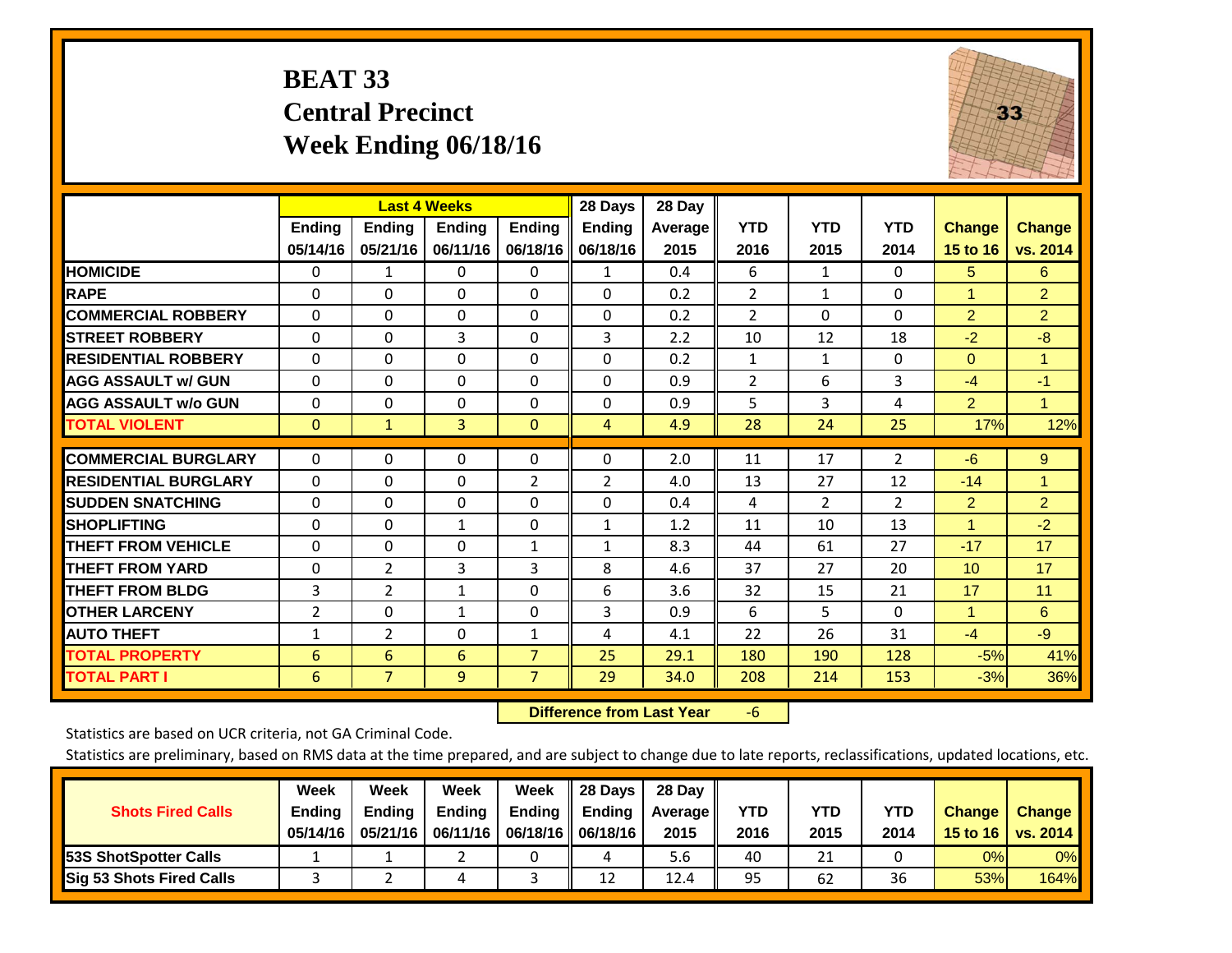### **BEAT 34 Central Precinct Week Ending 06/18/16**

![](_page_23_Picture_1.jpeg)

|                             |                | <b>Last 4 Weeks</b> |                |                | 28 Days       | 28 Day  |                |              |                |                |                |
|-----------------------------|----------------|---------------------|----------------|----------------|---------------|---------|----------------|--------------|----------------|----------------|----------------|
|                             | Ending         | <b>Ending</b>       | Ending         | Ending         | <b>Ending</b> | Average | <b>YTD</b>     | <b>YTD</b>   | <b>YTD</b>     | <b>Change</b>  | <b>Change</b>  |
|                             | 05/14/16       | 05/21/16            | 06/11/16       | 06/18/16       | 06/18/16      | 2015    | 2016           | 2015         | 2014           | 15 to 16       | vs. 2014       |
| <b>HOMICIDE</b>             | $\mathbf{0}$   | $\Omega$            | 0              | $\Omega$       | $\Omega$      | 0.1     | $\Omega$       | 0            | 2              | $\Omega$       | $-2$           |
| <b>RAPE</b>                 | $\Omega$       | $\Omega$            | $\Omega$       | 0              | $\Omega$      | 0.2     | 1              | 1            | $\mathbf{1}$   | $\Omega$       | $\Omega$       |
| <b>COMMERCIAL ROBBERY</b>   | $\Omega$       | $\Omega$            | $\mathbf{1}$   | $\Omega$       | $\mathbf{1}$  | 0.7     | 2              | 1            | 3              | $\overline{1}$ | $-1$           |
| <b>STREET ROBBERY</b>       | $\Omega$       | $\Omega$            | 1              | $\Omega$       | $\mathbf{1}$  | 0.5     | $\overline{2}$ | 4            | $\overline{2}$ | $-2$           | $\Omega$       |
| <b>RESIDENTIAL ROBBERY</b>  | $\mathbf{1}$   | $\Omega$            | $\Omega$       | $\Omega$       | $\mathbf{1}$  | 0.1     | $\mathbf{1}$   | $\Omega$     | $\mathbf{1}$   | $\overline{1}$ | $\mathbf{0}$   |
| <b>AGG ASSAULT w/ GUN</b>   | $\Omega$       | $\Omega$            | $\Omega$       | $\Omega$       | 0             | 0.8     | 1              | 5            | 3              | $-4$           | $-2$           |
| <b>AGG ASSAULT w/o GUN</b>  | $\Omega$       | $\Omega$            | $\Omega$       | $\Omega$       | $\Omega$      | 0.5     | 7              | $\mathbf{1}$ | $\mathbf{1}$   | 6              | 6              |
| <b>TOTAL VIOLENT</b>        | 1              | $\mathbf{0}$        | $\overline{2}$ | $\mathbf{0}$   | 3             | 2.9     | 14             | 12           | 13             | 17%            | 8%             |
|                             |                |                     |                |                |               |         |                |              |                |                |                |
| <b>COMMERCIAL BURGLARY</b>  | $\mathbf 0$    | $\Omega$            | 0              | 0              | $\Omega$      | 0.9     | 5              | 3            | 1              | $\overline{2}$ | $\overline{4}$ |
| <b>RESIDENTIAL BURGLARY</b> | 1              | $\overline{2}$      | 1              | $\Omega$       | 4             | 3.3     | 13             | 22           | 30             | $-9$           | $-17$          |
| <b>ISUDDEN SNATCHING</b>    | $\Omega$       | $\Omega$            | $\Omega$       | $\Omega$       | $\Omega$      | 0.1     | $\mathbf{0}$   | $\Omega$     | 0              | $\Omega$       | $\mathbf{0}$   |
| <b>SHOPLIFTING</b>          | 1              | $\Omega$            | $\mathbf{1}$   | $\overline{2}$ | 4             | 2.0     | 25             | 11           | 10             | 14             | 15             |
| <b>THEFT FROM VEHICLE</b>   | $\overline{2}$ | $\overline{2}$      | $\Omega$       | $\Omega$       | 4             | 9.0     | 32             | 56           | 25             | $-24$          | $\overline{7}$ |
| <b>THEFT FROM YARD</b>      | $\mathbf{1}$   | $\Omega$            | $\Omega$       | 3              | 4             | 3.4     | 8              | 21           | 9              | $-13$          | $-1$           |
| <b>THEFT FROM BLDG</b>      | 5              | 2                   | $\overline{2}$ | $\Omega$       | 9             | 2.8     | 36             | 13           | 19             | 23             | 17             |
| <b>OTHER LARCENY</b>        | 0              | 1                   | $\Omega$       | $\Omega$       | $\mathbf{1}$  | 0.7     | 2              | 3            | 0              | $-1$           | $\overline{2}$ |
| <b>AUTO THEFT</b>           | $\Omega$       | 1                   | $\Omega$       | $\Omega$       | 1             | 3.4     | 19             | 18           | 18             | $\overline{1}$ | $\mathbf{1}$   |
| <b>TOTAL PROPERTY</b>       | 10             | 8                   | 4              | 5.             | 27            | 25.5    | 140            | 147          | 112            | $-5%$          | 25%            |
| <b>TOTAL PART I</b>         | 11             | 8                   | 6              | 5              | 30            | 28.4    | 154            | 159          | 125            | $-3%$          | 23%            |

 **Difference from Last Year**‐5

Statistics are based on UCR criteria, not GA Criminal Code.

| <b>Shots Fired Calls</b>        | Week<br><b>Ending</b><br>05/14/16 | Week<br><b>Endina</b><br>05/21/16 | Week<br><b>Ending</b> | Week<br>Ending<br>06/11/16   06/18/16   06/18/16 | 28 Days<br><b>Ending</b> | 28 Day<br>Average II<br>2015 | YTD<br>2016 | YTD<br>2015 | <b>YTD</b><br>2014 | <b>Change</b><br>15 to $16$ | <b>Change</b><br>vs. 2014 |
|---------------------------------|-----------------------------------|-----------------------------------|-----------------------|--------------------------------------------------|--------------------------|------------------------------|-------------|-------------|--------------------|-----------------------------|---------------------------|
| <b>153S ShotSpotter Calls</b>   |                                   |                                   |                       |                                                  |                          | 0.2                          |             |             |                    | 0%                          | 0%                        |
| <b>Sig 53 Shots Fired Calls</b> |                                   |                                   |                       |                                                  | 10                       | 10.1                         | 48          | 50          | 34                 | $-4%$                       | 41%                       |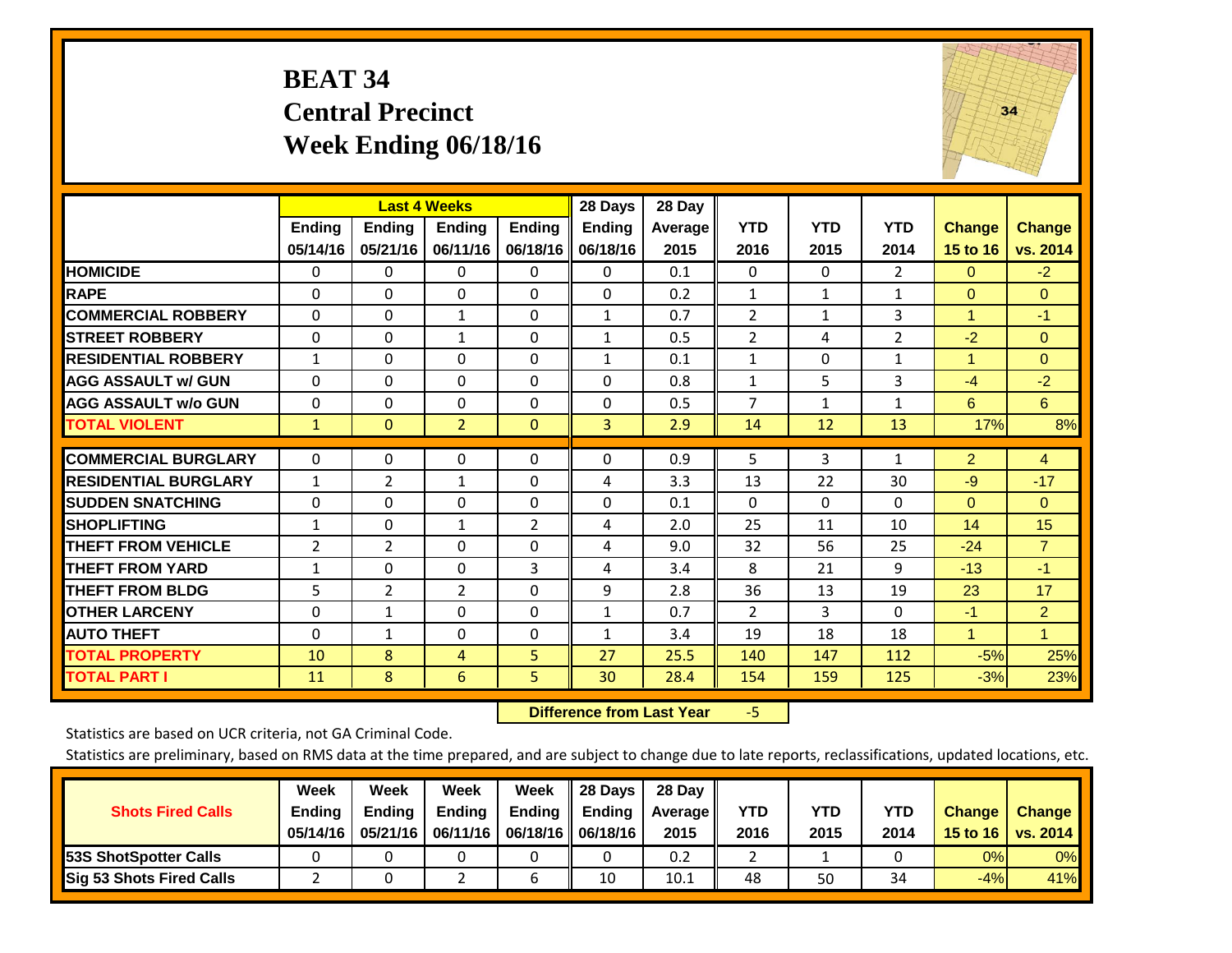# **BEAT 35 Central Precinct Week Ending 06/18/16**

![](_page_24_Picture_1.jpeg)

|                             |                |                | <b>Last 4 Weeks</b> |                | 28 Days        | 28 Day  |                |                |                |                      |                |
|-----------------------------|----------------|----------------|---------------------|----------------|----------------|---------|----------------|----------------|----------------|----------------------|----------------|
|                             | <b>Ending</b>  | <b>Ending</b>  | <b>Ending</b>       | <b>Endina</b>  | <b>Ending</b>  | Average | <b>YTD</b>     | <b>YTD</b>     | <b>YTD</b>     | <b>Change</b>        | <b>Change</b>  |
|                             | 05/14/16       | 05/21/16       | 06/11/16            | 06/18/16       | 06/18/16       | 2015    | 2016           | 2015           | 2014           | 15 to 16             | vs. 2014       |
| <b>HOMICIDE</b>             | 0              | 1              | 1                   | 0              | $\overline{2}$ | 0.4     | 5.             | 4              | 3              | 1.                   | $\overline{2}$ |
| <b>RAPE</b>                 | $\Omega$       | 0              | $\Omega$            | 0              | $\Omega$       | 0.2     | 1              | $\mathbf{1}$   | 4              | $\Omega$             | $-3$           |
| <b>COMMERCIAL ROBBERY</b>   | $\Omega$       | 0              | $\Omega$            | $\Omega$       | $\Omega$       | 0.2     | $\Omega$       | $\Omega$       | $\mathbf{1}$   | $\Omega$             | $-1$           |
| <b>STREET ROBBERY</b>       | $\mathbf{1}$   | 1              | 1                   | $\overline{2}$ | 5              | 1.6     | 10             | 8              | 9              | $\overline{2}$       | 1              |
| <b>RESIDENTIAL ROBBERY</b>  | $\Omega$       | $\Omega$       | $\mathbf{0}$        | $\Omega$       | $\Omega$       | 0.2     | $\overline{2}$ | $\mathbf{1}$   | $\Omega$       | $\blacktriangleleft$ | $\overline{2}$ |
| <b>AGG ASSAULT w/ GUN</b>   | $\Omega$       | $\Omega$       | $\Omega$            | $\mathbf{1}$   | $\mathbf{1}$   | 2.2     | 6              | 12             | 10             | $-6$                 | $-4$           |
| <b>AGG ASSAULT w/o GUN</b>  | $\Omega$       | 2              | $\mathbf{1}$        | $\Omega$       | 3              | 1.0     | 6              | 5              | 6              | 1                    | $\Omega$       |
| <b>TOTAL VIOLENT</b>        | $\mathbf{1}$   | 4              | 3                   | 3              | 11             | 5.8     | 30             | 31             | 33             | $-3%$                | $-9%$          |
| <b>COMMERCIAL BURGLARY</b>  | 0              | 1              | $\overline{2}$      | 0              | 3              | 0.5     | 4              | 4              | 3              | $\mathbf{0}$         | 1              |
| <b>RESIDENTIAL BURGLARY</b> | 2              | 5              | $\mathbf{1}$        | $\Omega$       | 8              | 8.9     | 36             | 58             | 40             | $-22$                | $-4$           |
|                             |                |                |                     |                |                |         |                |                |                | 1                    |                |
| <b>ISUDDEN SNATCHING</b>    | $\Omega$       | 0              | $\mathbf{0}$        | $\Omega$       | $\Omega$       | 0.0     | $\mathbf{1}$   | 0              | $\Omega$       |                      | 1              |
| <b>SHOPLIFTING</b>          | $\Omega$       | 0              | $\Omega$            | $\Omega$       | $\Omega$       | 0.4     | $\overline{2}$ | 4              | $\mathbf{1}$   | $-2$                 | 1              |
| <b>THEFT FROM VEHICLE</b>   | $\mathbf{1}$   | $\overline{2}$ | 1                   | 1              | 5              | 4.8     | 28             | 28             | 23             | $\Omega$             | 5              |
| <b>THEFT FROM YARD</b>      | $\Omega$       | $\mathbf{1}$   | $\Omega$            | $\overline{2}$ | 3              | 2.8     | 10             | 12             | 16             | $-2$                 | $-6$           |
| <b>THEFT FROM BLDG</b>      | 0              | 4              | $\mathbf{1}$        | $\overline{2}$ | 7              | 3.2     | 22             | 18             | 16             | 4                    | 6              |
| <b>OTHER LARCENY</b>        | $\Omega$       | $\Omega$       | $\Omega$            | $\Omega$       | $\Omega$       | 0.3     | 1              | $\overline{2}$ | $\overline{2}$ | $-1$                 | $-1$           |
| <b>AUTO THEFT</b>           | $\overline{2}$ | $\Omega$       | $\mathbf{1}$        | $\Omega$       | 3              | 3.9     | 17             | 22             | 18             | $-5$                 | $-1$           |
| <b>TOTAL PROPERTY</b>       | 5              | 13             | 6                   | 5              | 29             | 24.8    | 121            | 148            | 119            | $-18%$               | 2%             |
| <b>TOTAL PART I</b>         | 6              | 17             | 9                   | 8              | 40             | 30.5    | 151            | 179            | 152            | $-16%$               | $-1%$          |

 **Difference from Last Year**‐28

Statistics are based on UCR criteria, not GA Criminal Code.

|                                 | Week          | Week          | Week          | Week                 | $\parallel$ 28 Days       | 28 Day     |      |      |            |               |               |
|---------------------------------|---------------|---------------|---------------|----------------------|---------------------------|------------|------|------|------------|---------------|---------------|
| <b>Shots Fired Calls</b>        | <b>Ending</b> | <b>Endina</b> | <b>Ending</b> |                      | Ending $\parallel$ Ending | Average II | YTD  | YTD  | <b>YTD</b> | <b>Change</b> | <b>Change</b> |
|                                 | 05/14/16      | 05/21/16      | 06/11/16      | 06/18/16    06/18/16 |                           | 2015       | 2016 | 2015 | 2014       | 15 to 16      | vs. 2014      |
| <b>153S ShotSpotter Calls</b>   |               |               |               |                      | 19                        | 22.5       | 164  | 75   |            | 0%            | $0\%$         |
| <b>Sig 53 Shots Fired Calls</b> |               |               |               |                      | 16                        | 19.8       | 123  | 97   | 70         | 27%           | 76%           |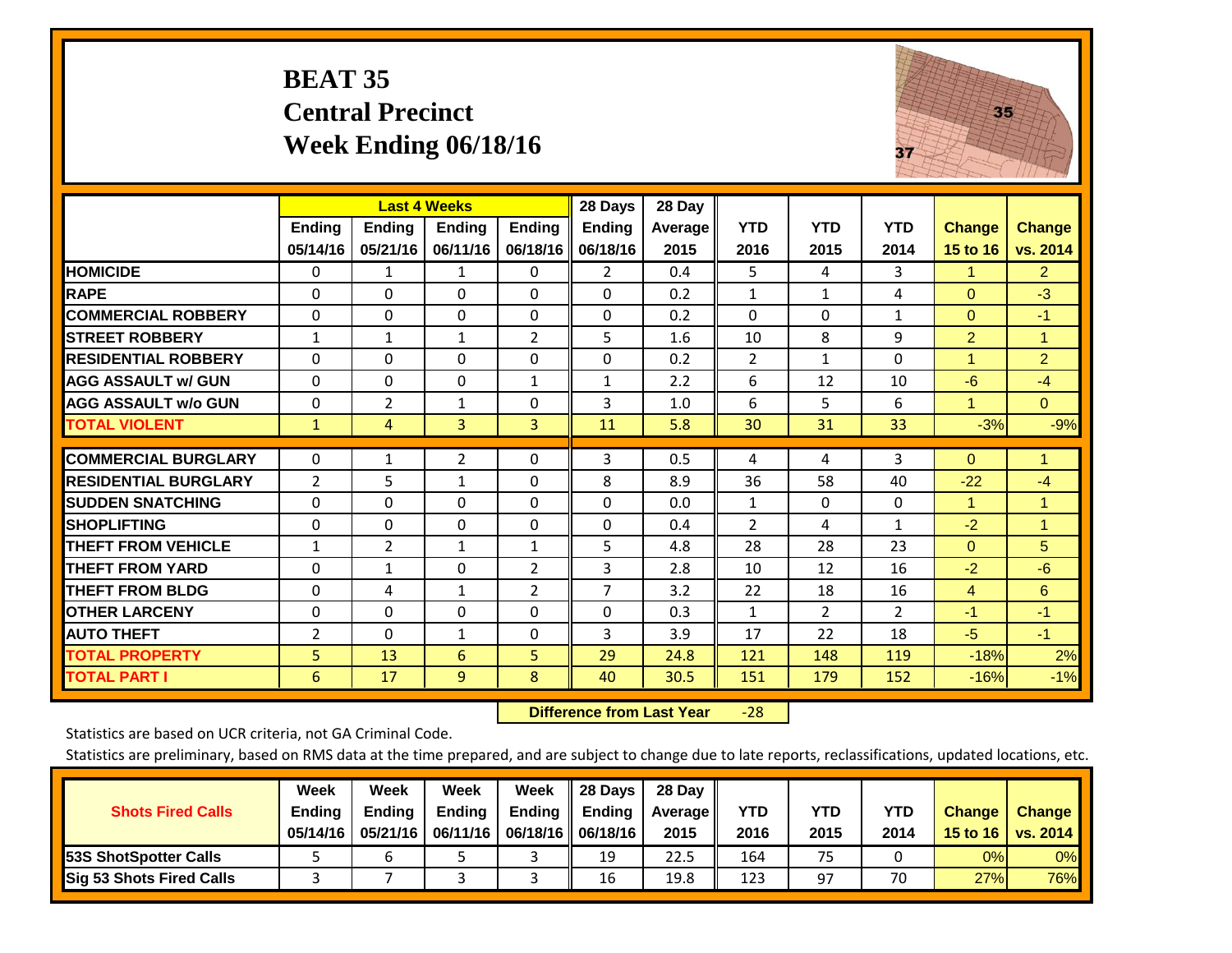|                             | <b>BEAT 37</b>     | <b>Central Precinct</b>                          | Week Ending 06/18/16 |                    |                                      |                           | 37                 |                    |                    |                           |                           |
|-----------------------------|--------------------|--------------------------------------------------|----------------------|--------------------|--------------------------------------|---------------------------|--------------------|--------------------|--------------------|---------------------------|---------------------------|
|                             | Ending<br>05/14/16 | <b>Last 4 Weeks</b><br><b>Ending</b><br>05/21/16 | Ending<br>06/11/16   | Ending<br>06/18/16 | 28 Days<br><b>Ending</b><br>06/18/16 | 28 Day<br>Average<br>2015 | <b>YTD</b><br>2016 | <b>YTD</b><br>2015 | <b>YTD</b><br>2014 | <b>Change</b><br>15 to 16 | <b>Change</b><br>vs. 2014 |
| <b>HOMICIDE</b>             | 0                  | 0                                                | $\Omega$             | 0                  | 0                                    | 0.2                       | $\mathbf{0}$       | $\Omega$           | $\mathbf{1}$       | $\mathbf{0}$              | $-1$                      |
| <b>RAPE</b>                 | $\Omega$           | 0                                                | $\overline{0}$       | $\Omega$           | $\Omega$                             | 0.0                       | $\mathbf{1}$       | $\Omega$           | $\Omega$           | $\mathbf{1}$              | $\mathbf{1}$              |
| <b>COMMERCIAL ROBBERY</b>   | $\Omega$           | $\Omega$                                         | $\mathbf 0$          | $\Omega$           | $\Omega$                             | 0.2                       | $\mathbf{1}$       | $\mathbf{1}$       | $\Omega$           | $\mathbf{0}$              | 1                         |
| <b>STREET ROBBERY</b>       | 0                  | $\Omega$                                         | $\mathbf{1}$         | 0                  | $\mathbf{1}$                         | 1.7                       | 8                  | 5                  | 4                  | 3                         | $\overline{4}$            |
| <b>RESIDENTIAL ROBBERY</b>  | $\Omega$           | 0                                                | $\overline{0}$       | $\Omega$           | $\Omega$                             | 0.1                       | $\mathbf{0}$       | 0                  | $\Omega$           | $\mathbf{0}$              | $\Omega$                  |
| <b>AGG ASSAULT w/ GUN</b>   | $\Omega$           | $\Omega$                                         | $\Omega$             | $\Omega$           | $\Omega$                             | 0.2                       | 6                  | $\overline{2}$     | $\overline{2}$     | $\overline{4}$            | $\overline{4}$            |
| <b>AGG ASSAULT w/o GUN</b>  | $\Omega$           | 0                                                | $\mathbf 0$          | $\Omega$           | 0                                    | 0.5                       | $\mathbf{1}$       | 4                  | $\mathbf 0$        | $-3$                      | $\mathbf{1}$              |
| <b>TOTAL VIOLENT</b>        | $\mathbf{0}$       | $\mathbf{0}$                                     | $\mathbf{1}$         | $\mathbf{0}$       | $\mathbf{1}$                         | 2.8                       | 17                 | 12                 | $\overline{7}$     | 42%                       | 143%                      |
| <b>COMMERCIAL BURGLARY</b>  | $\Omega$           | 0                                                | 1                    | $\mathbf{1}$       | $\overline{2}$                       | 0.6                       | 7                  | $\overline{2}$     | 3                  | 5                         | $\overline{4}$            |
| <b>RESIDENTIAL BURGLARY</b> | $\overline{2}$     | $\mathbf{1}$                                     | $\Omega$             | $\mathbf{1}$       | 4                                    | 4.6                       | 12                 | 21                 | 9                  | $-9$                      | 3                         |
| <b>SUDDEN SNATCHING</b>     | $\Omega$           | $\Omega$                                         | $\Omega$             | 0                  | $\Omega$                             | 0.3                       | $\mathbf{0}$       | $\overline{2}$     | $\overline{2}$     | $-2$                      | $-2$                      |
| <b>SHOPLIFTING</b>          | 0                  | 0                                                | $\mathbf{0}$         | $\mathbf{1}$       | $\mathbf{1}$                         | 2.5                       | 9                  | 6                  | 10                 | 3                         | $-1$                      |
| <b>THEFT FROM VEHICLE</b>   | 3                  | $\mathbf{1}$                                     | $\overline{2}$       | 0                  | 6                                    | 12.3                      | 40                 | 80                 | 54                 | $-40$                     | $-14$                     |
| <b>THEFT FROM YARD</b>      | $\mathbf{1}$       | $\overline{2}$                                   | $\mathbf 0$          | $\mathbf{1}$       | 4                                    | 2.5                       | 14                 | 15                 | 22                 | $-1$                      | $-8$                      |
| <b>THEFT FROM BLDG</b>      | $\mathbf{1}$       | $\mathbf{1}$                                     | $\mathbf 0$          | $\mathbf{1}$       | 3                                    | 2.6                       | 11                 | 19                 | 12                 | $-8$                      | $-1$                      |
| <b>OTHER LARCENY</b>        | $\Omega$           | $\overline{2}$                                   | $\Omega$             | $\Omega$           | $\overline{2}$                       | 0.9                       | $\overline{2}$     | 6                  | $\mathbf{1}$       | $-4$                      | $\mathbf{1}$              |
| <b>AUTO THEFT</b>           | $\mathbf{1}$       | 0                                                | $\Omega$             | $\mathbf{1}$       | $\overline{2}$                       | 2.9                       | 10                 | 17                 | 16                 | $-7$                      | $-6$                      |
| <b>TOTAL PROPERTY</b>       | 8                  | $\overline{7}$                                   | 3                    | 6                  | 24                                   | 29.2                      | 105                | 168                | 129                | $-38%$                    | $-19%$                    |
| <b>TOTAL PART I</b>         | 8                  | $\overline{7}$                                   | $\overline{4}$       | 6                  | 25                                   | 32.1                      | 122                | 180                | 136                | $-32%$                    | $-10%$                    |

 **Difference from Last Year**‐58 The state of the state of the state of

Statistics are based on UCR criteria, not GA Criminal Code.

| <b>Shots Fired Calls</b>        | Week<br><b>Ending</b><br>05/14/16 | Week<br><b>Endina</b><br>05/21/16 | Week<br>Ending | Week<br>Ending<br>06/11/16   06/18/16   06/18/16 | 28 Days<br><b>Ending</b> | 28 Day<br>Average II<br>2015 | YTD<br>2016 | YTD<br>2015 | <b>YTD</b><br>2014 | <b>Change</b><br>15 to 16 | <b>Change</b><br>vs. 2014 |
|---------------------------------|-----------------------------------|-----------------------------------|----------------|--------------------------------------------------|--------------------------|------------------------------|-------------|-------------|--------------------|---------------------------|---------------------------|
| <b>153S ShotSpotter Calls</b>   |                                   |                                   |                |                                                  |                          | 2.8                          | 30          | 16          |                    | 0%                        | 0%                        |
| <b>Sig 53 Shots Fired Calls</b> |                                   |                                   |                |                                                  | 13                       | 13.4                         | 77          | 74          | 20                 | 4%                        | 285%                      |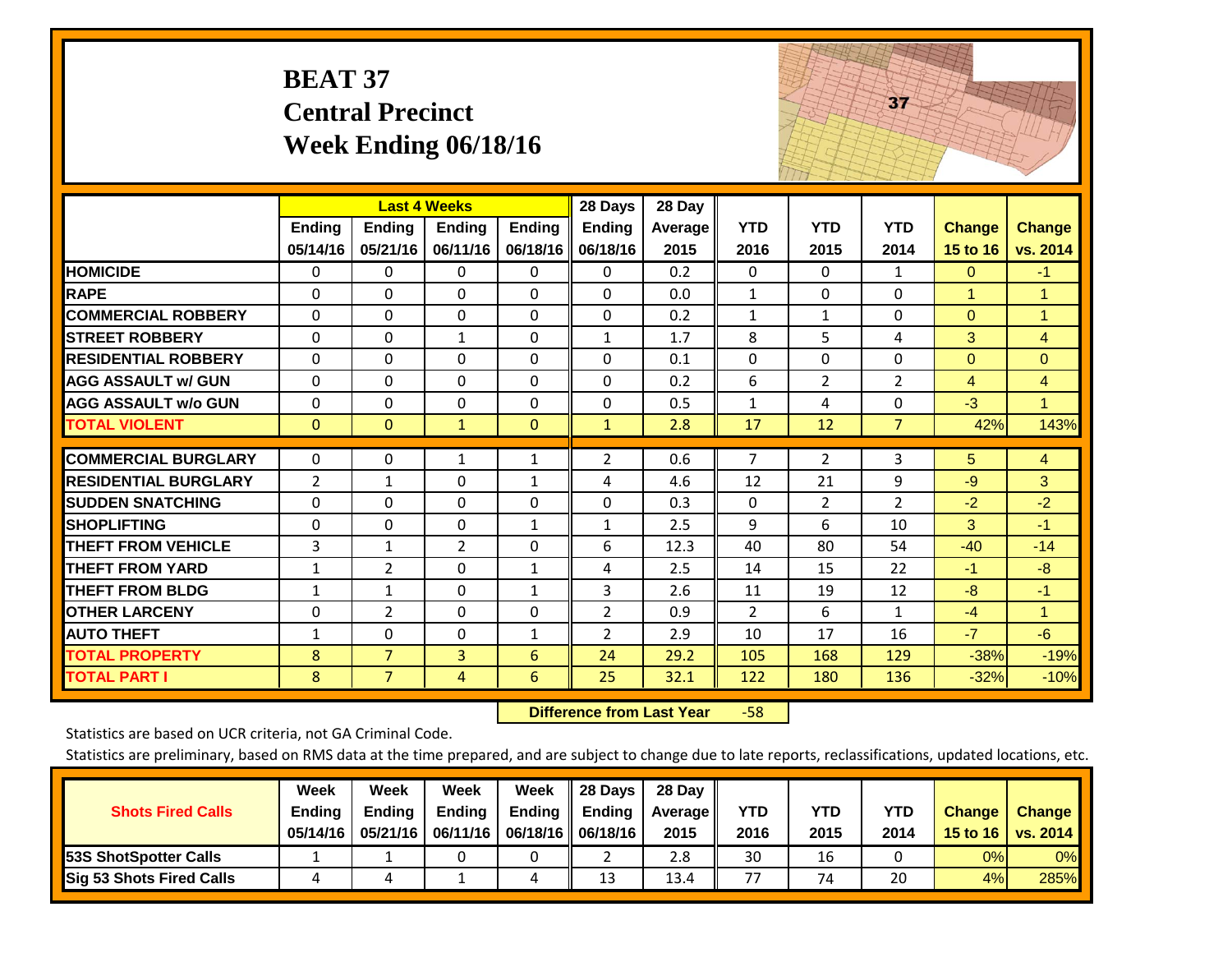![](_page_26_Picture_0.jpeg)

### **COMPSTATSOUTHSIDE PRECINCT** CAPT. LENNY GUNTHER **Week Ending 06/18/16**

**PRECINCT COMMANDER:**

![](_page_26_Picture_4.jpeg)

|                             | Week<br><b>Ending</b><br>06/18/16 | <b>Week</b><br><b>Ending</b><br>06/11/16 | Weekly<br>Avq<br>2015 | $28$ -Day<br><b>Ending</b><br>06/18/16 | $28-Day$<br><b>Ending</b><br>05/21/16 | Avg<br>$28$ -Day<br>2015 | <b>YTD</b><br>2016      | <b>YTD</b><br>2015 | <b>YTD</b><br>2014 | <b>Change</b><br>15 to 16 | <b>Change</b><br>vs. 2014 |
|-----------------------------|-----------------------------------|------------------------------------------|-----------------------|----------------------------------------|---------------------------------------|--------------------------|-------------------------|--------------------|--------------------|---------------------------|---------------------------|
| <b>HOMICIDE</b>             | 0                                 | 0                                        | 0                     | 0                                      |                                       |                          | $\mathbf{2}$            | 4                  | 1                  | $-2$                      |                           |
| <b>RAPE</b>                 | $\bf{0}$                          | $\Omega$                                 | $\Omega$              |                                        |                                       |                          | $\overline{\mathbf{z}}$ | 5                  | 2                  | $\overline{2}$            | 5                         |
| <b>ICOMMERCIAL ROBBERY</b>  |                                   | $\Omega$                                 | $\Omega$              | 3                                      | $\overline{7}$                        | $\overline{2}$           | 16                      | 5                  | 9                  | 11                        | $\overline{7}$            |
| <b>ISTREET ROBBERY</b>      | $\bf{0}$                          |                                          |                       |                                        | $\mathbf{0}$                          | 3                        | 14                      | 20                 | 22                 | $-6$                      | $-8$                      |
| <b>RESIDENTIAL ROBBERY</b>  | $\bf{0}$                          | $\Omega$                                 | 0                     | $\bf{0}$                               | 0                                     |                          |                         | 9                  | 5                  | $-8$                      | $-4$                      |
| <b>AGG ASSAULT w/ GUN</b>   | $\bf{0}$                          | $\Omega$                                 |                       | $\mathbf{2}$                           | 4                                     | $\overline{2}$           | 8                       | 11                 | 4                  | $-3$                      | 4                         |
| <b>AGG ASSAULT w/o GUN</b>  | $\bf{0}$                          |                                          |                       | 3                                      | 5                                     | $\mathcal{P}$            | 24                      | 12                 | 8                  | 12 <sup>2</sup>           | 16                        |
| <b>TOTAL VIOLENT</b>        | и                                 | $\overline{2}$                           | 3                     | 10                                     | 18                                    | 12                       | 72                      | 66                 | 51                 | 9%                        | 41%                       |
|                             |                                   |                                          |                       |                                        |                                       |                          |                         |                    |                    |                           |                           |
| <b>COMMERCIAL BURGLARY</b>  | 0                                 | 0                                        |                       | 4                                      | 4                                     | 4                        | 22                      | 22                 | 19                 | 0                         | 3                         |
| <b>RESIDENTIAL BURGLARY</b> | 5                                 | 4                                        | 6                     | 15                                     | 18                                    | 24                       | 88                      | 136                | 108                | $-48$                     | $-20$                     |
| <b>ISUDDEN SNATCHING</b>    | $\bf{0}$                          | $\Omega$                                 | $\Omega$              | $\bf{0}$                               | $\mathfrak{p}$                        |                          | 3                       | 8                  | $\overline{7}$     | $-5$                      | $-4$                      |
| <b>SHOPLIFTING</b>          | 6                                 | 10                                       | 15                    | 35                                     | 37                                    | 59                       | 298                     | 328                | 321                | $-30$                     | $-23$                     |
| <b>THEFT FROM VEHICLE</b>   | 5                                 | 3                                        | 8                     | 21                                     | 19                                    | 32                       | 131                     | 158                | 137                | $-27$                     | $-6$                      |
| <b>THEFT FROM YARD</b>      | $\mathbf{2}$                      | $\overline{2}$                           | $\overline{2}$        | 8                                      | 10                                    | 10                       | 48                      | 61                 | 50                 | $-13$                     | $-2$                      |
| <b>THEFT FROM BLDG</b>      | 6                                 | 3                                        | 5                     | 15                                     | 15                                    | 19                       | 78                      | 109                | 84                 | $-31$                     | $-6$                      |
| <b>OTHER LARCENY</b>        | $\bf{0}$                          | $\Omega$                                 | $\Omega$              | 3                                      | 3                                     | 2                        | 12                      | 11                 | 13                 | 4                         | $-1$                      |
| <b>AUTO THEFT</b>           | 3                                 | $\Omega$                                 | 4                     | ⇁                                      | 6                                     | 15                       | 56                      | 86                 | 45                 | $-30$                     | 11                        |
| <b>TOTAL PROPERTY</b>       | 27                                | 22                                       | 41                    | 108                                    | 114                                   | 165                      | 736                     | 919                | 784                | $-20%$                    | $-6%$                     |
| <b>TOTAL PART I</b>         | 28                                | 24                                       | 44                    | 118                                    | 132                                   | 177                      | 808                     | 985                | 835                | $-18%$                    | $-3%$                     |

Statistics are based on UCR criteria, not GA Criminal Code. **Difference from Last Year** -177 Statistics are preliminary, based on RMS data at the time prepared, and are subject to change due to late reports, reclassifications, updated locations, etc.

Cell Shading: white is within 0.6 standard deviation of the mean; red is above; green is below

| <b>Citizen Initiated Calls</b>  | Week<br><b>Ending</b><br>06/18/16 | <b>Week</b><br><b>Ending</b><br>06/11/16 | Weekly<br>Avg<br>2015 | $28$ -Dav<br>Ending<br>06/18/16 | $28$ -Day<br><b>Ending</b><br>05/21/16 | Avg<br>$28-Dav$<br>2015 | YTD<br>2016 | YTD<br>2015 | YTD<br>2014 | <b>Change</b><br>15 to 16 | <b>Change</b><br>vs. 2014 |
|---------------------------------|-----------------------------------|------------------------------------------|-----------------------|---------------------------------|----------------------------------------|-------------------------|-------------|-------------|-------------|---------------------------|---------------------------|
| <b>Midnight Shift</b>           | 79                                | 85                                       | 100                   | 353                             | 410                                    | 399                     | 2246        | 2433        | 2265        | $-187$                    | $-19/$                    |
| Day Shift                       | 260                               | 241                                      | 273                   | 1022                            | 1183                                   | 1090                    | 6355        | 6592        | 6326        | $-237$                    | 29                        |
| <b>Afternoon Shift</b>          | 301                               | 239                                      | 269                   | 1029                            | 1060                                   | 1077                    | 6119        | 6395        | 6155        | $-276$                    | $-36$                     |
| <b>TOTAL CITIZEN CFS</b>        | 640                               | 565                                      | 641                   | 2404                            | 2653                                   | 2566                    | 14720       | 15420       | 14746       | $-4.5%$                   | $-0.2%$                   |
| 53S ShotSpotter Calls           |                                   |                                          |                       |                                 |                                        |                         |             |             |             |                           |                           |
| <b>Sig 53 Shots Fired Calls</b> |                                   |                                          | 10                    | 35                              | 31                                     | 38                      | 211         | 185         | 114         | 26                        | 97                        |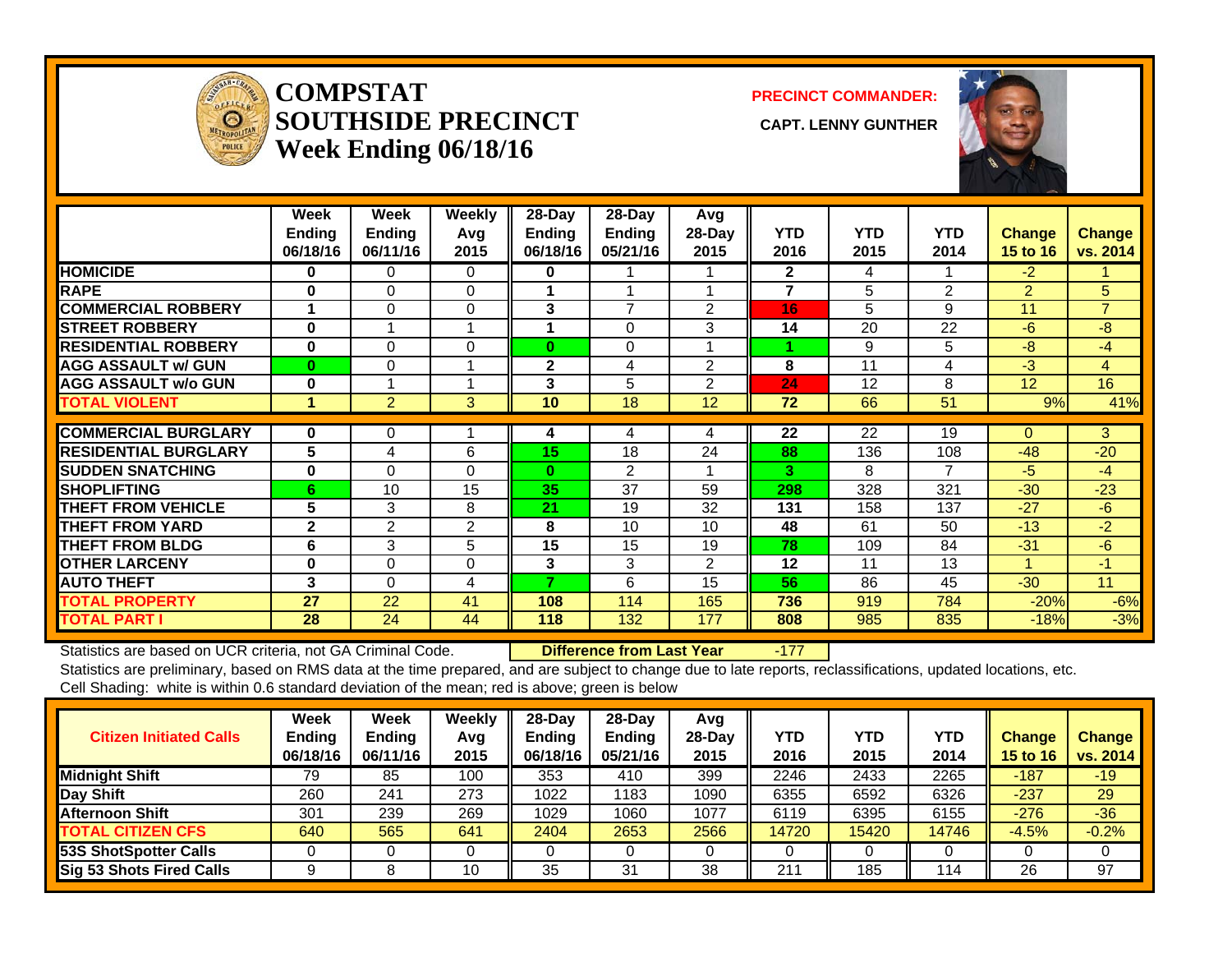# **BEAT 41 Southside Precinct Week Ending 06/18/16**

![](_page_27_Picture_1.jpeg)

|                             |                | <b>Last 4 Weeks</b> |               |                | 28 Days       | 28 Day  |                |                |                |               |                |
|-----------------------------|----------------|---------------------|---------------|----------------|---------------|---------|----------------|----------------|----------------|---------------|----------------|
|                             | Ending         | <b>Ending</b>       | <b>Ending</b> | <b>Ending</b>  | <b>Ending</b> | Average | <b>YTD</b>     | <b>YTD</b>     | <b>YTD</b>     | <b>Change</b> | <b>Change</b>  |
|                             | 05/14/16       | 05/21/16            | 06/11/16      | 06/18/16       | 06/18/16      | 2015    | 2016           | 2015           | 2014           | 15 to 16      | vs. 2014       |
| <b>HOMICIDE</b>             | $\Omega$       | $\mathbf{0}$        | 0             | 0              | $\Omega$      | 0.1     | $\mathbf{0}$   | 1              | 0              | $-1$          | $\mathbf{0}$   |
| <b>RAPE</b>                 | $\Omega$       | $\Omega$            | $\Omega$      | 0              | 0             | 0.0     | 3              | $\Omega$       | $\Omega$       | 3             | 3              |
| <b>COMMERCIAL ROBBERY</b>   | $\Omega$       | $\mathbf{1}$        | $\mathbf{0}$  | $\Omega$       | $\mathbf{1}$  | 0.4     | 4              | $\mathbf{1}$   | $\overline{2}$ | 3             | $\overline{2}$ |
| <b>ISTREET ROBBERY</b>      | $\mathbf 0$    | $\Omega$            | $\Omega$      | $\Omega$       | 0             | 0.5     | 3              | 2              | 3              | 1             | $\mathbf{0}$   |
| <b>RESIDENTIAL ROBBERY</b>  | $\Omega$       | $\Omega$            | $\Omega$      | $\Omega$       | $\Omega$      | 0.2     | $\mathbf{0}$   | $\overline{2}$ | 0              | $-2$          | $\mathbf{0}$   |
| <b>AGG ASSAULT w/ GUN</b>   | $\Omega$       | $\Omega$            | $\Omega$      | $\Omega$       | 0             | 0.0     | $\mathbf{1}$   | $\Omega$       | $\mathbf{1}$   | 1             | $\mathbf{0}$   |
| <b>AGG ASSAULT w/o GUN</b>  | $\Omega$       | $\Omega$            | $\Omega$      | 0              | $\Omega$      | 0.1     | 3              | $\Omega$       | 0              | 3             | 3              |
| <b>TOTAL VIOLENT</b>        | $\mathbf{0}$   | $\mathbf{1}$        | $\mathbf{0}$  | $\mathbf{0}$   | $\mathbf{1}$  | 1.3     | 14             | 6              | 6              | 133%          | 133%           |
|                             |                |                     |               |                |               |         |                |                |                |               |                |
| <b>COMMERCIAL BURGLARY</b>  | $\overline{2}$ | $\mathbf{1}$        | $\Omega$      | $\Omega$       | 3             | 0.8     | 13             | 3              | 3              | 10            | 10             |
| <b>RESIDENTIAL BURGLARY</b> | $\Omega$       | $\Omega$            | $\Omega$      | $\mathbf{1}$   | $\mathbf{1}$  | 0.8     | 8              | 5              | 3              | 3             | 5              |
| <b>SUDDEN SNATCHING</b>     | 0              | $\Omega$            | $\Omega$      | $\Omega$       | 0             | 0.2     | $\Omega$       | $\Omega$       | $\mathbf{1}$   | $\mathbf{0}$  | $-1$           |
| <b>SHOPLIFTING</b>          | 1              | $\Omega$            | $\Omega$      | 0              | 1             | 1.6     | 6              | 8              | 12             | $-2$          | $-6$           |
| <b>THEFT FROM VEHICLE</b>   | $\overline{2}$ | $\mathbf{1}$        | $\Omega$      | $\mathbf{1}$   | 4             | 5.9     | 30             | 32             | 38             | $-2$          | $-8$           |
| <b>THEFT FROM YARD</b>      | $\Omega$       | $\Omega$            | $\mathbf{1}$  | $\mathbf{1}$   | 2             | 3.0     | $\overline{7}$ | 25             | 9              | $-18$         | $-2$           |
| <b>THEFT FROM BLDG</b>      | 0              | $\Omega$            | $\Omega$      | 3              | 3             | 4.4     | 9              | 29             | 11             | $-20$         | $-2$           |
| <b>OTHER LARCENY</b>        | $\mathbf{1}$   | $\Omega$            | $\Omega$      | $\Omega$       | $\mathbf{1}$  | 0.3     | $\mathbf{1}$   | 3              | 0              | $-2$          | 1              |
| <b>AUTO THEFT</b>           | $\Omega$       | $\Omega$            | $\Omega$      | $\mathbf{1}$   | 1             | 2.3     | 8              | 14             | 6              | $-6$          | 2 <sup>1</sup> |
| <b>TOTAL PROPERTY</b>       | 6              | $\overline{2}$      | $\mathbf{1}$  | $\overline{7}$ | 16            | 19.4    | 82             | 119            | 83             | $-31%$        | $-1%$          |
| <b>TOTAL PART I</b>         | 6              | $\overline{3}$      | $\mathbf{1}$  | $\overline{7}$ | 17            | 20.7    | 96             | 125            | 89             | $-23%$        | 8%             |

 **Difference from Last Year**‐29

Statistics are based on UCR criteria, not GA Criminal Code.

| <b>Shots Fired Calls</b>        | Week<br><b>Ending</b><br>05/14/16 | Week<br><b>Ending</b><br>05/21/16 | Week<br>Ending | Week<br>Ending | 28 Days<br><b>Ending</b><br>06/11/16   06/18/16    06/18/16 | 28 Day<br><b>Average</b> II<br>2015 | YTD<br>2016 | YTD<br>2015 | <b>YTD</b><br>2014 | <b>Change</b><br>15 to 16 $\vert$ | <b>Change</b><br><b>vs. 2014</b> |
|---------------------------------|-----------------------------------|-----------------------------------|----------------|----------------|-------------------------------------------------------------|-------------------------------------|-------------|-------------|--------------------|-----------------------------------|----------------------------------|
| <b>53S ShotSpotter Calls</b>    |                                   |                                   |                |                |                                                             | 0.0                                 |             |             |                    | 0%                                | 0%                               |
| <b>Sig 53 Shots Fired Calls</b> |                                   |                                   |                |                |                                                             | 1.8                                 | 14          | 10          |                    | 40%                               | 100%                             |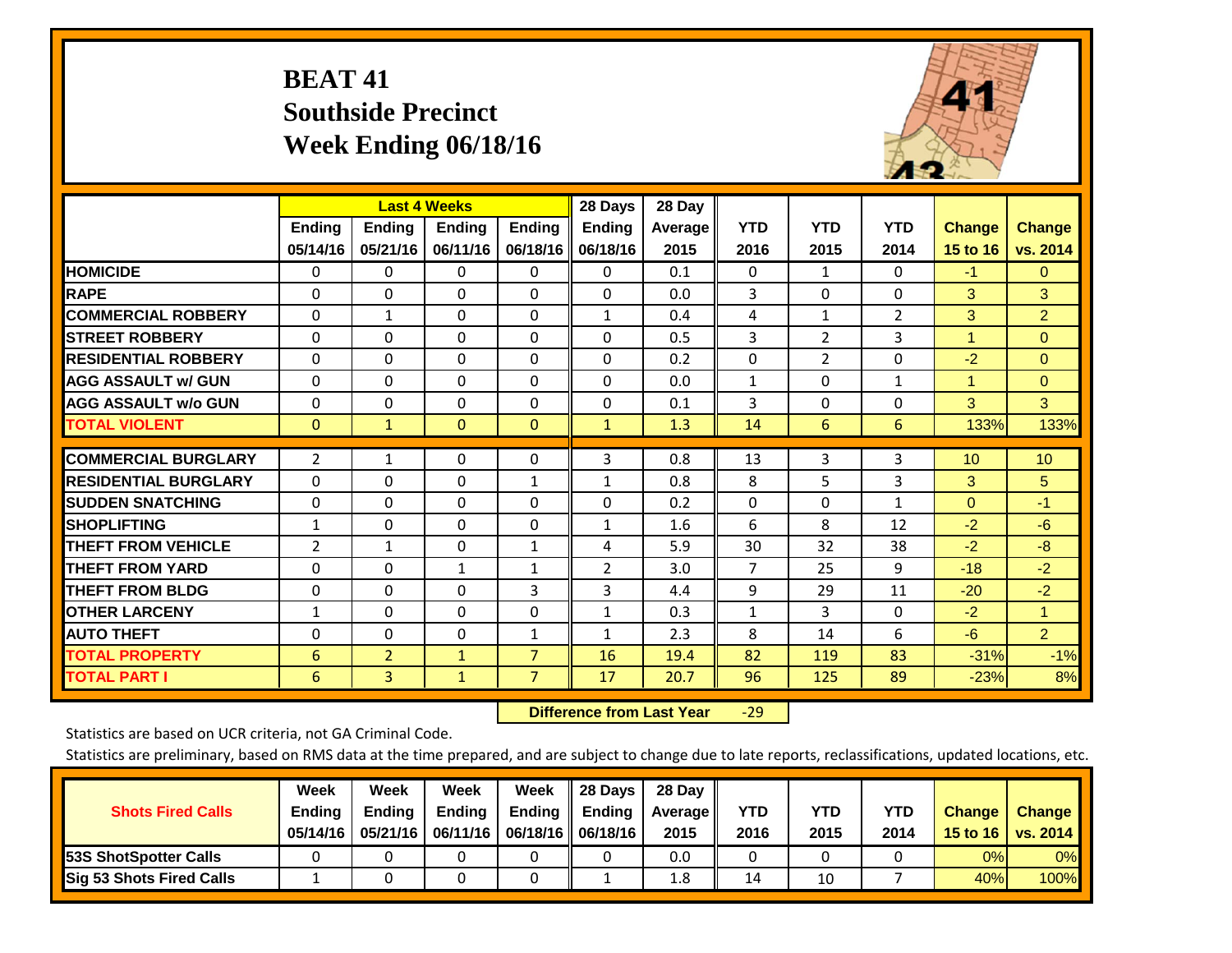# **BEAT 42 Southside Precinct Week Ending 06/18/16**

![](_page_28_Picture_1.jpeg)

|                             |                | <b>Last 4 Weeks</b> |               |                | 28 Days        | 28 Day  |                |                |                |                |                |
|-----------------------------|----------------|---------------------|---------------|----------------|----------------|---------|----------------|----------------|----------------|----------------|----------------|
|                             | Ending         | <b>Ending</b>       | <b>Endina</b> | <b>Ending</b>  | <b>Ending</b>  | Average | <b>YTD</b>     | <b>YTD</b>     | <b>YTD</b>     | <b>Change</b>  | <b>Change</b>  |
|                             | 05/14/16       | 05/21/16            | 06/11/16      | 06/18/16       | 06/18/16       | 2015    | 2016           | 2015           | 2014           | 15 to 16       | vs. 2014       |
| <b>HOMICIDE</b>             | $\Omega$       | 0                   | 0             | 0              | $\Omega$       | 0.1     | $\mathbf{0}$   | $\Omega$       | $\mathbf{1}$   | $\mathbf{0}$   | $-1$           |
| <b>RAPE</b>                 | $\Omega$       | 0                   | $\Omega$      | $\Omega$       | 0              | 0.0     | $\Omega$       | $\Omega$       | $\overline{2}$ | $\Omega$       | $-2$           |
| <b>COMMERCIAL ROBBERY</b>   | $\Omega$       | $\Omega$            | $\Omega$      | 0              | $\Omega$       | 0.6     | 4              | $\Omega$       | 3              | $\overline{4}$ | $\mathbf{1}$   |
| <b>STREET ROBBERY</b>       | $\mathbf 0$    | $\Omega$            | $\Omega$      | $\Omega$       | 0              | 1.0     | 4              | 5              | 8              | $-1$           | $-4$           |
| <b>RESIDENTIAL ROBBERY</b>  | $\Omega$       | $\Omega$            | $\Omega$      | $\Omega$       | $\Omega$       | 0.5     | $\mathbf{1}$   | 2              | $\overline{2}$ | $-1$           | $-1$           |
| <b>AGG ASSAULT w/ GUN</b>   | $\mathbf{1}$   | $\mathbf{1}$        | $\Omega$      | $\Omega$       | $\overline{2}$ | 0.9     | 5              | $\overline{2}$ | $\mathbf{1}$   | 3              | $\overline{4}$ |
| <b>AGG ASSAULT w/o GUN</b>  | $\Omega$       | $\mathbf{1}$        | $\Omega$      | 0              | $\mathbf{1}$   | 0.8     | $\overline{7}$ | 7              | $\mathbf{1}$   | $\Omega$       | 6              |
| <b>TOTAL VIOLENT</b>        | $\mathbf{1}$   | $\overline{2}$      | $\mathbf{0}$  | $\mathbf{0}$   | 3              | 3.8     | 21             | 16             | 18             | 31%            | 17%            |
| <b>COMMERCIAL BURGLARY</b>  |                |                     |               |                |                |         |                | 7              | $\overline{7}$ |                |                |
|                             | $\Omega$       | $\Omega$            | 0             | 0              | 0              | 1.2     | 3              |                |                | $-4$           | $-4$           |
| <b>RESIDENTIAL BURGLARY</b> | $\Omega$       | $\mathbf{1}$        | $\mathbf{1}$  | $\mathbf{1}$   | 3              | 5.9     | 27             | 34             | 31             | $-7$           | $-4$           |
| <b>SUDDEN SNATCHING</b>     | $\Omega$       | $\Omega$            | $\Omega$      | $\Omega$       | 0              | 0.3     | $\Omega$       | 3              | $\mathbf{1}$   | $-3$           | $-1$           |
| <b>SHOPLIFTING</b>          | $\mathbf{1}$   | $\mathbf{1}$        | $\Omega$      | $\Omega$       | $\overline{2}$ | 13.7    | 44             | 91             | 50             | $-47$          | $-6$           |
| <b>THEFT FROM VEHICLE</b>   | $\mathbf{1}$   | $\mathbf{1}$        | 2             | 3              | $\overline{7}$ | 9.6     | 34             | 40             | 34             | $-6$           | $\mathbf{0}$   |
| <b>THEFT FROM YARD</b>      | $\Omega$       | $\Omega$            | 0             | $\mathbf{1}$   | $\mathbf{1}$   | 2.3     | 14             | 14             | 16             | $\Omega$       | $-2$           |
| <b>THEFT FROM BLDG</b>      | $\Omega$       | $\mathbf{1}$        | 1             | 2              | 4              | 4.3     | 18             | 23             | 21             | $-5$           | $-3$           |
| <b>OTHER LARCENY</b>        | 0              | $\Omega$            | $\Omega$      | $\Omega$       | 0              | 0.4     | 2              | 3              | 3              | $-1$           | $-1$           |
| <b>AUTO THEFT</b>           | $\Omega$       | $\mathbf{1}$        | $\Omega$      | $\Omega$       | $\mathbf{1}$   | 5.1     | 18             | 32             | 9              | $-14$          | 9 <sup>°</sup> |
| <b>TOTAL PROPERTY</b>       | $\overline{2}$ | 5                   | 4             | $\overline{7}$ | 18             | 42.7    | 160            | 247            | 172            | $-35%$         | $-7%$          |
| <b>TOTAL PART I</b>         | 3              | $\overline{7}$      | 4             | $\overline{7}$ | 21             | 46.5    | 181            | 263            | 190            | $-31%$         | $-5%$          |

 **Difference from Last Year**r -82

Statistics are based on UCR criteria, not GA Criminal Code.

| <b>Shots Fired Calls</b>        | Week<br><b>Ending</b><br>05/14/16 | Week<br><b>Endina</b><br>05/21/16 | Week<br>Ending | Week<br>Ending<br>06/11/16   06/18/16   06/18/16 | 28 Days<br><b>Ending</b> | 28 Day<br>Average II<br>2015 | YTD<br>2016 | YTD<br>2015 | YTD<br>2014 | <b>Change</b><br>15 to $16$ | <b>Change</b><br>vs. 2014 |
|---------------------------------|-----------------------------------|-----------------------------------|----------------|--------------------------------------------------|--------------------------|------------------------------|-------------|-------------|-------------|-----------------------------|---------------------------|
| <b>153S ShotSpotter Calls</b>   |                                   |                                   |                |                                                  |                          | 0.0                          |             |             |             | 0%                          | 0%                        |
| <b>Sig 53 Shots Fired Calls</b> |                                   |                                   |                |                                                  |                          | ט.                           | 44          | 40          | 19          | 10%                         | 132%                      |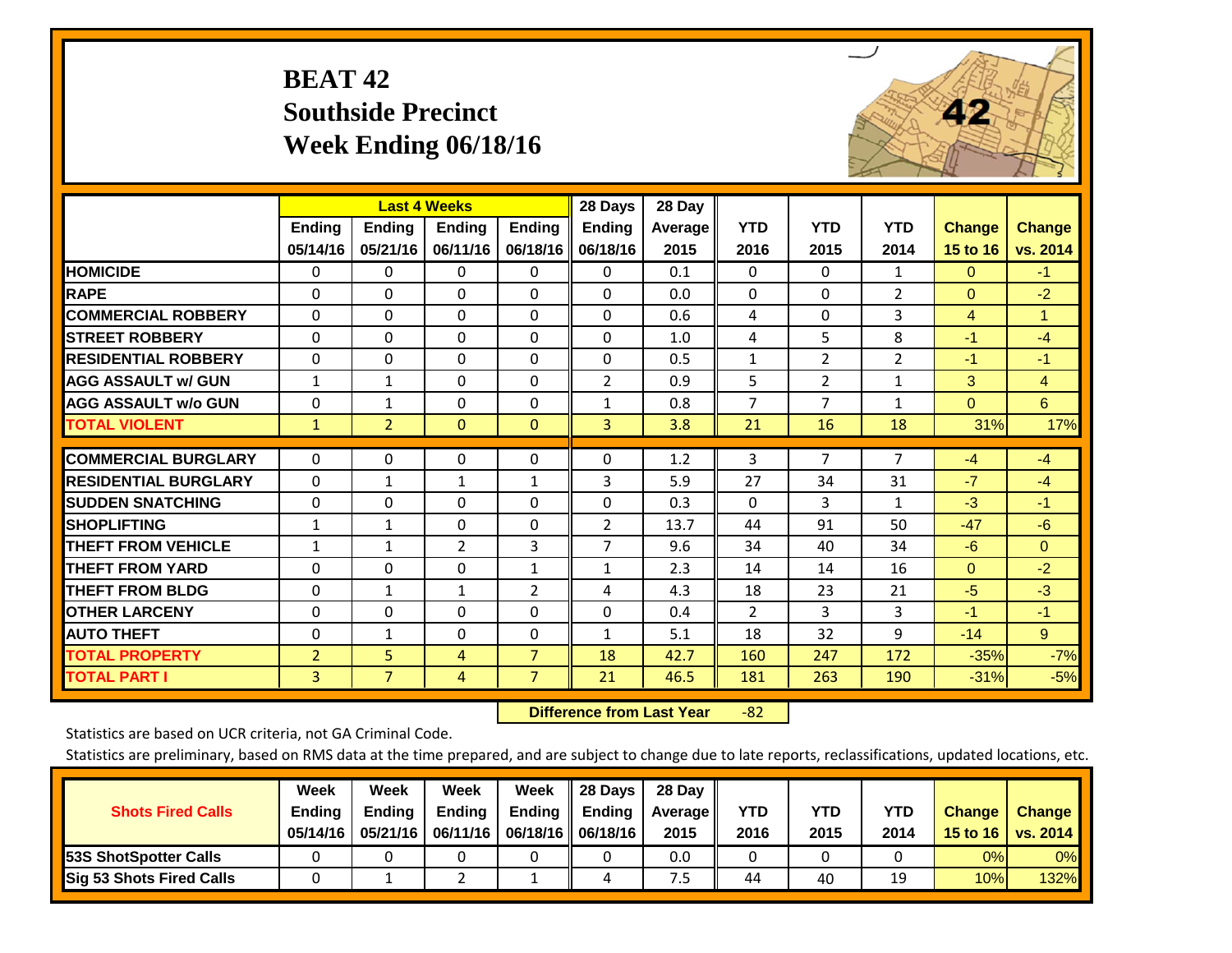# **BEAT 43 Southside Precinct Week Ending 06/18/16**

![](_page_29_Picture_1.jpeg)

|                             |                |                | <b>Last 4 Weeks</b> |               | 28 Days        | 28 Day  |                |                |              |               |                |
|-----------------------------|----------------|----------------|---------------------|---------------|----------------|---------|----------------|----------------|--------------|---------------|----------------|
|                             | <b>Ending</b>  | <b>Ending</b>  | <b>Ending</b>       | <b>Endina</b> | <b>Ending</b>  | Average | <b>YTD</b>     | <b>YTD</b>     | <b>YTD</b>   | <b>Change</b> | <b>Change</b>  |
|                             | 05/14/16       | 05/21/16       | 06/11/16            | 06/18/16      | 06/18/16       | 2015    | 2016           | 2015           | 2014         | 15 to 16      | vs. 2014       |
| <b>HOMICIDE</b>             | 0              | 0              | 0                   | 0             | 0              | 0.2     | $\mathbf{1}$   | $\mathbf{1}$   | 0            | $\Omega$      | 1.             |
| <b>RAPE</b>                 | $\Omega$       | 0              | $\Omega$            | 0             | $\Omega$       | 0.0     | 0              | 0              | $\Omega$     | $\Omega$      | $\Omega$       |
| <b>COMMERCIAL ROBBERY</b>   | $\Omega$       | 0              | $\Omega$            | $\Omega$      | $\Omega$       | 0.5     | 4              | 4              | $\mathbf{1}$ | $\Omega$      | 3              |
| <b>STREET ROBBERY</b>       | 0              | $\Omega$       | 0                   | $\Omega$      | $\Omega$       | 0.8     | 3              | $\overline{7}$ | 4            | $-4$          | $-1$           |
| <b>RESIDENTIAL ROBBERY</b>  | $\Omega$       | $\Omega$       | $\mathbf{0}$        | $\Omega$      | $\Omega$       | 0.1     | $\mathbf{0}$   | $\mathbf{1}$   | $\mathbf{1}$ | $-1$          | $-1$           |
| <b>AGG ASSAULT w/ GUN</b>   | $\Omega$       | 0              | $\Omega$            | $\Omega$      | $\Omega$       | 0.6     | $\mathbf{1}$   | 3              | $\Omega$     | $-2$          | 1.             |
| <b>AGG ASSAULT w/o GUN</b>  | $\Omega$       | 0              | 1                   | $\Omega$      | $\mathbf{1}$   | 0.3     | 5              | $\mathbf{1}$   | $\mathbf{1}$ | 4             | $\overline{4}$ |
| <b>TOTAL VIOLENT</b>        | $\mathbf 0$    | $\overline{0}$ | $\mathbf{1}$        | $\mathbf{0}$  | $\mathbf{1}$   | 2.4     | 14             | 17             | 7            | $-18%$        | 100%           |
| <b>COMMERCIAL BURGLARY</b>  | 0              | 1              | 0                   | 0             |                | 1.2     | 5              | 9              | 6            | $-4$          | $-1$           |
|                             |                |                |                     |               | 1              |         |                |                |              |               |                |
| <b>RESIDENTIAL BURGLARY</b> | $\Omega$       | 0              | $\overline{2}$      | $\Omega$      | $\overline{2}$ | 2.3     | 9              | 14             | 15           | $-5$          | $-6$           |
| <b>ISUDDEN SNATCHING</b>    | $\Omega$       | 0              | $\mathbf{0}$        | $\Omega$      | $\Omega$       | 0.2     | $\mathbf{1}$   | $\overline{2}$ | 3            | $-1$          | $-2$           |
| <b>SHOPLIFTING</b>          | 5              | 6              | 8                   | 5             | 24             | 28.4    | 175            | 160            | 188          | 15            | $-13$          |
| <b>THEFT FROM VEHICLE</b>   | $\mathbf{1}$   | 1              | $\mathbf 0$         | $\Omega$      | 2              | 4.0     | 17             | 19             | 26           | $-2$          | $-9$           |
| <b>THEFT FROM YARD</b>      | $\mathbf{1}$   | $\Omega$       | $\Omega$            | $\Omega$      | $\mathbf{1}$   | 1.2     | 10             | $\overline{7}$ | 8            | 3             | $\overline{2}$ |
| <b>THEFT FROM BLDG</b>      | $\overline{2}$ | $\Omega$       | $\mathbf{1}$        | $\Omega$      | 3              | 2.9     | 17             | 18             | 14           | $-1$          | 3              |
| <b>OTHER LARCENY</b>        | $\Omega$       | $\Omega$       | $\Omega$            | $\Omega$      | $\Omega$       | 0.4     | $\overline{2}$ | $\mathbf{1}$   | 4            | 1             | $-2$           |
| <b>AUTO THEFT</b>           | $\mathbf{1}$   | $\Omega$       | $\Omega$            | 1             | 2              | 2.3     | 8              | 11             | 8            | $-3$          | $\Omega$       |
| <b>TOTAL PROPERTY</b>       | 10             | 8              | 11                  | 6             | 35             | 42.9    | 244            | 241            | 272          | $1\%$         | $-10%$         |
| <b>TOTAL PART I</b>         | 10             | 8              | 12                  | 6             | 36             | 45.3    | 258            | 258            | 279          | 0%            | $-8%$          |

 **Difference from Last Year**r 0

Statistics are based on UCR criteria, not GA Criminal Code.

| <b>Shots Fired Calls</b>        | Week<br><b>Ending</b><br>05/14/16 | Week<br><b>Endina</b><br>05/21/16 | Week<br><b>Ending</b> | Week<br>Ending | 28 Days<br><b>Ending</b><br>06/11/16   06/18/16   06/18/16 | 28 Day<br>Average II<br>2015 | YTD<br>2016 | YTD<br>2015 | YTD<br>2014 | <b>Change</b><br>15 to 16 $\vert$ | <b>Change</b><br>vs. 2014 |
|---------------------------------|-----------------------------------|-----------------------------------|-----------------------|----------------|------------------------------------------------------------|------------------------------|-------------|-------------|-------------|-----------------------------------|---------------------------|
| <b>153S ShotSpotter Calls</b>   |                                   |                                   |                       |                |                                                            | 0.1                          |             |             |             | 0%                                | 0%                        |
| <b>Sig 53 Shots Fired Calls</b> |                                   |                                   |                       |                |                                                            | 5.6                          | 25          | 25          | 26          | 0%                                | $-4%$                     |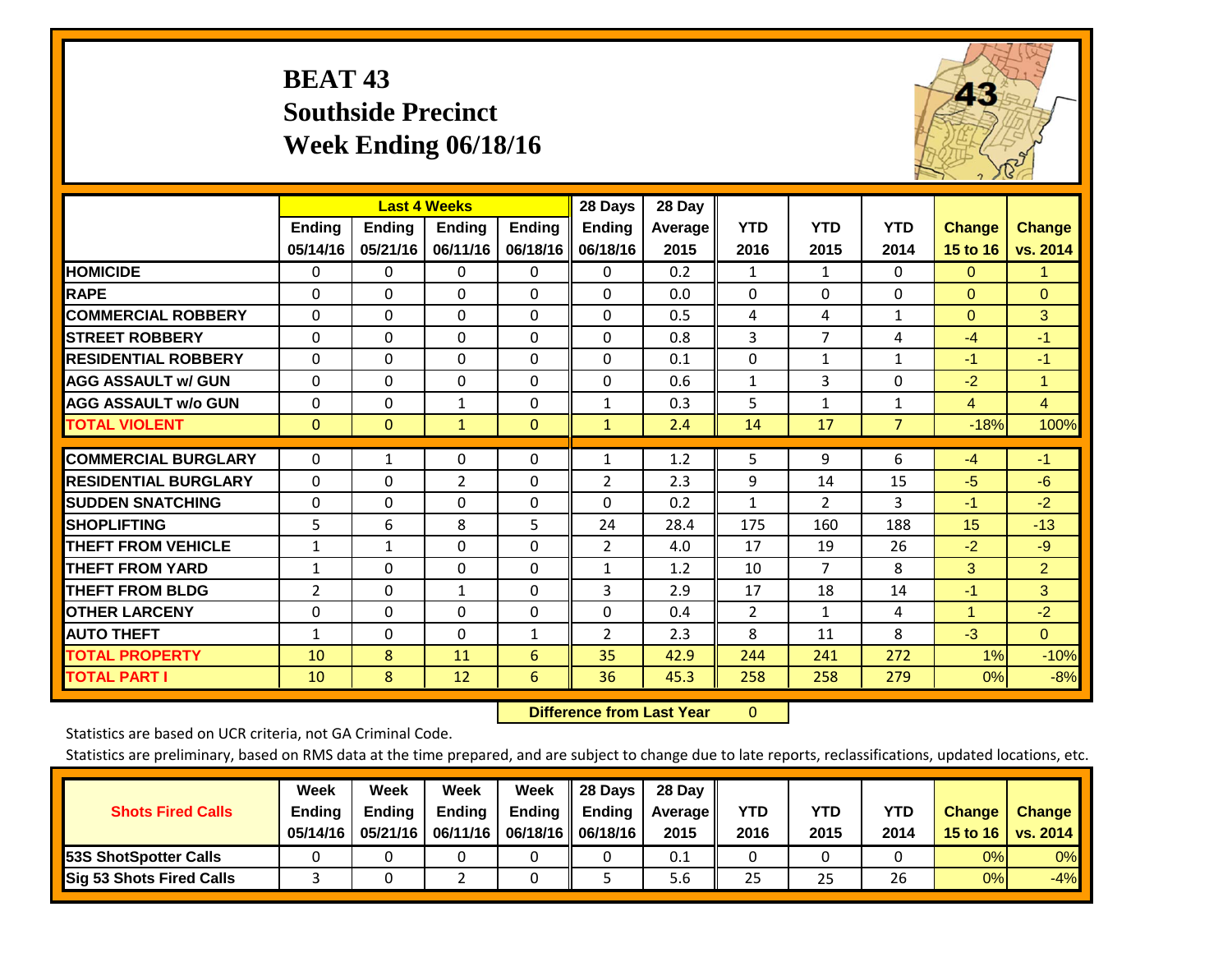# **BEAT 44 Southside Precinct Week Ending 06/18/16**

![](_page_30_Picture_1.jpeg)

|                             |                | <b>Last 4 Weeks</b> |                |                | 28 Days        | 28 Day  |                |                |                |                |                |
|-----------------------------|----------------|---------------------|----------------|----------------|----------------|---------|----------------|----------------|----------------|----------------|----------------|
|                             | Ending         | <b>Ending</b>       | Ending         | <b>Ending</b>  | <b>Ending</b>  | Average | <b>YTD</b>     | <b>YTD</b>     | <b>YTD</b>     | <b>Change</b>  | <b>Change</b>  |
|                             | 05/14/16       | 05/21/16            | 06/11/16       | 06/18/16       | 06/18/16       | 2015    | 2016           | 2015           | 2014           | 15 to 16       | vs. 2014       |
| <b>HOMICIDE</b>             | $\Omega$       | 0                   | 0              | $\Omega$       | 0              | 0.1     | $\Omega$       | $\mathbf{1}$   | 0              | $-1$           | $\mathbf{0}$   |
| <b>RAPE</b>                 | $\mathbf{1}$   | $\Omega$            | $\Omega$       | $\Omega$       | $\mathbf{1}$   | 0.3     | 3              | $\overline{2}$ | 0              | $\overline{1}$ | 3              |
| <b>COMMERCIAL ROBBERY</b>   | $\Omega$       | 0                   | $\Omega$       | 1              | 1              | 0.4     | $\overline{2}$ | $\Omega$       | $\overline{2}$ | 2              | $\Omega$       |
| <b>STREET ROBBERY</b>       | $\Omega$       | $\Omega$            | $\Omega$       | $\Omega$       | $\Omega$       | 0.6     | $\mathbf{1}$   | $\overline{3}$ | 4              | $-2$           | $-3$           |
| <b>RESIDENTIAL ROBBERY</b>  | $\Omega$       | $\Omega$            | $\Omega$       | $\mathbf{0}$   | $\Omega$       | 0.2     | $\mathbf{0}$   | 3              | $\overline{2}$ | $-3$           | $-2$           |
| <b>AGG ASSAULT w/ GUN</b>   | $\Omega$       | $\Omega$            | $\Omega$       | $\Omega$       | $\Omega$       | 0.5     | $\mathbf{1}$   | 4              | 0              | $-3$           | $\mathbf{1}$   |
| <b>AGG ASSAULT w/o GUN</b>  | $\mathbf{1}$   | $\Omega$            | $\Omega$       | 0              | $\mathbf{1}$   | 0.5     | $\overline{7}$ | 3              | 4              | 4              | 3              |
| <b>TOTAL VIOLENT</b>        | $\overline{2}$ | $\Omega$            | $\Omega$       | $\mathbf{1}$   | 3              | 2.7     | 14             | 16             | 12             | $-13%$         | 17%            |
|                             |                |                     |                |                |                |         |                |                |                |                |                |
| <b>COMMERCIAL BURGLARY</b>  | 0              | $\Omega$            | 0              | 0              | 0              | 0.4     | 1              | $\mathbf{1}$   | $\overline{2}$ | $\Omega$       | $-1$           |
| <b>RESIDENTIAL BURGLARY</b> | $\mathbf{1}$   | 2                   | $\Omega$       | $\mathbf{1}$   | 4              | 8.1     | 16             | 46             | 29             | $-30$          | $-13$          |
| <b>ISUDDEN SNATCHING</b>    | 0              | 0                   | $\Omega$       | $\mathbf{0}$   | $\Omega$       | 0.2     | $\mathbf{1}$   | $\overline{2}$ | $\mathbf{1}$   | $-1$           | $\mathbf{0}$   |
| <b>SHOPLIFTING</b>          | $\mathbf{1}$   | $\mathbf{1}$        | $\Omega$       | $\Omega$       | $\overline{2}$ | 0.7     | $\overline{7}$ | 5              | 11             | $\overline{2}$ | $-4$           |
| <b>THEFT FROM VEHICLE</b>   | $\mathbf{1}$   | 3                   | $\mathbf{1}$   | $\mathbf{0}$   | 5              | 5.6     | 20             | 44             | 20             | $-24$          | $\Omega$       |
| <b>THEFT FROM YARD</b>      | $\Omega$       | $\Omega$            | $\mathbf{1}$   | $\mathbf{0}$   | 1              | 1.4     | 8              | 7              | 9              | $\mathbf{1}$   | $-1$           |
| <b>THEFT FROM BLDG</b>      | $\mathbf{1}$   | $\overline{2}$      | $\Omega$       | 1              | 4              | 3.0     | 15             | 19             | 10             | $-4$           | 5              |
| <b>OTHER LARCENY</b>        | 0              | 1                   | $\Omega$       | $\Omega$       | $\mathbf{1}$   | 0.5     | 3              | 4              | 1              | $-1$           | $\overline{2}$ |
| <b>AUTO THEFT</b>           | $\Omega$       | $\mathbf{1}$        | $\Omega$       | $\Omega$       | $\mathbf{1}$   | 3.1     | 13             | 18             | 11             | $-5$           | $\overline{2}$ |
| <b>TOTAL PROPERTY</b>       | 4              | 10                  | $\overline{2}$ | $\overline{2}$ | 18             | 22.9    | 84             | 146            | 94             | $-42%$         | $-11%$         |
| <b>TOTAL PART I</b>         | 6              | 10                  | $\overline{2}$ | 3              | 21             | 25.6    | 98             | 162            | 106            | $-40%$         | $-8%$          |

 **Difference from Last Year**r -64

Statistics are based on UCR criteria, not GA Criminal Code.

| <b>Shots Fired Calls</b>        | Week<br><b>Ending</b><br>05/14/16 | Week<br><b>Endina</b><br>05/21/16 | Week<br><b>Ending</b> | Week<br>Ending<br>06/11/16   06/18/16   06/18/16 | 28 Days<br><b>Ending</b> | 28 Day<br>Average II<br>2015 | YTD<br>2016 | YTD<br>2015 | YTD<br>2014 | <b>Change</b><br>15 to $16$ | <b>Change</b><br>vs. 2014 |
|---------------------------------|-----------------------------------|-----------------------------------|-----------------------|--------------------------------------------------|--------------------------|------------------------------|-------------|-------------|-------------|-----------------------------|---------------------------|
| <b>153S ShotSpotter Calls</b>   |                                   |                                   |                       |                                                  |                          | 0.0                          |             |             |             | 0%                          | 0%                        |
| <b>Sig 53 Shots Fired Calls</b> |                                   |                                   |                       |                                                  | 12                       | 8.0                          | 43          | 38          | 23          | 13%                         | 87%                       |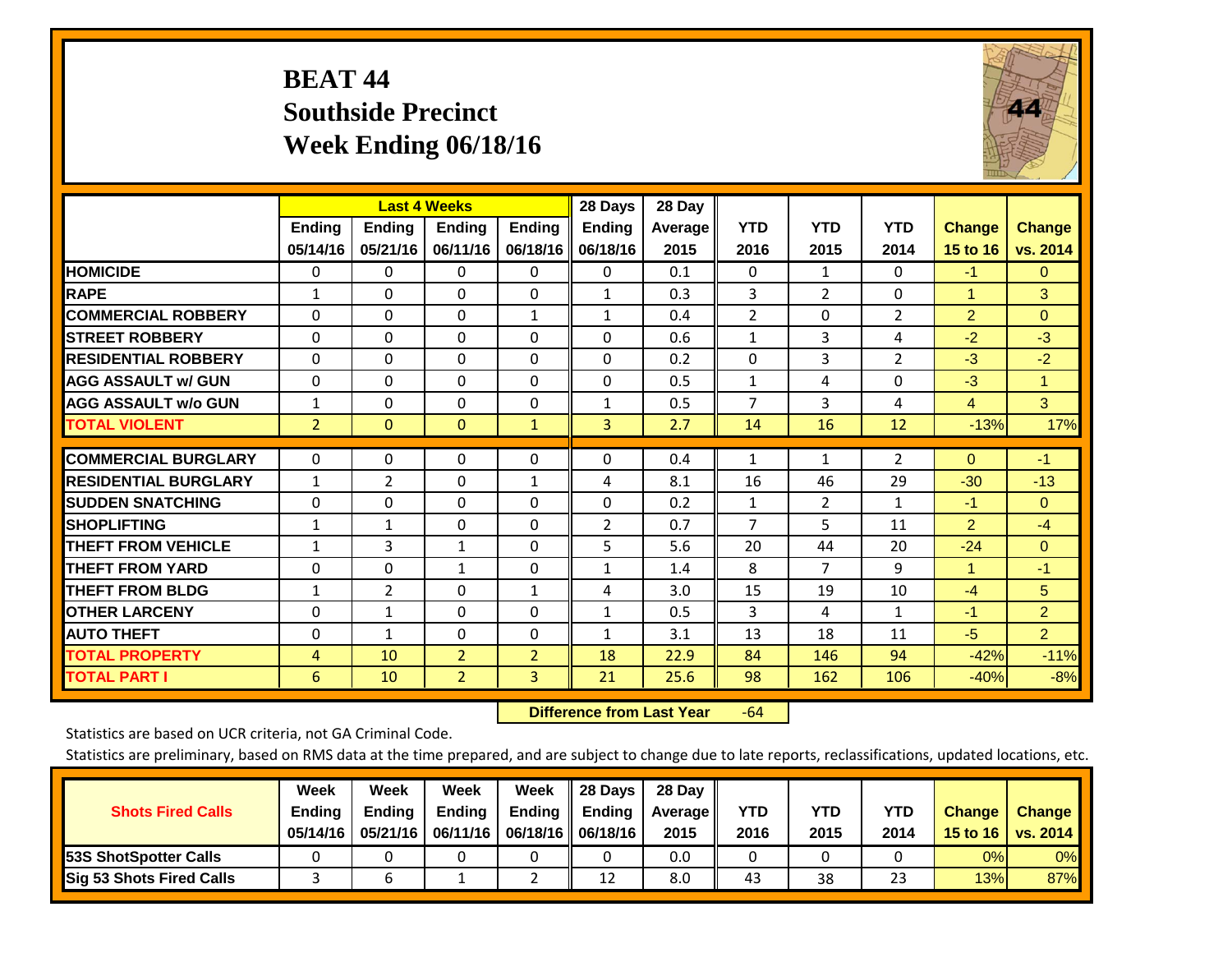# **BEAT 45 Southside Precinct Week Ending 06/18/16**

![](_page_31_Picture_1.jpeg)

|                             |               | <b>Last 4 Weeks</b> |                |                | 28 Days       | 28 Day  |                |                |              |                |                |
|-----------------------------|---------------|---------------------|----------------|----------------|---------------|---------|----------------|----------------|--------------|----------------|----------------|
|                             | <b>Ending</b> | <b>Ending</b>       | <b>Ending</b>  | <b>Ending</b>  | <b>Ending</b> | Average | <b>YTD</b>     | <b>YTD</b>     | <b>YTD</b>   | <b>Change</b>  | <b>Change</b>  |
|                             | 05/14/16      | 05/21/16            | 06/11/16       | 06/18/16       | 06/18/16      | 2015    | 2016           | 2015           | 2014         | 15 to 16       | vs. 2014       |
| <b>HOMICIDE</b>             | 0             | 0                   | 0              | $\Omega$       | $\Omega$      | 0.1     | 1              | 0              | 0            | 1.             | 1.             |
| <b>RAPE</b>                 | $\Omega$      | 0                   | $\Omega$       | 0              | 0             | 0.2     | $\Omega$       | $\overline{2}$ | 0            | $-2$           | $\Omega$       |
| <b>COMMERCIAL ROBBERY</b>   | $\Omega$      | $\Omega$            | $\mathbf{0}$   | $\Omega$       | $\Omega$      | 0.0     | $\Omega$       | $\Omega$       | $\Omega$     | $\mathbf{0}$   | $\Omega$       |
| <b>STREET ROBBERY</b>       | $\Omega$      | $\Omega$            | $\Omega$       | $\Omega$       | 0             | 0.2     | $\mathbf{0}$   | $\mathbf{1}$   | $\Omega$     | $-1$           | $\Omega$       |
| <b>RESIDENTIAL ROBBERY</b>  | $\Omega$      | $\Omega$            | 0              | $\Omega$       | $\Omega$      | 0.1     | $\mathbf{0}$   | 1              | 0            | $-1$           | $\Omega$       |
| <b>AGG ASSAULT w/ GUN</b>   | $\Omega$      | $\Omega$            | $\Omega$       | $\Omega$       | 0             | 0.2     | $\Omega$       | 0              | 0            | $\mathbf{0}$   | $\mathbf{0}$   |
| <b>AGG ASSAULT w/o GUN</b>  | 0             | $\Omega$            | $\Omega$       | $\Omega$       | $\Omega$      | 0.2     | $\overline{2}$ | 1              | $\mathbf{1}$ | 1              | $\mathbf{1}$   |
| <b>TOTAL VIOLENT</b>        | $\mathbf{0}$  | $\mathbf{0}$        | $\mathbf{0}$   | $\mathbf{0}$   | $\mathbf{0}$  | 0.8     | 3              | 5              | 1            | $-40%$         | 200%           |
|                             |               |                     |                |                |               |         |                |                |              |                |                |
| <b>COMMERCIAL BURGLARY</b>  | $\Omega$      | 0                   | $\mathbf{0}$   | 0              | $\Omega$      | 0.2     | 0              | $\overline{2}$ | 0            | $-2$           | $\mathbf{0}$   |
| <b>RESIDENTIAL BURGLARY</b> | $\Omega$      | 1                   | 1              | 2              | 4             | 5.2     | 18             | 28             | 16           | $-10$          | $\overline{2}$ |
| <b>SUDDEN SNATCHING</b>     | $\Omega$      | 0                   | $\Omega$       | 0              | 0             | 0.1     | $\Omega$       | $\Omega$       | 0            | $\mathbf{0}$   | $\Omega$       |
| <b>SHOPLIFTING</b>          | $\Omega$      | $\Omega$            | $\Omega$       | 0              | 0             | 0.1     | 3              | 0              | 0            | 3              | 3              |
| <b>THEFT FROM VEHICLE</b>   | 1             | $\mathbf{1}$        | $\Omega$       | 0              | 2             | 2.9     | 22             | $\overline{7}$ | 4            | 15             | 18             |
| <b>THEFT FROM YARD</b>      | $\Omega$      | 2                   | $\Omega$       | $\Omega$       | 2             | 1.2     | 5              | 6              | 6            | $-1$           | $-1$           |
| <b>THEFT FROM BLDG</b>      | 0             | 0                   | 1              | 0              | $\mathbf{1}$  | 2.7     | 13             | 10             | 12           | 3              | $\mathbf{1}$   |
| <b>OTHER LARCENY</b>        | $\Omega$      | $\Omega$            | $\Omega$       | 0              | $\Omega$      | 0.2     | $\overline{2}$ | 0              | 3            | $\overline{2}$ | $-1$           |
| <b>AUTO THEFT</b>           | 0             | $\Omega$            | $\Omega$       | $\Omega$       | $\Omega$      | 0.6     | 4              | 4              | 6            | $\overline{0}$ | $-2$           |
| <b>TOTAL PROPERTY</b>       | $\mathbf{1}$  | 4                   | $\overline{2}$ | $\overline{2}$ | 9             | 13.1    | 67             | 57             | 47           | 18%            | 43%            |
| <b>TOTAL PART I</b>         | $\mathbf{1}$  | 4                   | $\overline{2}$ | $\overline{2}$ | 9             | 14.0    | 70             | 62             | 48           | 13%            | 46%            |

 **Difference from Last Year**r 8

Statistics are based on UCR criteria, not GA Criminal Code.

| <b>Shots Fired Calls</b>        | Week<br><b>Ending</b><br>05/14/16 | Week<br><b>Endina</b><br>05/21/16 | Week<br><b>Ending</b> | Week<br>Ending<br>06/11/16   06/18/16    06/18/16 | 28 Days<br><b>Ending</b> | 28 Day<br>Average II<br>2015 | YTD<br>2016 | YTD<br>2015 | YTD<br>2014 | <b>Change</b><br>15 to 16 $\vert$ | <b>Change</b><br>vs. 2014 |
|---------------------------------|-----------------------------------|-----------------------------------|-----------------------|---------------------------------------------------|--------------------------|------------------------------|-------------|-------------|-------------|-----------------------------------|---------------------------|
| <b>153S ShotSpotter Calls</b>   |                                   |                                   |                       |                                                   |                          | 0.0                          |             |             |             | 0%                                | 0%                        |
| <b>Sig 53 Shots Fired Calls</b> |                                   |                                   |                       |                                                   |                          | 7.9                          | 35          | 37          | 25          | $-5%$                             | 40%                       |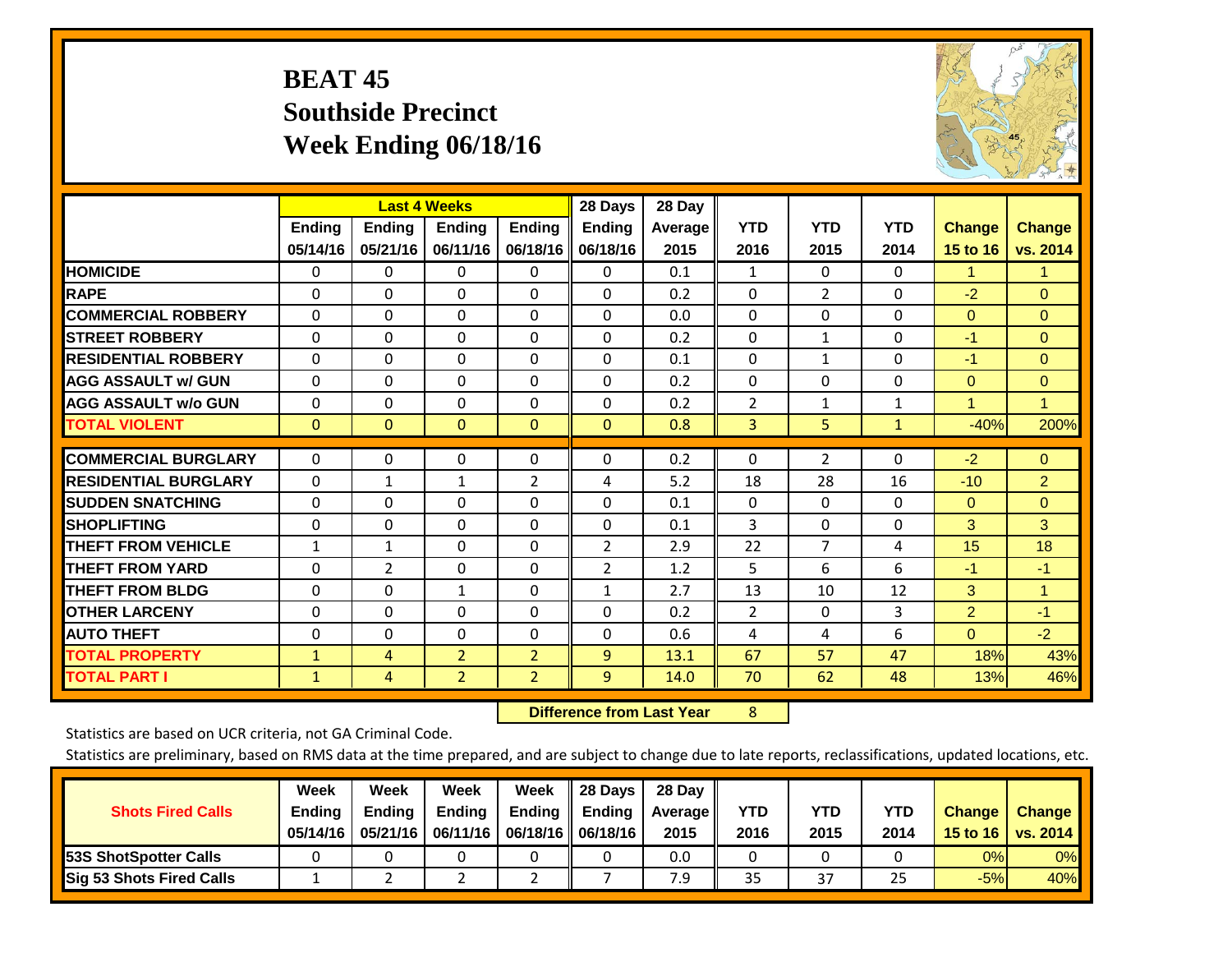# **BEAT 46 Southside Precinct Week Ending 06/18/16**

![](_page_32_Picture_1.jpeg)

|                             |               |                | <b>Last 4 Weeks</b> |               | 28 Days        | 28 Day  |                |                |                |                |                      |
|-----------------------------|---------------|----------------|---------------------|---------------|----------------|---------|----------------|----------------|----------------|----------------|----------------------|
|                             | <b>Ending</b> | <b>Ending</b>  | <b>Endina</b>       | <b>Endina</b> | <b>Ending</b>  | Average | <b>YTD</b>     | <b>YTD</b>     | <b>YTD</b>     | <b>Change</b>  | <b>Change</b>        |
|                             | 05/14/16      | 05/21/16       | 06/11/16            | 06/18/16      | 06/18/16       | 2015    | 2016           | 2015           | 2014           | 15 to 16       | vs. 2014             |
| <b>HOMICIDE</b>             | $\Omega$      | $\mathbf{0}$   | $\mathbf{0}$        | $\mathbf 0$   | $\mathbf 0$    | 0.1     | $\Omega$       | 1              | 0              | $-1$           | $\overline{0}$       |
| <b>RAPE</b>                 | $\Omega$      | $\Omega$       | $\Omega$            | $\mathbf{0}$  | $\Omega$       | 0.1     | $\mathbf{1}$   | $\mathbf{1}$   | 0              | $\Omega$       | 1                    |
| <b>COMMERCIAL ROBBERY</b>   | $\Omega$      | $\mathbf{1}$   | 0                   | $\mathbf{0}$  | $\mathbf{1}$   | 0.2     | $\overline{2}$ | $\Omega$       | $\mathbf{1}$   | $\overline{2}$ | $\blacktriangleleft$ |
| <b>STREET ROBBERY</b>       | $\Omega$      | $\Omega$       | $\mathbf{1}$        | $\mathbf{0}$  | $\mathbf{1}$   | 0.2     | 3              | $\overline{2}$ | 3              | 1              | $\overline{0}$       |
| <b>RESIDENTIAL ROBBERY</b>  | $\Omega$      | 0              | 0                   | $\mathbf{0}$  | $\Omega$       | 0.0     | $\Omega$       | $\Omega$       | 0              | $\Omega$       | $\mathbf{0}$         |
| <b>AGG ASSAULT w/ GUN</b>   | 0             | $\Omega$       | 0                   | $\mathbf{0}$  | $\Omega$       | 0.2     | $\Omega$       | $\overline{2}$ | 2              | $-2$           | $-2$                 |
| <b>AGG ASSAULT w/o GUN</b>  | 0             | 0              | $\Omega$            | $\mathbf{0}$  | $\Omega$       | 0.2     | $\Omega$       | $\Omega$       | 1              | $\Omega$       | $-1$                 |
| <b>TOTAL VIOLENT</b>        | $\mathbf{0}$  | $\mathbf{1}$   | $\mathbf{1}$        | $\mathbf{0}$  | $\overline{2}$ | 1.0     | 6              | 6              | $\overline{7}$ | 0%             | $-14%$               |
|                             |               |                |                     |               |                |         |                |                |                |                |                      |
| <b>COMMERCIAL BURGLARY</b>  | $\Omega$      | 0              | 0                   | $\mathbf{0}$  | $\Omega$       | 0.0     | $\mathbf{0}$   | $\Omega$       | $\mathbf{1}$   | $\Omega$       | $-1$                 |
| <b>RESIDENTIAL BURGLARY</b> | $\Omega$      | $\mathbf{1}$   | $\Omega$            | $\mathbf{0}$  | 1              | 1.8     | 10             | 9              | 14             |                | $-4$                 |
| <b>SUDDEN SNATCHING</b>     | $\Omega$      | $\Omega$       | $\Omega$            | $\Omega$      | $\Omega$       | 0.2     | $\mathbf{1}$   | 1              | $\mathbf{1}$   | $\Omega$       | $\mathbf{0}$         |
| <b>SHOPLIFTING</b>          | $\mathbf{1}$  | $\overline{2}$ | $\overline{2}$      | 1             | 6              | 14.6    | 63             | 64             | 60             | $-1$           | 3                    |
| <b>THEFT FROM VEHICLE</b>   | $\Omega$      | $\Omega$       | $\Omega$            | $\mathbf{1}$  | $\mathbf{1}$   | 3.6     | 8              | 16             | 15             | -8             | $-7$                 |
| <b>THEFT FROM YARD</b>      | 1             | 0              | 0                   | $\mathbf{0}$  | $\mathbf{1}$   | 0.6     | 4              | $\overline{2}$ | $\overline{2}$ | $\overline{2}$ | $\overline{2}$       |
| <b>THEFT FROM BLDG</b>      | $\Omega$      | $\Omega$       | $\Omega$            | $\mathbf{0}$  | $\mathbf{0}$   | 1.8     | 6              | 10             | 16             | $-4$           | $-10$                |
| <b>OTHER LARCENY</b>        | 1             | 0              | 0                   | $\mathbf{0}$  | $\mathbf{1}$   | 0.2     | 2              | $\Omega$       | $\overline{2}$ | $\overline{2}$ | $\Omega$             |
| <b>AUTO THEFT</b>           | 0             | $\mathbf{1}$   | $\Omega$            | 1             | $\overline{2}$ | 1.5     | 5              | 7              | 5              | $-2$           | $\Omega$             |
| <b>TOTAL PROPERTY</b>       | 3             | 4              | $\overline{2}$      | 3             | 12             | 24.2    | 99             | 109            | 116            | $-9%$          | $-15%$               |
| <b>TOTAL PART I</b>         | 3             | 5              | 3                   | 3             | 14             | 25.2    | 105            | 115            | 123            | $-9%$          | $-15%$               |

 **Difference from Last Year**r -10

Statistics are based on UCR criteria, not GA Criminal Code.

| <b>Shots Fired Calls</b>        | Week<br><b>Ending</b><br>05/14/16 | Week<br><b>Endina</b><br>05/21/16 | Week<br><b>Ending</b> | Week<br>Ending<br>06/11/16   06/18/16   06/18/16 | 28 Days<br><b>Ending</b> | 28 Day<br>Average II<br>2015 | YTD<br>2016 | YTD<br>2015 | YTD<br>2014 | <b>Change</b><br>15 to $16$ | <b>Change</b><br>vs. 2014 |
|---------------------------------|-----------------------------------|-----------------------------------|-----------------------|--------------------------------------------------|--------------------------|------------------------------|-------------|-------------|-------------|-----------------------------|---------------------------|
| <b>153S ShotSpotter Calls</b>   |                                   |                                   |                       |                                                  |                          | 0.0                          |             |             |             | 0%                          | 0%                        |
| <b>Sig 53 Shots Fired Calls</b> |                                   |                                   |                       | ,                                                |                          | 7.3                          | 50          | 35          |             | 43%                         | 257%                      |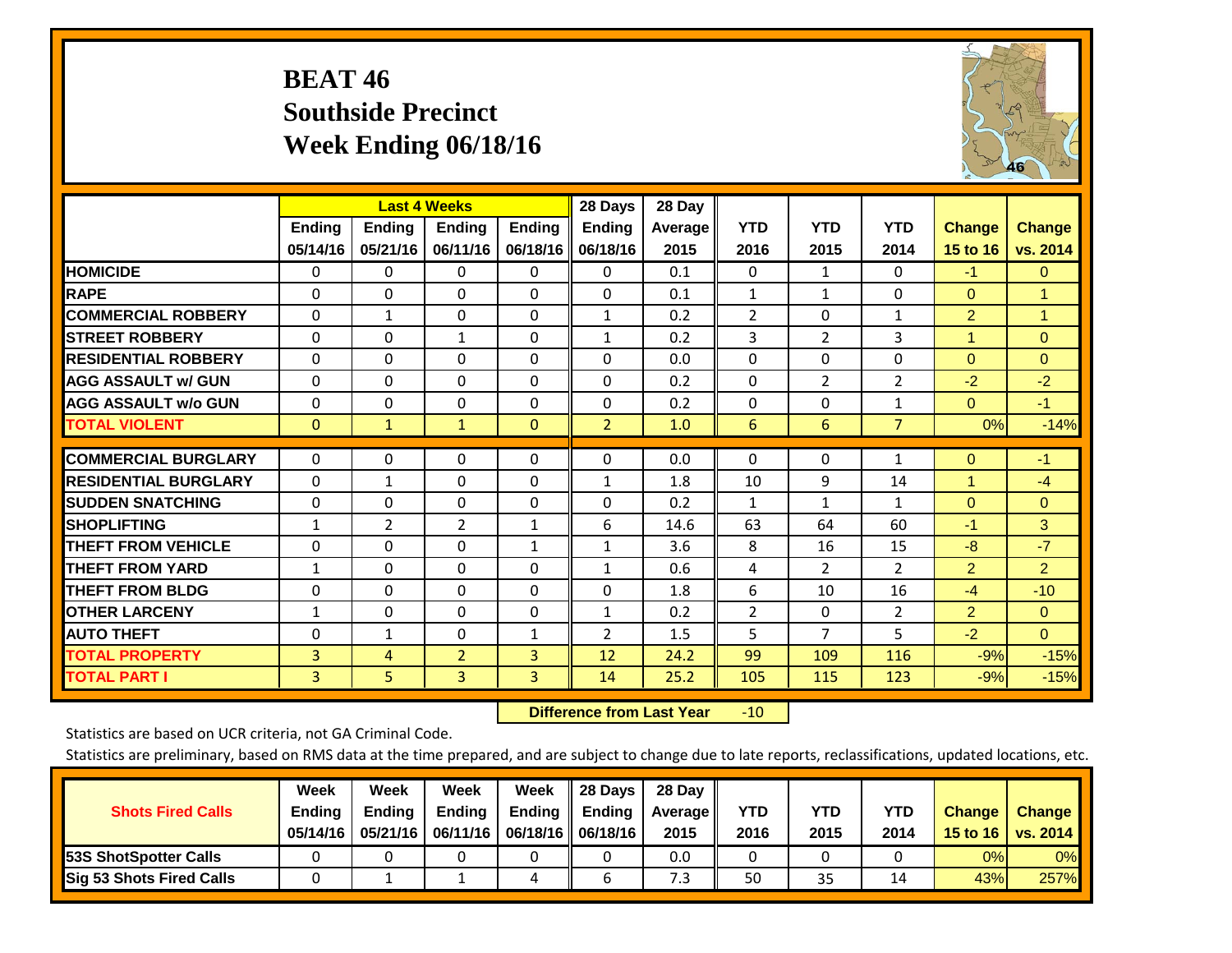![](_page_33_Picture_0.jpeg)

### **COMPSTATISLANDS PRECINCT** CAPT. JOHN BEST **Week Ending 06/18/16**

**PRECINCT COMMANDER:**

![](_page_33_Picture_4.jpeg)

|                             | Week           | Week           | Weekly         | 28-Day         | 28-Day         | Avg            |                |                   |            |                 |                |
|-----------------------------|----------------|----------------|----------------|----------------|----------------|----------------|----------------|-------------------|------------|-----------------|----------------|
|                             | <b>Ending</b>  | <b>Endina</b>  | Avg            | <b>Ending</b>  | <b>Ending</b>  | 28-Day         | <b>YTD</b>     | <b>YTD</b>        | <b>YTD</b> | Change          | <b>Change</b>  |
|                             | 06/18/16       | 06/11/16       | 2015           | 06/18/16       | 05/21/16       | 2015           | 2016           | 2015              | 2014       | <b>15 to 16</b> | vs. 2014       |
| <b>HOMICIDE</b>             | $\bf{0}$       | $\Omega$       | $\Omega$       | 0              | 4              |                | $\overline{7}$ | 4                 | 3          | 3               | $\overline{4}$ |
| <b>RAPE</b>                 | $\bf{0}$       |                | $\Omega$       |                | $\overline{2}$ |                | 4              | 4                 | 8          | $\Omega$        | $-4$           |
| <b>COMMERCIAL ROBBERY</b>   | $\mathbf{0}$   | $\Omega$       |                | $\bf{0}$       |                | 3              | 6              | 7                 | 4          | $-1$            | $\overline{2}$ |
| <b>STREET ROBBERY</b>       | $\mathbf{2}$   |                |                | 6              | $\Omega$       | 5              | 27             | 20                | 18         | $\overline{7}$  | 9              |
| <b>RESIDENTIAL ROBBERY</b>  |                | 0              | $\Omega$       | $\overline{2}$ | $\Omega$       |                | $\overline{2}$ | 6                 | 3          | $-4$            | $-1$           |
| <b>AGG ASSAULT w/ GUN</b>   | $\bf{0}$       | 4              |                | 6              | 5              | 6              | 40             | 36                | 18         | 4               | 22             |
| <b>AGG ASSAULT w/o GUN</b>  |                | 0              |                | 4              | 6              | 4              | 26             | 19                | 17         | 7               | 9              |
| <b>TOTAL VIOLENT</b>        | 4              | 6              | 5              | 19             | 18             | 20             | 112            | 96                | 71         | 17%             | 58%            |
|                             |                |                |                |                |                |                |                |                   |            |                 |                |
| <b>COMMERCIAL BURGLARY</b>  | $\mathbf{0}$   | 0              |                | 0              | 6              | $\overline{2}$ | 26             | $12 \overline{ }$ | 15         | 14              | 11             |
| <b>RESIDENTIAL BURGLARY</b> | 17             | $\overline{7}$ | $\overline{7}$ | 41             | 36             | 30             | 203            | 143               | 168        | 60              | 35             |
| <b>SUDDEN SNATCHING</b>     |                | 0              | $\Omega$       | $\overline{2}$ | 2              |                | 6              | 3                 | 10         | 3               | $-4$           |
| <b>SHOPLIFTING</b>          | 4              | 4              | 9              | 17             | 42             | 36             | 175            | 218               | 208        | $-43$           | $-33$          |
| <b>THEFT FROM VEHICLE</b>   | 8              | $\overline{7}$ | $\overline{7}$ | 27             | 24             | 29             | 146            | 134               | 124        | 12              | 22             |
| <b>THEFT FROM YARD</b>      | $\mathbf{2}$   | 2              | 3              | 7              | 10             | 13             | 46             | 69                | 58         | $-23$           | $-12$          |
| <b>THEFT FROM BLDG</b>      | $\overline{2}$ | 5              | 5              | 14             | 21             | 19             | 113            | 106               | 111        | $\overline{7}$  | $\overline{2}$ |
| <b>OTHER LARCENY</b>        | $\bf{0}$       |                | $\Omega$       |                | 5              | $\overline{2}$ | 20             | 13                | 17         | $\overline{7}$  | 3              |
| <b>AUTO THEFT</b>           |                | 6              | 4              | 16             | 10             | 14             | 85             | 60                | 54         | 25              | 31             |
| <b>TOTAL PROPERTY</b>       | 32             | 32             | 37             | 125            | 156            | 146            | 820            | 758               | 765        | 8%              | 7%             |
| <b>TOTAL PART I</b>         | 36             | 38             | 42             | 144            | 174            | 167            | 932            | 854               | 836        | 9%              | 11%            |

Statistics are based on UCR criteria, not GA Criminal Code. **Difference from Last Year** 78 Statistics are preliminary, based on RMS data at the time prepared, and are subject to change due to late reports, reclassifications, updated locations, etc. Cell Shading: white is within 0.6 standard deviation of the mean; red is above; green is below.

| <b>Citizen Initiated Calls</b>  | Week<br><b>Ending</b><br>06/18/16 | Week<br><b>Ending</b><br>06/11/16 | <b>Weekly</b><br>Avg<br>2015 | 28-Day<br><b>Ending</b><br>06/18/16 | $28-Day$<br>Ending<br>05/21/16 | Avg<br>$28-Dav$<br>2015 | <b>YTD</b><br>2016 | YTD<br>2015 | <b>YTD</b><br>2014 | <b>Change</b><br><b>15 to 16</b> | <b>Change</b><br>vs. 2014 |
|---------------------------------|-----------------------------------|-----------------------------------|------------------------------|-------------------------------------|--------------------------------|-------------------------|--------------------|-------------|--------------------|----------------------------------|---------------------------|
| <b>Midnight Shift</b>           | 107                               | 100                               | 108                          | 416                                 | 395                            | 432                     | 2394               | 2475        | 2395               | $-81$                            | ÷                         |
| Day Shift                       | 263                               | 257                               | 265                          | 1073                                | 1049                           | 1060                    | 6335               | 6286        | 6313               | 49                               | 22                        |
| <b>Afternoon Shift</b>          | 309                               | 302                               | 297                          | 1177                                | 1232                           | 1188                    | 7137               | 6996        | 6979               | 141                              | 158                       |
| <b>TOTAL CITIZEN CFS</b>        | 679                               | 659                               | 670                          | 2666                                | 2676                           | 2680                    | 15866              | 15757       | 15688              | 0.7%                             | $1.1\%$                   |
| <b>53S ShotSpotter Calls</b>    |                                   |                                   |                              |                                     | 12                             | $\Omega$                | 77                 | 30          |                    | 47                               | 77                        |
| <b>Sig 53 Shots Fired Calls</b> | 18                                | 12                                | 20                           | 62                                  | 66                             | 81                      | 487                | 363         | 237                | 124                              | 250                       |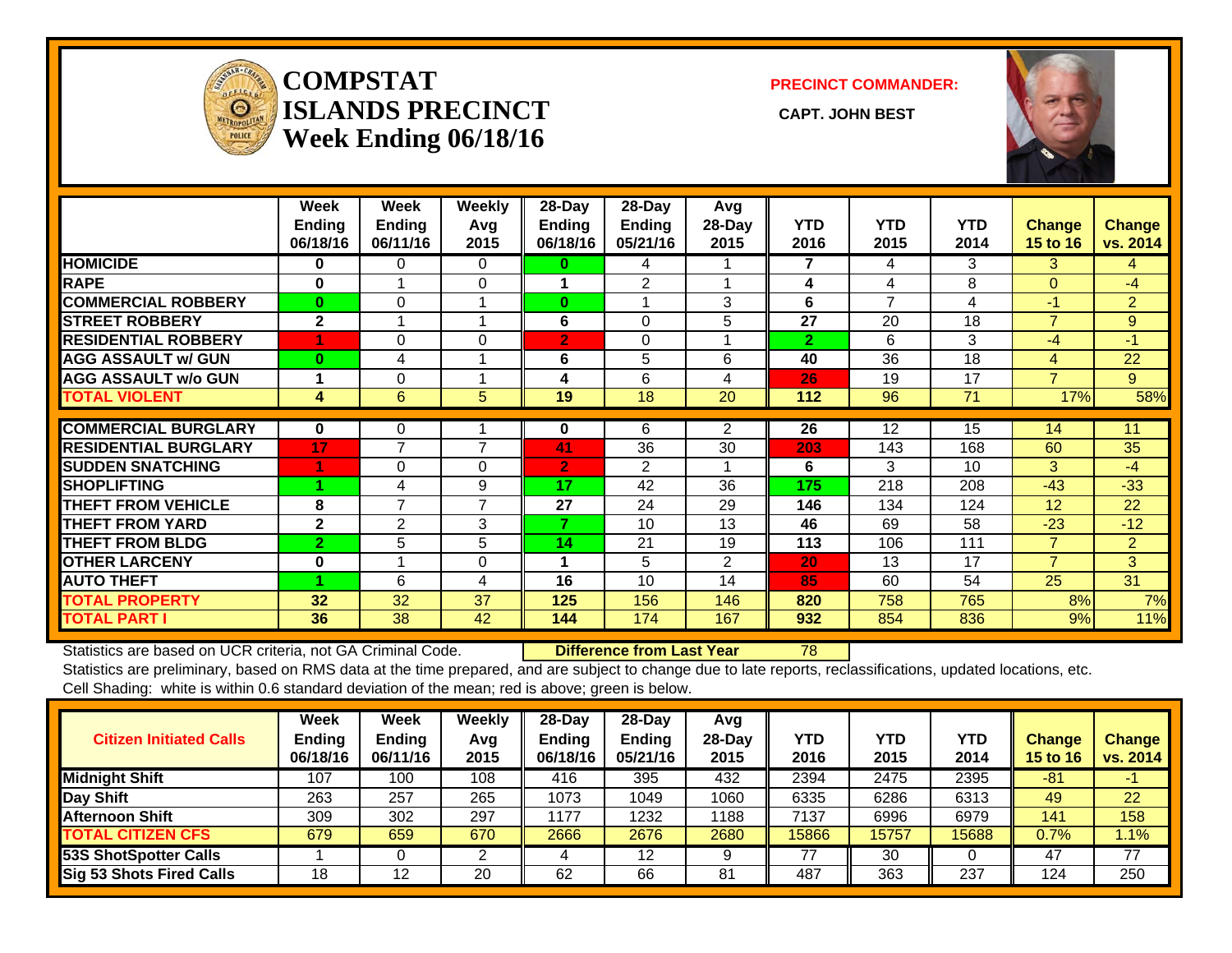# **BEAT 51 Islands Precinct Week Ending 06/18/16**

![](_page_34_Picture_1.jpeg)

|                             |                | <b>Last 4 Weeks</b> |                |                | 28 Days        | 28 Day  |                |                |                |                |                 |
|-----------------------------|----------------|---------------------|----------------|----------------|----------------|---------|----------------|----------------|----------------|----------------|-----------------|
|                             | Ending         | Ending              | <b>Endina</b>  | Ending         | Ending         | Average | <b>YTD</b>     | <b>YTD</b>     | <b>YTD</b>     | <b>Change</b>  | <b>Change</b>   |
|                             | 05/14/16       | 05/21/16            | 06/11/16       | 06/18/16       | 06/18/16       | 2015    | 2016           | 2015           | 2014           | 15 to 16       | vs. 2014        |
| <b>HOMICIDE</b>             | 0              | $\Omega$            | $\Omega$       | 0              | 0              | 0.2     | $\overline{2}$ | 0              | 1              | $\overline{2}$ | 1.              |
| <b>RAPE</b>                 | 0              | 0                   | $\Omega$       | 0              | $\Omega$       | 0.1     | $\Omega$       | $\Omega$       | 0              | $\Omega$       | $\Omega$        |
| <b>COMMERCIAL ROBBERY</b>   | $\Omega$       | $\Omega$            | $\mathbf{0}$   | 0              | 0              | 0.7     | 1              | 1              | $\Omega$       | $\mathbf{0}$   | $\mathbf{1}$    |
| <b>ISTREET ROBBERY</b>      | $\mathbf{1}$   | $\Omega$            | $\Omega$       | $\mathbf{1}$   | 2              | 2.2     | 12             | 8              | 4              | 4              | 8               |
| <b>RESIDENTIAL ROBBERY</b>  | $\Omega$       | 1                   | $\Omega$       | 1              | 2              | 0.2     | $\overline{2}$ | $\overline{2}$ | $\Omega$       | $\mathbf{0}$   | $\overline{2}$  |
| <b>AGG ASSAULT w/ GUN</b>   | $\Omega$       | $\mathbf{1}$        | $\Omega$       | $\Omega$       | $\mathbf{1}$   | 1.5     | 15             | 9              | 4              | 6              | 11              |
| <b>AGG ASSAULT w/o GUN</b>  | 0              | $\Omega$            | $\mathbf{0}$   | $\Omega$       | $\Omega$       | 0.8     | $\overline{2}$ | 3              | 5              | $-1$           | $-3$            |
| <b>TOTAL VIOLENT</b>        | $\mathbf{1}$   | $\overline{2}$      | $\mathbf{0}$   | $\overline{2}$ | 5.             | 5.6     | 34             | 23             | 14             | 48%            | 143%            |
| <b>COMMERCIAL BURGLARY</b>  | $\Omega$       | $\Omega$            | $\Omega$       | $\Omega$       | 0              | 0.9     | 11             | 3              | 4              | 8              | $\overline{7}$  |
|                             |                |                     |                |                |                |         |                |                |                |                |                 |
| <b>RESIDENTIAL BURGLARY</b> | 2              | 2                   | 1              | 3              | 8              | 6.1     | 46             | 21             | 27             | 25             | 19              |
| <b>SUDDEN SNATCHING</b>     | $\Omega$       | $\Omega$            | $\Omega$       | 0              | 0              | 0.4     | $\Omega$       | $\Omega$       | 1              | $\mathbf{0}$   | $-1$            |
| <b>SHOPLIFTING</b>          | $\Omega$       | 8                   | $\overline{2}$ | $\mathbf{1}$   | 11             | 17.9    | 74             | 96             | 64             | $-22$          | 10              |
| <b>THEFT FROM VEHICLE</b>   | $\mathbf{1}$   | 2                   | 3              | $\mathbf{1}$   | $\overline{7}$ | 6.9     | 36             | 30             | 29             | 6              | $\overline{7}$  |
| <b>THEFT FROM YARD</b>      | $\overline{2}$ | $\Omega$            | 0              | 0              | 2              | 2.9     | 9              | 14             | 14             | $-5$           | $-5$            |
| <b>THEFT FROM BLDG</b>      | $\Omega$       | $\mathbf{1}$        | $\overline{2}$ | 1              | 4              | 5.2     | 21             | 25             | 22             | $-4$           | $-1$            |
| <b>OTHER LARCENY</b>        | $\Omega$       | $\Omega$            | $\Omega$       | 0              | $\Omega$       | 0.3     | 3              | $\mathbf{1}$   | 5              | $\overline{2}$ | $-2$            |
| <b>AUTO THEFT</b>           | 0              | $\mathbf{1}$        | 1              | 0              | 2              | 3.8     | 17             | 18             | $\overline{7}$ | $-1$           | 10 <sup>°</sup> |
| <b>TOTAL PROPERTY</b>       | 5              | 14                  | 9              | 6              | 34             | 44.4    | 217            | 208            | 173            | 4%             | 25%             |
| <b>TOTAL PART I</b>         | 6              | 16                  | 9              | 8              | 39             | 50.0    | 251            | 231            | 187            | 9%             | 34%             |

 **Difference from Last Year**r 20

Statistics are based on UCR criteria, not GA Criminal Code.

| <b>Shots Fired Calls</b>        | Week<br><b>Ending</b><br>05/14/16 | Week<br><b>Endina</b><br>05/21/16 | <b>Week</b><br>Ending | Week<br>Ending<br>06/11/16   06/18/16   06/18/16 | 28 Days<br><b>Ending</b> | 28 Day<br>Average II<br>2015 | YTD<br>2016 | YTD<br>2015 | YTD<br>2014 | <b>Change</b><br>15 to 16 | <b>Change</b><br>vs. 2014 |
|---------------------------------|-----------------------------------|-----------------------------------|-----------------------|--------------------------------------------------|--------------------------|------------------------------|-------------|-------------|-------------|---------------------------|---------------------------|
| <b>153S ShotSpotter Calls</b>   |                                   |                                   |                       |                                                  | 4                        | 7.8                          | 71          | 27          |             | 0%                        | 0%                        |
| <b>Sig 53 Shots Fired Calls</b> |                                   |                                   |                       |                                                  | 14                       | 19.9                         | 164         | 89          | 70          | 84%                       | 134%                      |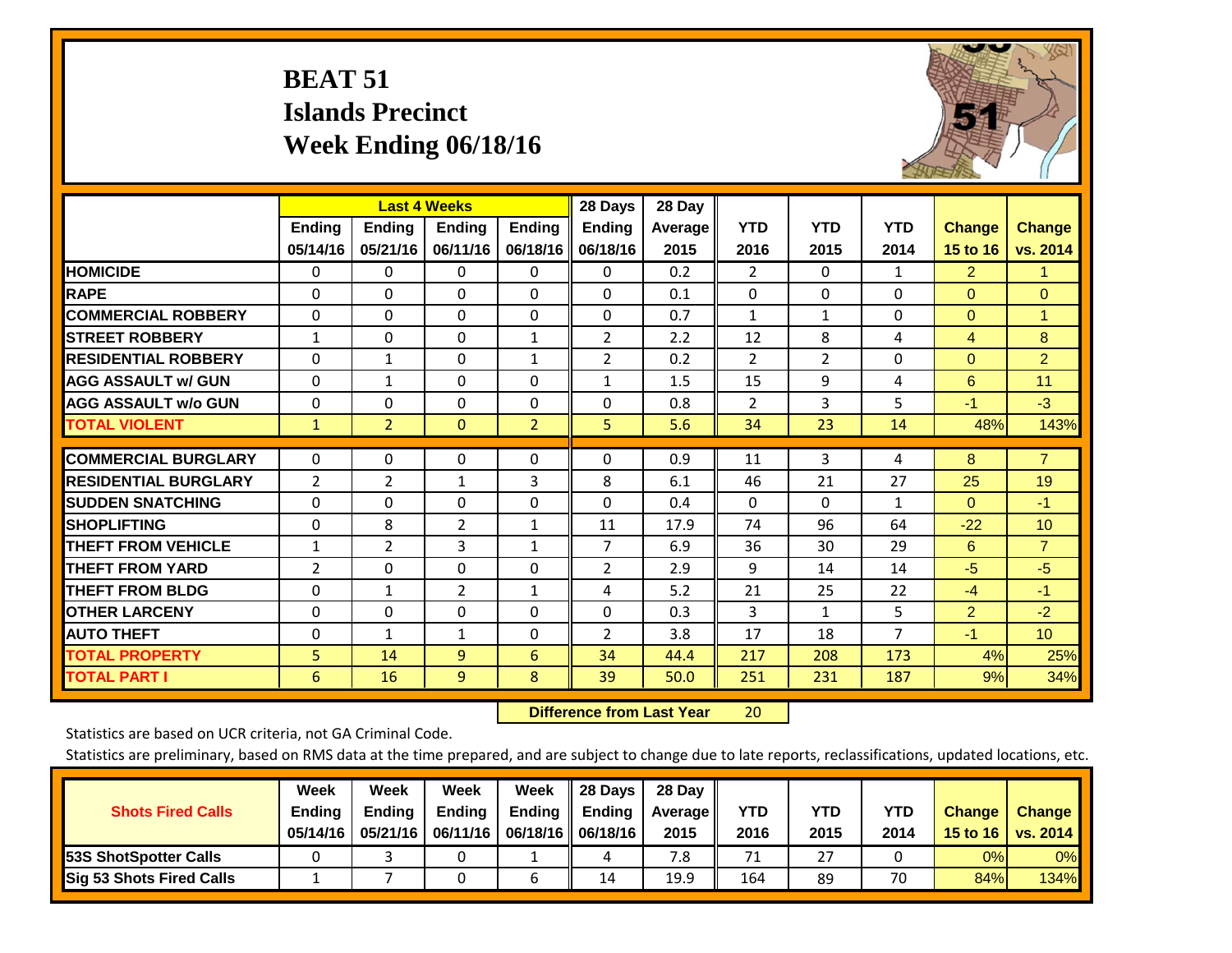# **BEAT 52 Islands Precinct Week Ending 06/18/16**

![](_page_35_Picture_1.jpeg)

|                             |                    |                           | <b>Last 4 Weeks</b>       |                           | 28 Days                   | 28 Day          |                    |                    |                    |                                  |                           |
|-----------------------------|--------------------|---------------------------|---------------------------|---------------------------|---------------------------|-----------------|--------------------|--------------------|--------------------|----------------------------------|---------------------------|
|                             | Ending<br>05/14/16 | <b>Endina</b><br>05/21/16 | <b>Endina</b><br>06/11/16 | <b>Endina</b><br>06/18/16 | <b>Endina</b><br>06/18/16 | Average<br>2015 | <b>YTD</b><br>2016 | <b>YTD</b><br>2015 | <b>YTD</b><br>2014 | <b>Change</b><br><b>15 to 16</b> | <b>Change</b><br>vs. 2014 |
| <b>HOMICIDE</b>             | 0                  | 0                         | 0                         | 0                         | 0                         | 0.0             | 4                  | $\Omega$           | 0                  | 4                                | $\overline{4}$            |
| <b>RAPE</b>                 | $\Omega$           | 0                         | $\Omega$                  | $\Omega$                  | $\Omega$                  | 0.2             | 1                  | 1                  | 3                  | $\Omega$                         | $-2$                      |
| <b>COMMERCIAL ROBBERY</b>   | $\Omega$           | 0                         | $\Omega$                  | $\Omega$                  | $\Omega$                  | 0.2             | $\overline{2}$     | $\mathbf{1}$       | 2                  | 1                                | $\mathbf{0}$              |
| <b>STREET ROBBERY</b>       | 2                  | $\Omega$                  | $\Omega$                  | $\mathbf{0}$              | $\overline{2}$            | 0.3             | 6                  | $\mathbf{1}$       | 5                  | 5                                | 1                         |
| <b>RESIDENTIAL ROBBERY</b>  | $\Omega$           | 0                         | 0                         | $\Omega$                  | $\Omega$                  | 0.1             | $\mathbf{0}$       | $\Omega$           | 1                  | $\Omega$                         | $-1$                      |
| <b>AGG ASSAULT w/ GUN</b>   | $\Omega$           | 0                         | $\Omega$                  | $\Omega$                  | $\Omega$                  | 1.7             | 3                  | 12                 | 5                  | $-9$                             | $-2$                      |
| <b>AGG ASSAULT w/o GUN</b>  | 0                  | 1                         | 0                         | 0                         | $\mathbf{1}$              | 1.2             | 6                  | $\overline{7}$     | 4                  | $-1$                             | $\overline{2}$            |
| <b>TOTAL VIOLENT</b>        | $\overline{2}$     | $\mathbf{1}$              | $\mathbf{0}$              | $\mathbf{0}$              | 3                         | 3.6             | 22                 | 22                 | 20                 | 0%                               | 10%                       |
| <b>COMMERCIAL BURGLARY</b>  | $\Omega$           | $\Omega$                  | 0                         | $\mathbf{0}$              | $\Omega$                  | 0.3             | 3                  | $\overline{2}$     | 3                  | 1                                | $\Omega$                  |
| <b>RESIDENTIAL BURGLARY</b> | $\mathbf{1}$       | $\overline{2}$            | 0                         | $\overline{2}$            | 5                         | 5.3             | 54                 | 30                 | 32                 | 24                               | 22                        |
| <b>ISUDDEN SNATCHING</b>    | $\Omega$           | 1                         | $\Omega$                  | 1                         | 2                         | 0.2             | $\overline{2}$     | $\Omega$           | 3                  | $\overline{2}$                   | $-1$                      |
| <b>SHOPLIFTING</b>          | $\Omega$           | $\mathbf{1}$              | $\Omega$                  | $\Omega$                  | $\mathbf{1}$              | 0.4             | 4                  | 3                  | 5                  | 1                                | $-1$                      |
| <b>THEFT FROM VEHICLE</b>   | $\mathbf{1}$       | 0                         | $\mathbf{1}$              | $\mathbf{0}$              | $\overline{2}$            | 6.0             | 19                 | 21                 | 26                 | $-2$                             | $-7$                      |
| <b>THEFT FROM YARD</b>      | $\Omega$           | $\Omega$                  | 0                         | $\Omega$                  | $\Omega$                  | 2.4             | 6                  | 15                 | 11                 | $-9$                             | $-5$                      |
| <b>THEFT FROM BLDG</b>      | 0                  | 2                         | $\overline{2}$            | $\mathbf{0}$              | 4                         | 4.1             | 34                 | 17                 | 32                 | 17                               | $\overline{2}$            |
| <b>OTHER LARCENY</b>        | 0                  | 0                         | $\Omega$                  | $\Omega$                  | $\Omega$                  | 0.1             | 2                  | $\mathbf{1}$       | 4                  | 1                                | $-2$                      |
| <b>AUTO THEFT</b>           | 0                  | 0                         | $\mathbf{1}$              | 0                         | $\mathbf{1}$              | 2.6             | 18                 | 10                 | 8                  | 8                                | 10                        |
| <b>TOTAL PROPERTY</b>       | $\overline{2}$     | 6                         | 4                         | 3                         | 15                        | 21.2            | 142                | 99                 | 124                | 43%                              | 15%                       |
| <b>TOTAL PART I</b>         | 4                  | $\overline{7}$            | 4                         | $\overline{3}$            | 18                        | 24.9            | 164                | 121                | 144                | 36%                              | 14%                       |

 **Difference from Last Yearr** 43

Statistics are based on UCR criteria, not GA Criminal Code.

| <b>Shots Fired Calls</b>        | Week<br><b>Ending</b><br>05/14/16 | Week<br><b>Endina</b><br>05/21/16 | Week<br><b>Ending</b> | Week<br>Ending<br>06/11/16   06/18/16   06/18/16 | 28 Days<br><b>Ending</b> | 28 Day<br>Average II<br>2015 | YTD<br>2016 | YTD<br>2015 | YTD<br>2014 | <b>Change</b><br>15 to 16 $\vert$ | <b>Change</b><br>vs. 2014 |
|---------------------------------|-----------------------------------|-----------------------------------|-----------------------|--------------------------------------------------|--------------------------|------------------------------|-------------|-------------|-------------|-----------------------------------|---------------------------|
| <b>153S ShotSpotter Calls</b>   |                                   |                                   |                       |                                                  |                          | 0.0                          |             |             |             | 0%                                | 0%                        |
| <b>Sig 53 Shots Fired Calls</b> |                                   |                                   |                       |                                                  | 14                       | 15.4                         | 77          | 70          | 39          | 10%                               | 97%                       |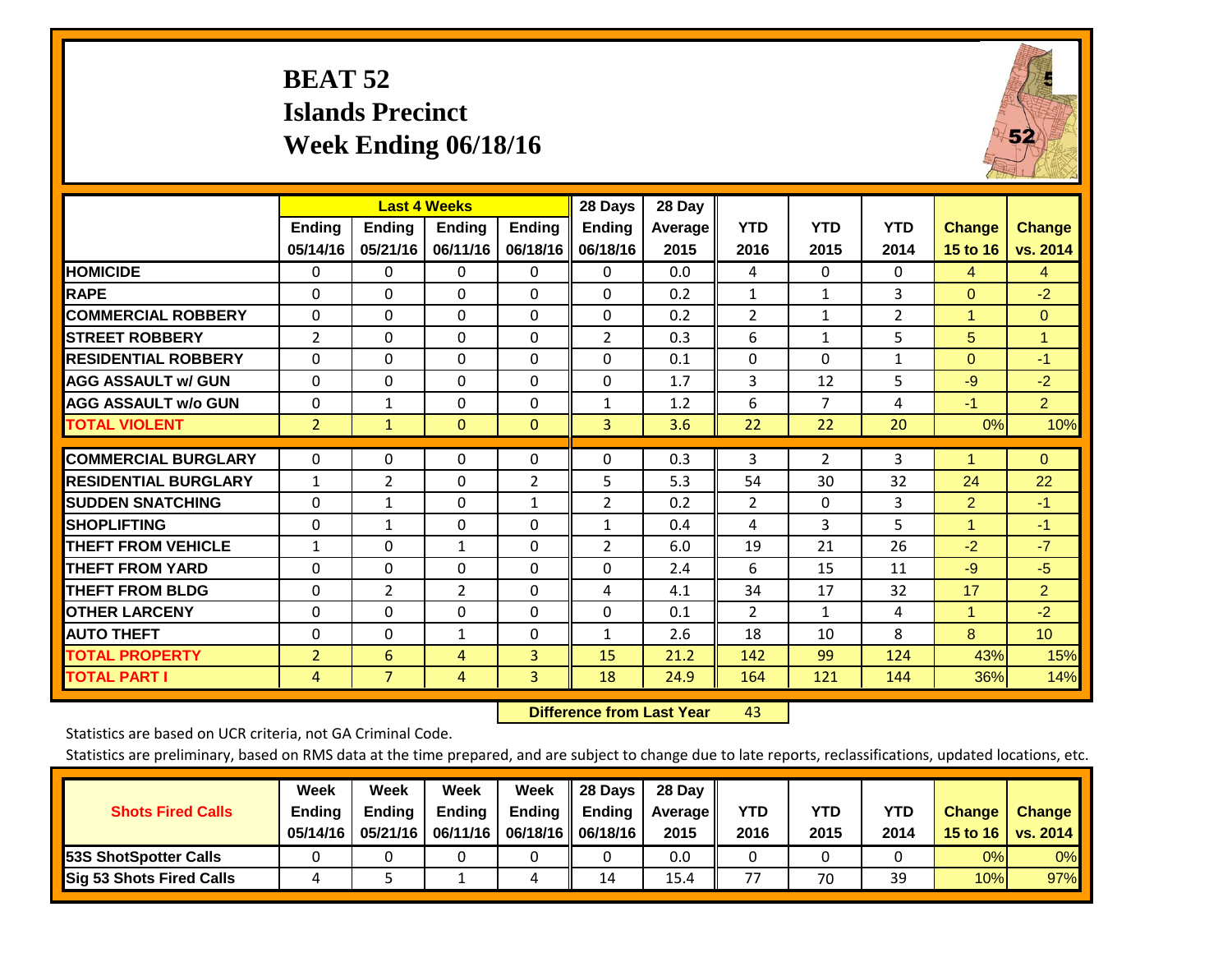# **BEAT 53 Islands Precinct Week Ending 06/18/16**

![](_page_36_Picture_1.jpeg)

|                             |              | <b>Last 4 Weeks</b> |                |                | 28 Days        | 28 Day  |                |                |                |                |               |
|-----------------------------|--------------|---------------------|----------------|----------------|----------------|---------|----------------|----------------|----------------|----------------|---------------|
|                             | Ending       | <b>Ending</b>       | <b>Ending</b>  | Ending         | <b>Ending</b>  | Average | <b>YTD</b>     | <b>YTD</b>     | <b>YTD</b>     | <b>Change</b>  | <b>Change</b> |
|                             | 05/14/16     | 05/21/16            | 06/11/16       | 06/18/16       | 06/18/16       | 2015    | 2016           | 2015           | 2014           | 15 to 16       | vs. 2014      |
| <b>HOMICIDE</b>             | $\mathbf{0}$ | 0                   | 0              | $\Omega$       | 0              | 0.2     | $\mathbf{1}$   | $\Omega$       | $\mathbf{1}$   | 1.             | $\Omega$      |
| <b>RAPE</b>                 | $\Omega$     | 0                   | $\Omega$       | $\Omega$       | 0              | 0.2     | $\Omega$       | $\overline{2}$ | $\overline{2}$ | $-2$           | $-2$          |
| <b>COMMERCIAL ROBBERY</b>   | $\Omega$     | $\Omega$            | 0              | $\Omega$       | $\Omega$       | 0.2     | $\mathbf{1}$   | $\Omega$       | $\Omega$       | $\mathbf{1}$   | $\mathbf{1}$  |
| <b>STREET ROBBERY</b>       | $\Omega$     | $\Omega$            | $\Omega$       | $\Omega$       | $\Omega$       | 0.4     | $\overline{2}$ | $\mathbf{1}$   | $\overline{2}$ | 1              | $\mathbf{0}$  |
| <b>RESIDENTIAL ROBBERY</b>  | $\Omega$     | $\Omega$            | 0              | $\Omega$       | $\Omega$       | 0.1     | $\Omega$       | $\Omega$       | $\mathbf{1}$   | $\Omega$       | $-1$          |
| <b>AGG ASSAULT w/ GUN</b>   | $\Omega$     | 0                   | 1              | $\Omega$       | $\mathbf{1}$   | 0.9     | 9              | 2              | 4              | $\overline{7}$ | 5             |
| <b>AGG ASSAULT w/o GUN</b>  | 0            | $\Omega$            | 0              | 1              | $\mathbf{1}$   | 1.2     | 7              | 5              | $\mathbf{1}$   | $\overline{2}$ | 6             |
| <b>TOTAL VIOLENT</b>        | $\mathbf{0}$ | $\mathbf{0}$        | $\mathbf{1}$   | $\mathbf{1}$   | $\overline{2}$ | 3.1     | 20             | 10             | 11             | 100%           | 82%           |
|                             |              |                     |                |                |                |         |                |                |                |                |               |
| <b>COMMERCIAL BURGLARY</b>  | $\mathbf 0$  | $\mathbf{0}$        | 0              | 0              | $\Omega$       | 0.2     | 1              | $\Omega$       | 3              | 1              | $-2$          |
| <b>RESIDENTIAL BURGLARY</b> | $\Omega$     | 2                   | $\overline{2}$ | 1              | 5              | 2.9     | 13             | 16             | 22             | $-3$           | $-9$          |
| <b>SUDDEN SNATCHING</b>     | 0            | $\Omega$            | $\Omega$       | $\Omega$       | $\Omega$       | 0.2     | $\Omega$       | 1              | $\mathbf{1}$   | $-1$           | $-1$          |
| <b>SHOPLIFTING</b>          | $\Omega$     | 0                   | $\Omega$       | $\Omega$       | $\Omega$       | 0.5     | 3              | $\mathbf{1}$   | 3              | $\overline{2}$ | $\mathbf{0}$  |
| <b>THEFT FROM VEHICLE</b>   | $\mathbf{1}$ | $\Omega$            | $\Omega$       | 1              | $\overline{2}$ | 1.9     | 12             | 9              | 4              | 3              | 8             |
| <b>THEFT FROM YARD</b>      | 0            | 0                   | $\Omega$       | $\Omega$       | $\Omega$       | 1.8     | 7              | 10             | 6              | $-3$           | 1             |
| <b>THEFT FROM BLDG</b>      | 0            | 0                   | $\Omega$       | 0              | $\Omega$       | 1.6     | 13             | 14             | 12             | $-1$           | 1             |
| <b>OTHER LARCENY</b>        | $\Omega$     | 0                   | $\Omega$       | $\Omega$       | $\Omega$       | 0.1     | $\mathbf{1}$   | $\Omega$       | $\mathbf{1}$   | 1              | $\mathbf{0}$  |
| <b>AUTO THEFT</b>           | $\mathbf 0$  | $\overline{3}$      | $\Omega$       | $\Omega$       | 3              | 1.7     | 11             | 6              | 13             | 5              | $-2$          |
| <b>TOTAL PROPERTY</b>       | 1            | 5                   | $\overline{2}$ | $\overline{2}$ | 10             | 10.8    | 61             | 57             | 65             | 7%             | $-6%$         |
| <b>TOTAL PART I</b>         | $\mathbf{1}$ | 5.                  | 3              | 3              | 12             | 14.0    | 81             | 67             | 76             | 21%            | 7%            |

 **Difference from Last Year**r 14

Statistics are based on UCR criteria, not GA Criminal Code.

| <b>Shots Fired Calls</b>        | Week<br><b>Ending</b><br>05/14/16 | Week<br><b>Endina</b><br>05/21/16 | Week<br><b>Ending</b> | Week<br>Ending<br>06/11/16   06/18/16   06/18/16 | 28 Days<br><b>Ending</b> | 28 Day<br>Average II<br>2015 | YTD<br>2016 | YTD<br>2015 | <b>YTD</b><br>2014 | <b>Change</b><br>15 to 16 $\vert$ | <b>Change</b><br>vs. 2014 |
|---------------------------------|-----------------------------------|-----------------------------------|-----------------------|--------------------------------------------------|--------------------------|------------------------------|-------------|-------------|--------------------|-----------------------------------|---------------------------|
| <b>153S ShotSpotter Calls</b>   |                                   |                                   |                       |                                                  |                          | 1.0                          |             |             |                    | 0%                                | 0%                        |
| <b>Sig 53 Shots Fired Calls</b> |                                   |                                   |                       |                                                  |                          | 15.0                         | 99          | 65          | 45                 | 52%                               | 120%                      |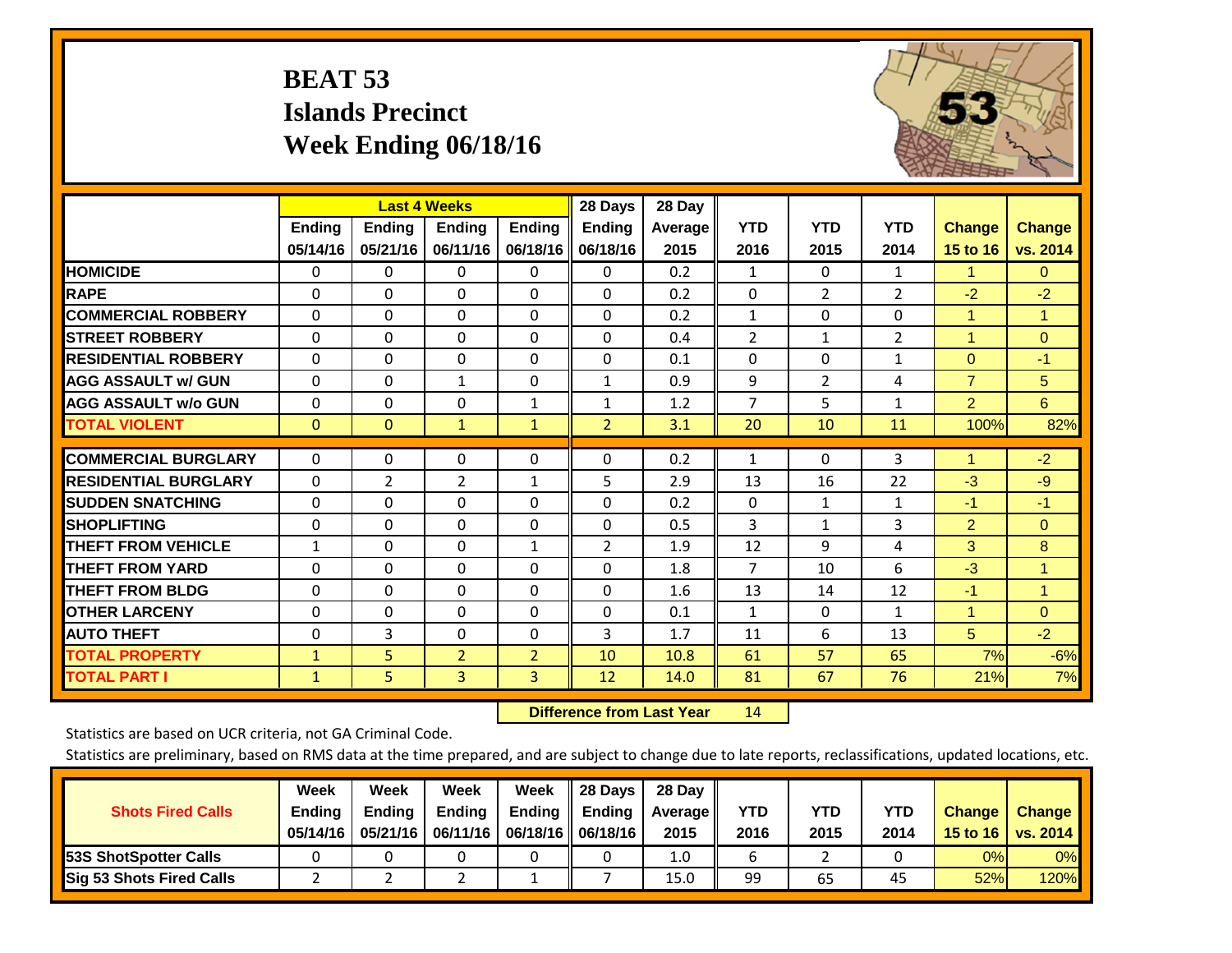# **BEAT 54 Islands Precinct Week Ending 06/18/16**

![](_page_37_Picture_1.jpeg)

|                             |                | <b>Last 4 Weeks</b> |                |               | 28 Days       | 28 Day  |                |                |                |                |                |
|-----------------------------|----------------|---------------------|----------------|---------------|---------------|---------|----------------|----------------|----------------|----------------|----------------|
|                             | <b>Ending</b>  | <b>Ending</b>       | <b>Ending</b>  | <b>Ending</b> | <b>Ending</b> | Average | <b>YTD</b>     | <b>YTD</b>     | <b>YTD</b>     | <b>Change</b>  | <b>Change</b>  |
|                             | 05/14/16       | 05/21/16            | 06/11/16       | 06/18/16      | 06/18/16      | 2015    | 2016           | 2015           | 2014           | 15 to 16       | vs. 2014       |
| <b>HOMICIDE</b>             | 0              | $\mathbf{0}$        | $\Omega$       | $\Omega$      | $\mathbf{0}$  | 0.3     | $\mathbf{0}$   | $\overline{2}$ | $\Omega$       | $-2$           | $\mathbf{0}$   |
| <b>RAPE</b>                 | $\Omega$       | $\Omega$            | $\mathbf{1}$   | 0             | $\mathbf{1}$  | 0.1     | $\mathbf{1}$   | 1              | 1              | $\mathbf{0}$   | $\Omega$       |
| <b>COMMERCIAL ROBBERY</b>   | $\Omega$       | $\Omega$            | $\Omega$       | $\Omega$      | $\Omega$      | 0.7     | 1              | $\overline{2}$ | $\overline{2}$ | $-1$           | $-1$           |
| <b>STREET ROBBERY</b>       | $\Omega$       | $\Omega$            | 1              | $\mathbf{1}$  | 2             | 0.8     | 6              | 6              | $\overline{2}$ | $\mathbf{0}$   | $\overline{4}$ |
| <b>RESIDENTIAL ROBBERY</b>  | $\Omega$       | $\Omega$            | $\Omega$       | 0             | $\Omega$      | 0.0     | $\Omega$       | 0              | $\mathbf{1}$   | $\Omega$       | $-1$           |
| <b>AGG ASSAULT w/ GUN</b>   | $\Omega$       | $\Omega$            | $\mathbf{1}$   | 0             | $\mathbf{1}$  | 1.0     | 4              | $\overline{7}$ | 4              | $-3$           | $\Omega$       |
| <b>AGG ASSAULT w/o GUN</b>  | $\mathbf{1}$   | $\Omega$            | $\Omega$       | 0             | $\mathbf{1}$  | 0.4     | 4              | $\overline{2}$ | $\overline{2}$ | $\overline{2}$ | $\overline{2}$ |
| <b>TOTAL VIOLENT</b>        | $\mathbf{1}$   | $\mathbf{0}$        | $\overline{3}$ | $\mathbf{1}$  | 5             | 3.3     | 16             | 20             | 12             | $-20%$         | 33%            |
|                             |                |                     |                |               |               |         |                |                |                |                |                |
| <b>COMMERCIAL BURGLARY</b>  | $\mathbf 0$    | $\Omega$            | $\Omega$       | $\Omega$      | $\Omega$      | 0.4     | $\mathbf{1}$   | 4              | $\Omega$       | $-3$           | 1              |
| <b>RESIDENTIAL BURGLARY</b> | $\Omega$       | 2                   | $\Omega$       | 3             | 5             | 3.1     | 28             | 12             | 28             | 16             | $\Omega$       |
| <b>ISUDDEN SNATCHING</b>    | $\Omega$       | $\Omega$            | $\mathbf{0}$   | $\Omega$      | $\Omega$      | 0.1     | $\mathbf{0}$   | $\mathbf{1}$   | 3              | $-1$           | $-3$           |
| <b>SHOPLIFTING</b>          | $\Omega$       | $\Omega$            | $\Omega$       | $\Omega$      | $\Omega$      | 1.2     | 10             | 6              | 8              | $\overline{4}$ | $\overline{2}$ |
| <b>THEFT FROM VEHICLE</b>   | $\mathbf{1}$   | 2                   | $\mathbf{1}$   | 5             | 9             | 5.0     | 32             | 28             | 15             | $\overline{4}$ | 17             |
| <b>THEFT FROM YARD</b>      | $\Omega$       | $\Omega$            | $\Omega$       | $\Omega$      | $\Omega$      | 1.5     | $\overline{2}$ | 6              | 8              | $-4$           | $-6$           |
| <b>THEFT FROM BLDG</b>      | $\mathbf{1}$   | $\Omega$            | $\Omega$       | 0             | 1             | 1.9     | 12             | 10             | 10             | $\overline{2}$ | $\overline{2}$ |
| <b>OTHER LARCENY</b>        | $\Omega$       | $\Omega$            | $\Omega$       | 0             | $\Omega$      | 0.4     | 1              | 3              | 3              | $-2$           | $-2$           |
| <b>AUTO THEFT</b>           | 0              | $\overline{2}$      | $\Omega$       | $\mathbf{1}$  | 3             | 2.5     | 19             | 13             | 13             | 6              | 6              |
| <b>TOTAL PROPERTY</b>       | $\overline{2}$ | 6                   | $\mathbf{1}$   | 9             | 18            | 16.0    | 105            | 83             | 88             | 27%            | 19%            |
| <b>TOTAL PART I</b>         | 3              | 6                   | 4              | 10            | 23            | 19.3    | 121            | 103            | 100            | 17%            | 21%            |

 **Difference from Last Year**r 18

Statistics are based on UCR criteria, not GA Criminal Code.

| <b>Shots Fired Calls</b>        | Week<br><b>Ending</b><br>05/14/16 | Week<br><b>Endina</b><br>05/21/16 | Week<br><b>Ending</b> | Week<br>Ending | 28 Days<br><b>Ending</b><br>06/11/16   06/18/16   06/18/16 | 28 Day<br>Average II<br>2015 | YTD<br>2016 | YTD<br>2015 | YTD<br>2014 | <b>Change</b><br>15 to $16$ | <b>Change</b><br>vs. 2014 |
|---------------------------------|-----------------------------------|-----------------------------------|-----------------------|----------------|------------------------------------------------------------|------------------------------|-------------|-------------|-------------|-----------------------------|---------------------------|
| <b>153S ShotSpotter Calls</b>   |                                   |                                   |                       |                |                                                            | 0.1                          |             |             |             | 0%                          | 0%                        |
| <b>Sig 53 Shots Fired Calls</b> |                                   |                                   |                       |                | 11                                                         | 14.7                         | 53          | 59          | 38          | $-10%$                      | 39%                       |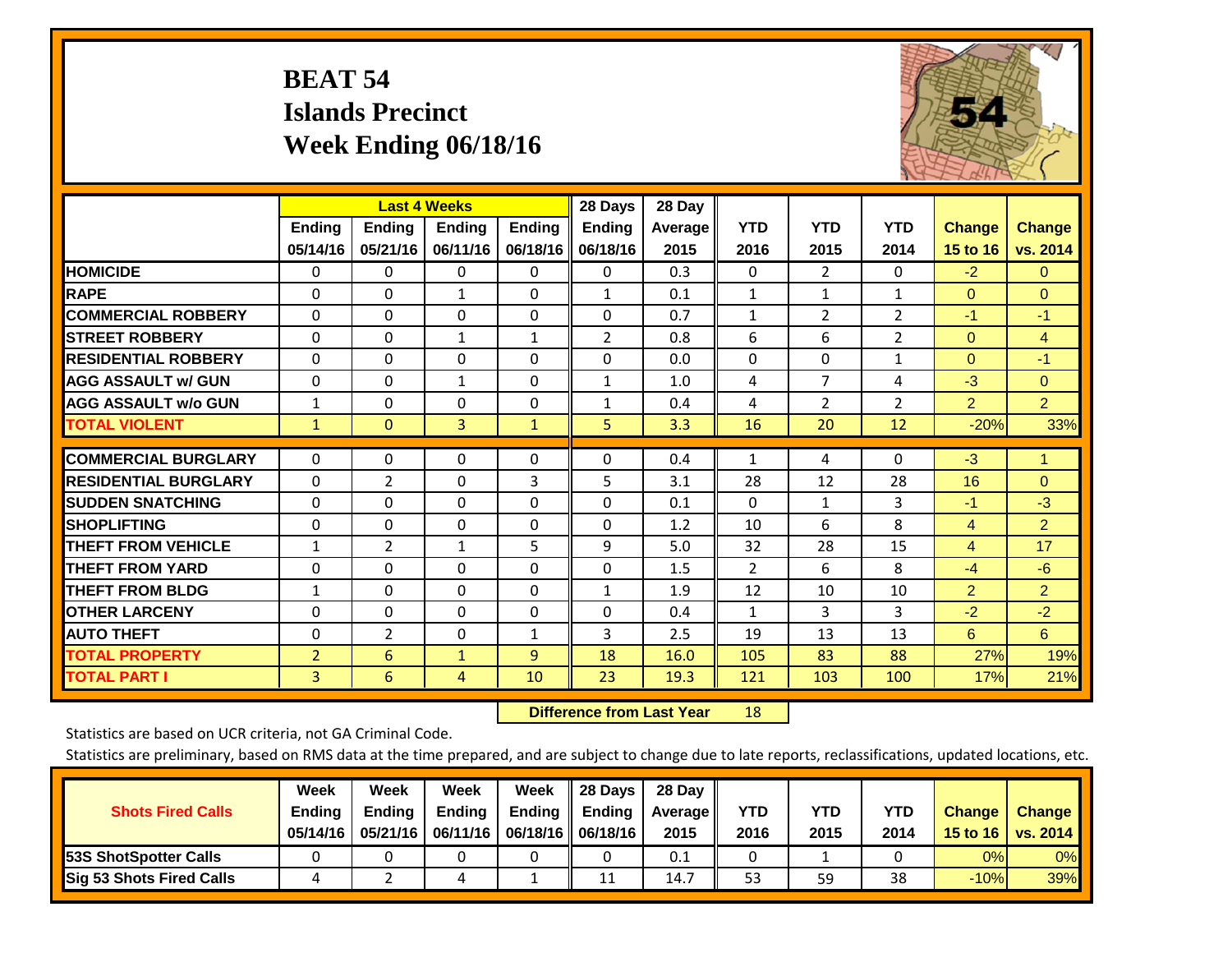# **BEAT 55 Islands Precinct Week Ending 06/18/16**

![](_page_38_Picture_1.jpeg)

|                             |              | <b>Last 4 Weeks</b> |                |                | 28 Days        | 28 Day  |                |              |                |                |                |
|-----------------------------|--------------|---------------------|----------------|----------------|----------------|---------|----------------|--------------|----------------|----------------|----------------|
|                             | Ending       | <b>Ending</b>       | Ending         | <b>Ending</b>  | <b>Ending</b>  | Average | <b>YTD</b>     | <b>YTD</b>   | <b>YTD</b>     | <b>Change</b>  | <b>Change</b>  |
|                             | 05/14/16     | 05/21/16            | 06/11/16       | 06/18/16       | 06/18/16       | 2015    | 2016           | 2015         | 2014           | 15 to 16       | vs. 2014       |
| <b>HOMICIDE</b>             | $\mathbf{0}$ | 0                   | 0              | $\Omega$       | $\Omega$       | 0.1     | $\Omega$       | $\mathbf{1}$ | $\mathbf{1}$   | $-1$           | $-1$           |
| <b>RAPE</b>                 | $\Omega$     | $\Omega$            | $\Omega$       | 0              | $\Omega$       | 0.2     | 1              | 0            | $\mathbf{1}$   | 1              | $\Omega$       |
| <b>COMMERCIAL ROBBERY</b>   | $\Omega$     | $\Omega$            | $\Omega$       | $\Omega$       | $\Omega$       | 0.2     | $\mathbf{1}$   | $\Omega$     | $\Omega$       | $\overline{1}$ | 1              |
| <b>STREET ROBBERY</b>       | $\Omega$     | $\Omega$            | $\Omega$       | $\Omega$       | $\Omega$       | 0.4     | $\mathbf{1}$   | 2            | $\mathbf{1}$   | $-1$           | $\Omega$       |
| <b>RESIDENTIAL ROBBERY</b>  | 0            | $\Omega$            | $\Omega$       | $\Omega$       | $\Omega$       | 0.2     | $\mathbf{0}$   | $\mathbf{1}$ | 0              | $-1$           | $\mathbf{0}$   |
| <b>AGG ASSAULT w/ GUN</b>   | 0            | $\Omega$            | $\Omega$       | $\Omega$       | 0              | 0.1     | $\mathbf{0}$   | 1            | 0              | $-1$           | $\mathbf{0}$   |
| <b>AGG ASSAULT w/o GUN</b>  | $\mathbf{1}$ | $\Omega$            | $\Omega$       | $\Omega$       | $\mathbf{1}$   | 0.2     | 3              | $\Omega$     | 0              | 3              | 3              |
| <b>TOTAL VIOLENT</b>        | 1            | $\mathbf{0}$        | $\mathbf{0}$   | $\mathbf{0}$   | $\mathbf{1}$   | 1.2     | 6              | 5            | 3              | 20%            | 100%           |
|                             |              |                     |                |                |                |         |                |              |                |                |                |
| <b>COMMERCIAL BURGLARY</b>  | $\mathbf 0$  | $\Omega$            | 0              | 0              | $\Omega$       | 0.4     | $\overline{2}$ | 2            | 3              | $\mathbf{0}$   | $-1$           |
| <b>RESIDENTIAL BURGLARY</b> | 1            | $\overline{2}$      | 1              | $\overline{2}$ | 6              | 4.9     | 23             | 23           | 19             | $\Omega$       | $\overline{4}$ |
| <b>ISUDDEN SNATCHING</b>    | $\Omega$     | $\Omega$            | $\Omega$       | $\Omega$       | $\Omega$       | 0.0     | 4              | $\Omega$     | 0              | $\overline{4}$ | 4              |
| <b>SHOPLIFTING</b>          | 1            | $\Omega$            | $\mathbf{1}$   | 0              | $\overline{2}$ | 3.4     | 35             | 19           | 49             | 16             | $-14$          |
| <b>THEFT FROM VEHICLE</b>   | $\mathbf{1}$ | $\Omega$            | $\Omega$       | $\mathbf{1}$   | $\overline{2}$ | 5.1     | 22             | 26           | 34             | $-4$           | $-12$          |
| <b>THEFT FROM YARD</b>      | $\mathbf{1}$ | $\Omega$            | $\Omega$       | $\overline{2}$ | 3              | 2.8     | 11             | 17           | 14             | $-6$           | $-3$           |
| <b>THEFT FROM BLDG</b>      | $\Omega$     | $\mathbf{1}$        | $\Omega$       | $\mathbf{1}$   | $\overline{2}$ | 3.3     | 19             | 24           | 21             | $-5$           | $-2$           |
| <b>OTHER LARCENY</b>        | 0            | $\Omega$            | $\Omega$       | $\Omega$       | 0              | 0.5     | 11             | 5.           | 2              | 6              | 9              |
| <b>AUTO THEFT</b>           | 0            | $\mathbf{1}$        | $\Omega$       | $\Omega$       | 1              | 1.3     | 8              | 4            | $\overline{2}$ | $\overline{4}$ | 6              |
| <b>TOTAL PROPERTY</b>       | 4            | 4                   | $\overline{2}$ | 6              | 16             | 21.6    | 135            | 120          | 144            | 13%            | $-6%$          |
| <b>TOTAL PART I</b>         | 5            | 4                   | $\overline{2}$ | 6              | 17             | 22.8    | 141            | 125          | 147            | 13%            | $-4%$          |

 **Difference from Last Year**r 16

Statistics are based on UCR criteria, not GA Criminal Code.

| <b>Shots Fired Calls</b>        | Week<br><b>Ending</b><br>05/14/16 | Week<br><b>Endina</b><br>05/21/16 | Week<br><b>Ending</b> | Week<br>Ending<br>06/11/16   06/18/16   06/18/16 | 28 Days<br><b>Ending</b> | 28 Day<br>Average II<br>2015 | YTD<br>2016 | YTD<br>2015 | <b>YTD</b><br>2014 | <b>Change</b><br>15 to $16$ | <b>Change</b><br>vs. 2014 |
|---------------------------------|-----------------------------------|-----------------------------------|-----------------------|--------------------------------------------------|--------------------------|------------------------------|-------------|-------------|--------------------|-----------------------------|---------------------------|
| <b>153S ShotSpotter Calls</b>   |                                   |                                   |                       |                                                  |                          | 0.0                          |             |             |                    | 0%                          | 0%                        |
| <b>Sig 53 Shots Fired Calls</b> |                                   |                                   |                       |                                                  |                          | 4.8                          | 30          | 30          |                    | 0%                          | 114%                      |